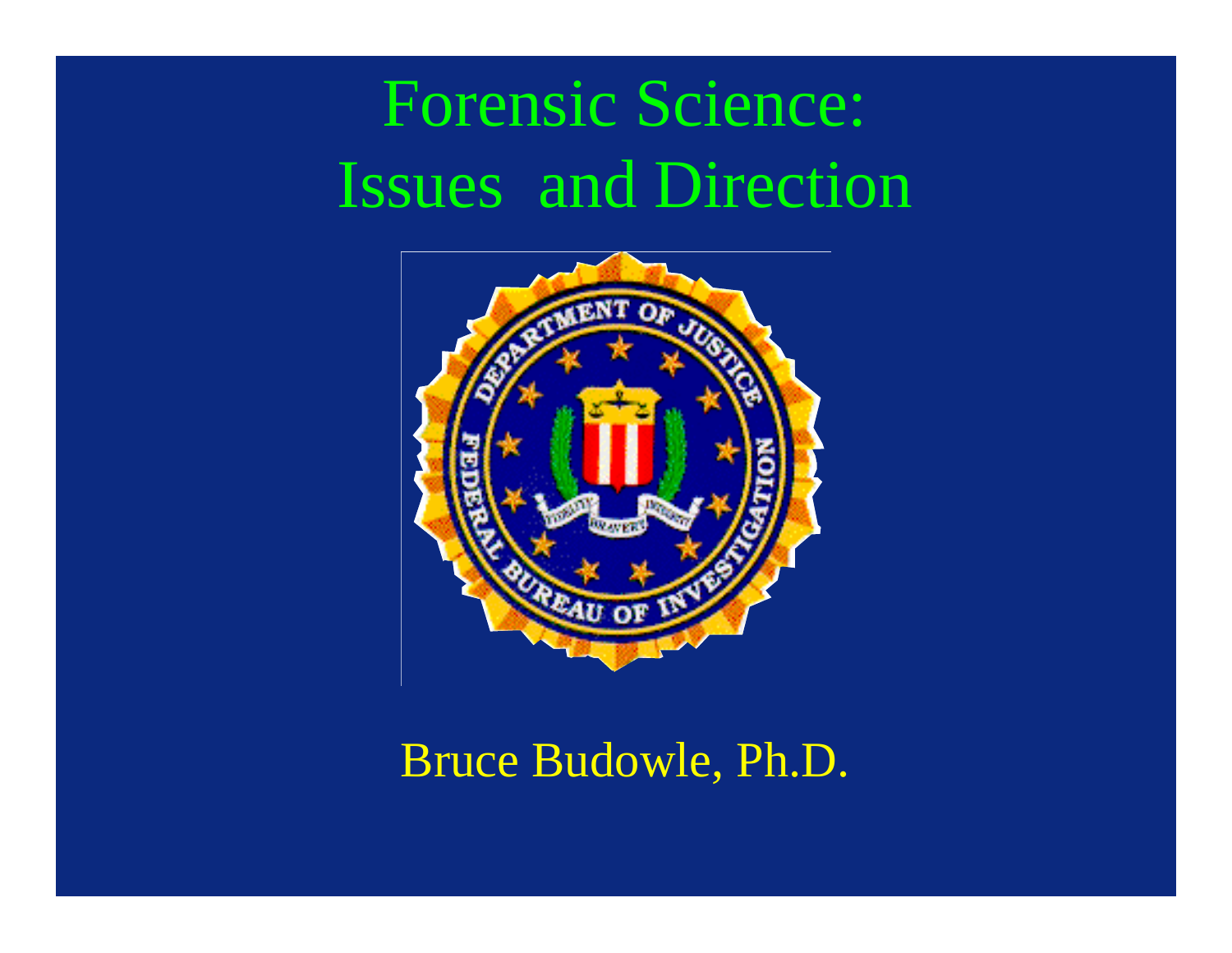### Evaluation of Forensic Disciplines

- On behalf of the Laboratory Director an open invitation to visit is offered
- To view processes and discuss among scientists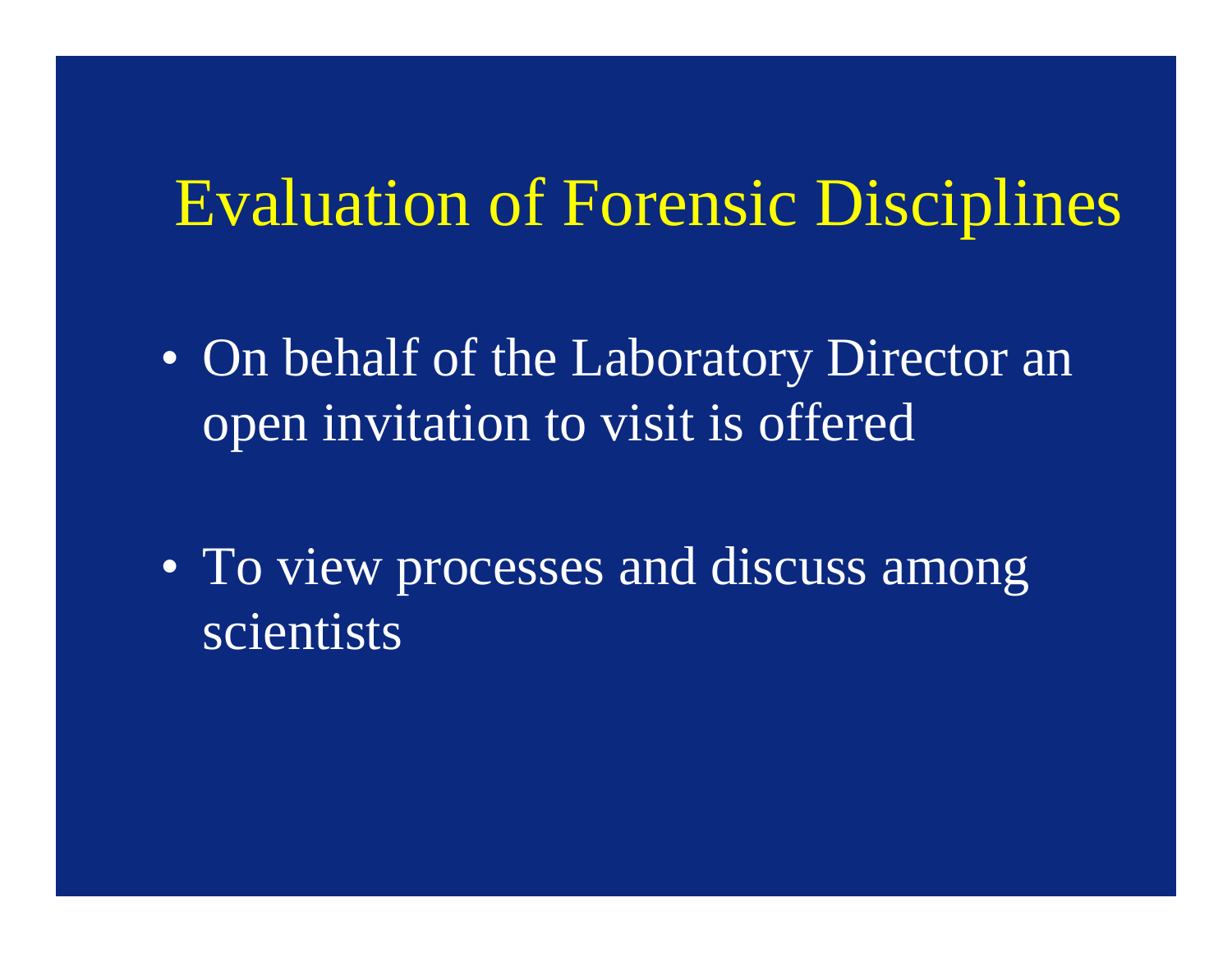#### Evaluation of Forensic Disciplines

- DNA as a standard model is this wise?
- Are there lessons learned from the DNA experience or from other disciplines that could be informative?
- Good science vs legal motivation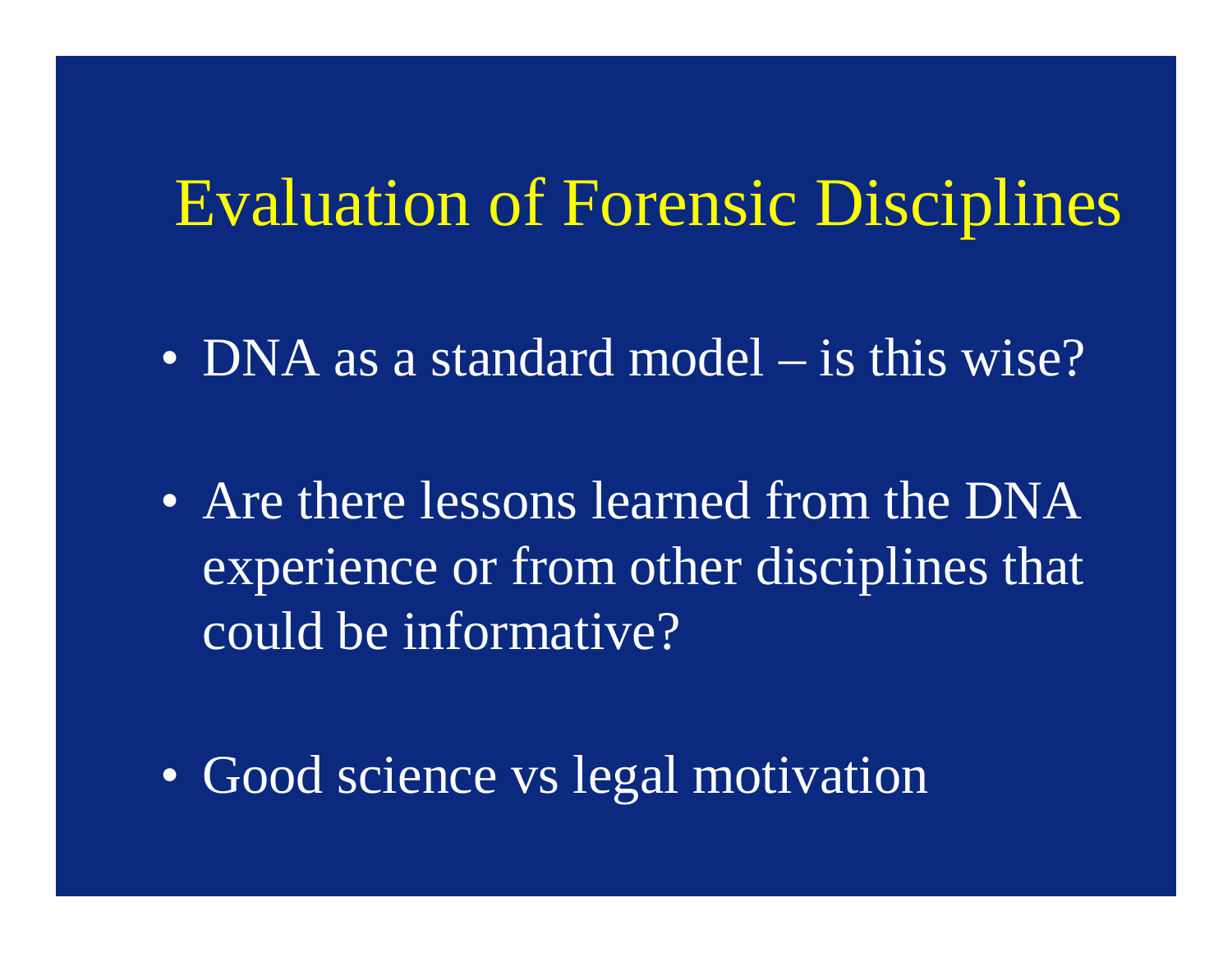#### Proper Use of DNA as a Model

- Focus on Infrastructure
- Be cautious of applying the science strictly
- May unintentionally be putting square peg in round hole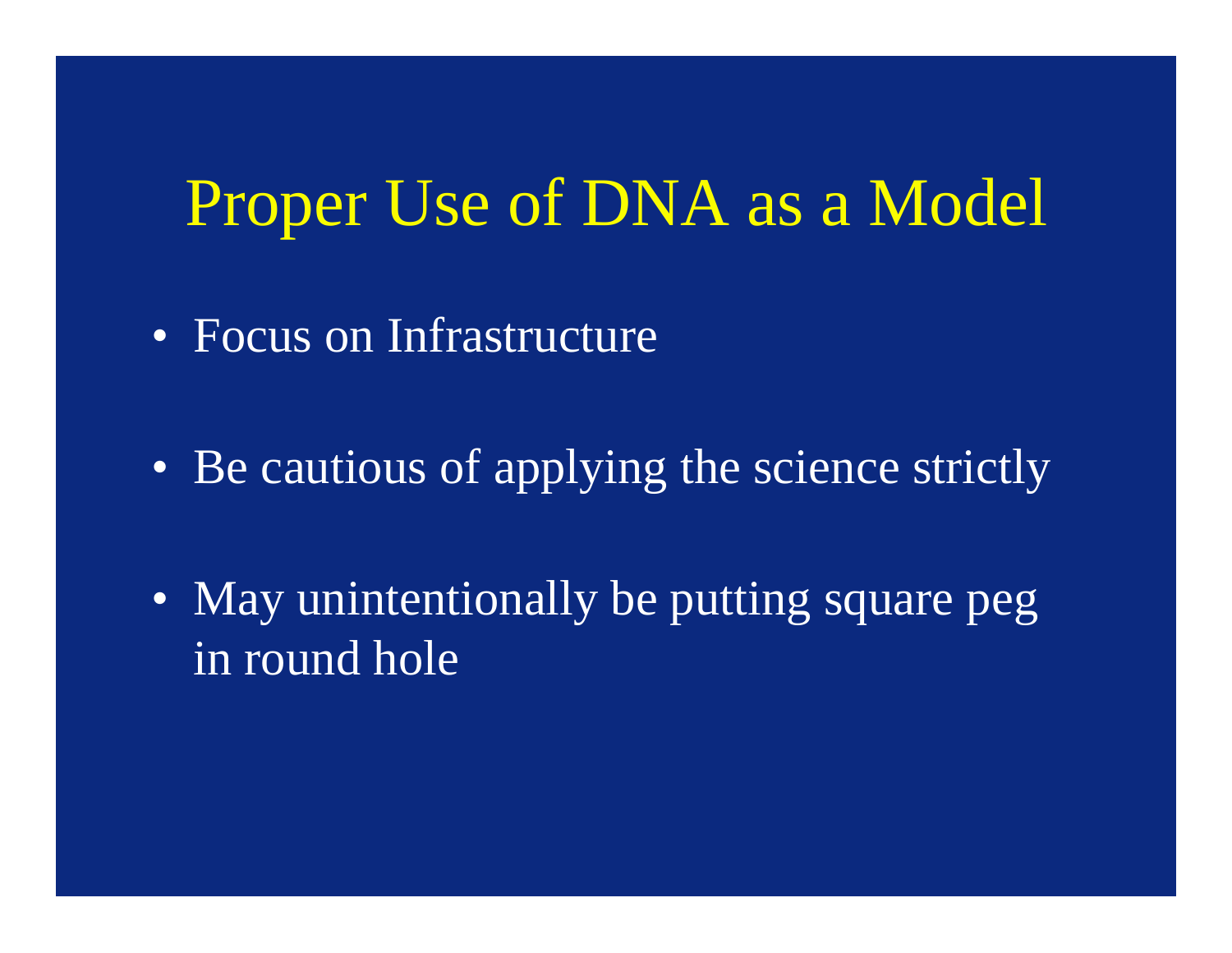## DNA Infrastructure

- National Coordination
- Peer consensus
- Scientific Working Group created
- Initially set guidelines of performance to achieve certain standards of operation and some standardization (of markers)
- Stressed beneficial concept of education, training, analytical, statistics
- Legislation now standards (thus enforcement)
- Research partnerships forensic, government agencies, academia, industry, national/international
- Peer review publication, presentation
- QA, Proficiency tests, Accreditation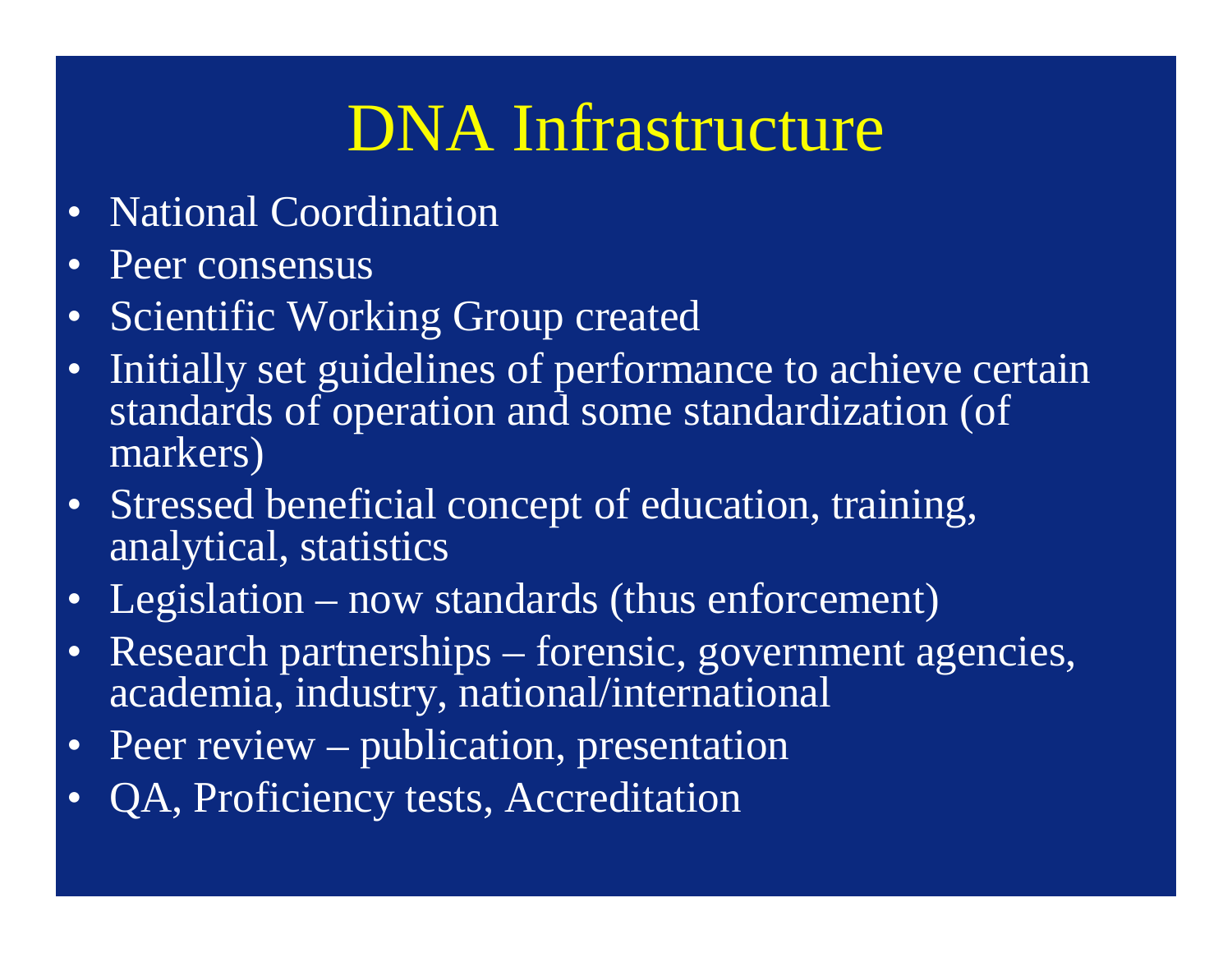## Creating DNA Infrastructure

- There were some difficulties, due to...
- Forensic Culture
- Adversary System is a substantial contributor to culture
- Science uses criticism constructively
- Legal arena uses criticism destructively
- Distrust is fostered
- For example, discussion of errors and limitations are often distorted
- Can be a distraction from real issues
- Need to overcome this culture by Committee recognizing this issue and making recommendations how to mitigate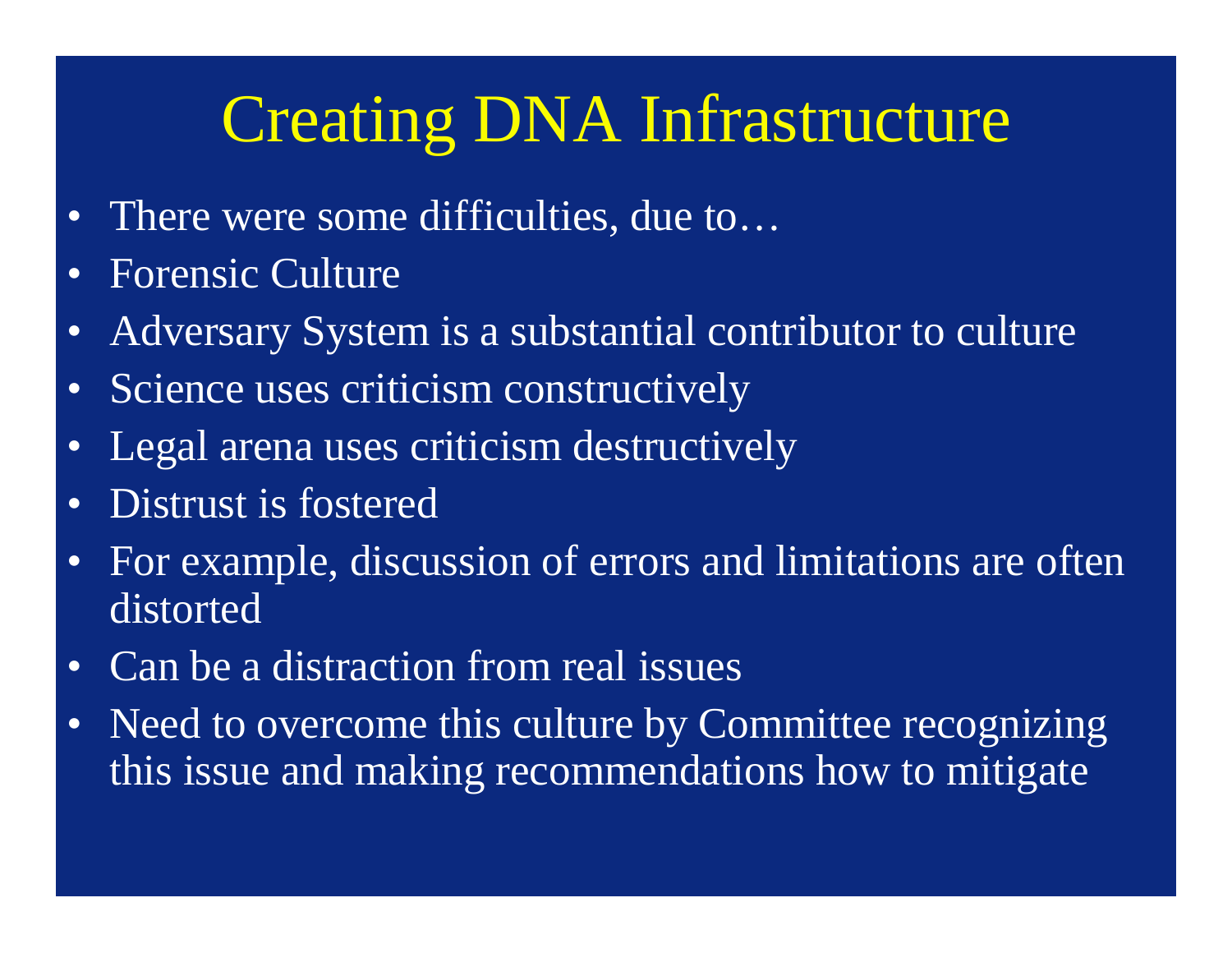# Legal Debate

Thousands of innocent people in jail because of DNA typing

Thousands of innocent people in jail because of no DNA typing

Adversary System Even though same approaches and practices…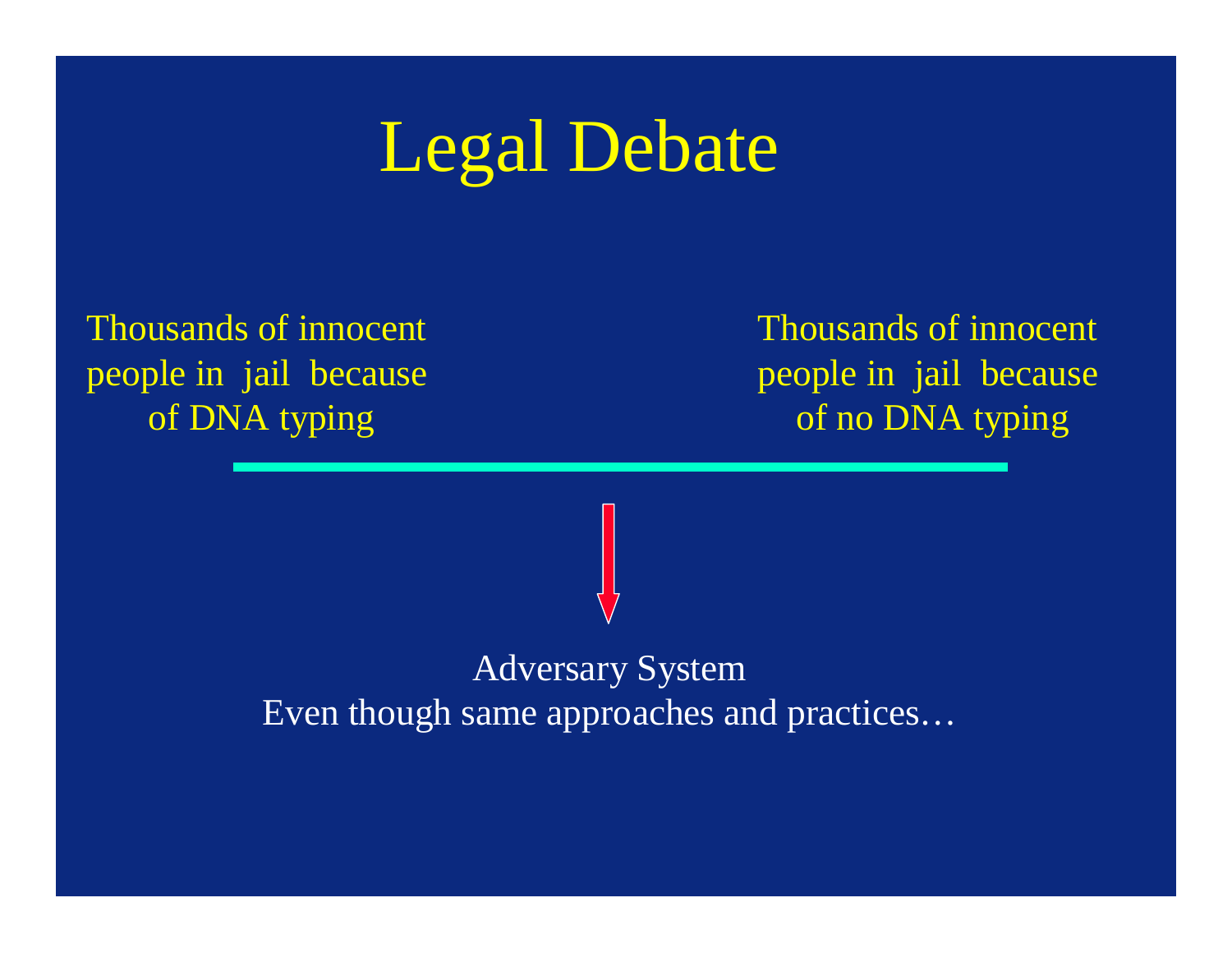#### Adversary System - Scientist Perspective (DNA Experience)

- Courtroom y Scientific Process of Criticism
- Courtroom is not a good venue for resolving science issues
- Some said "DNA Forensic Science is not a science"
- Some said "Consensus must mean that there is a conspiracy"
- Some said "The field is corrupt"
- The best approach was to address scientific issues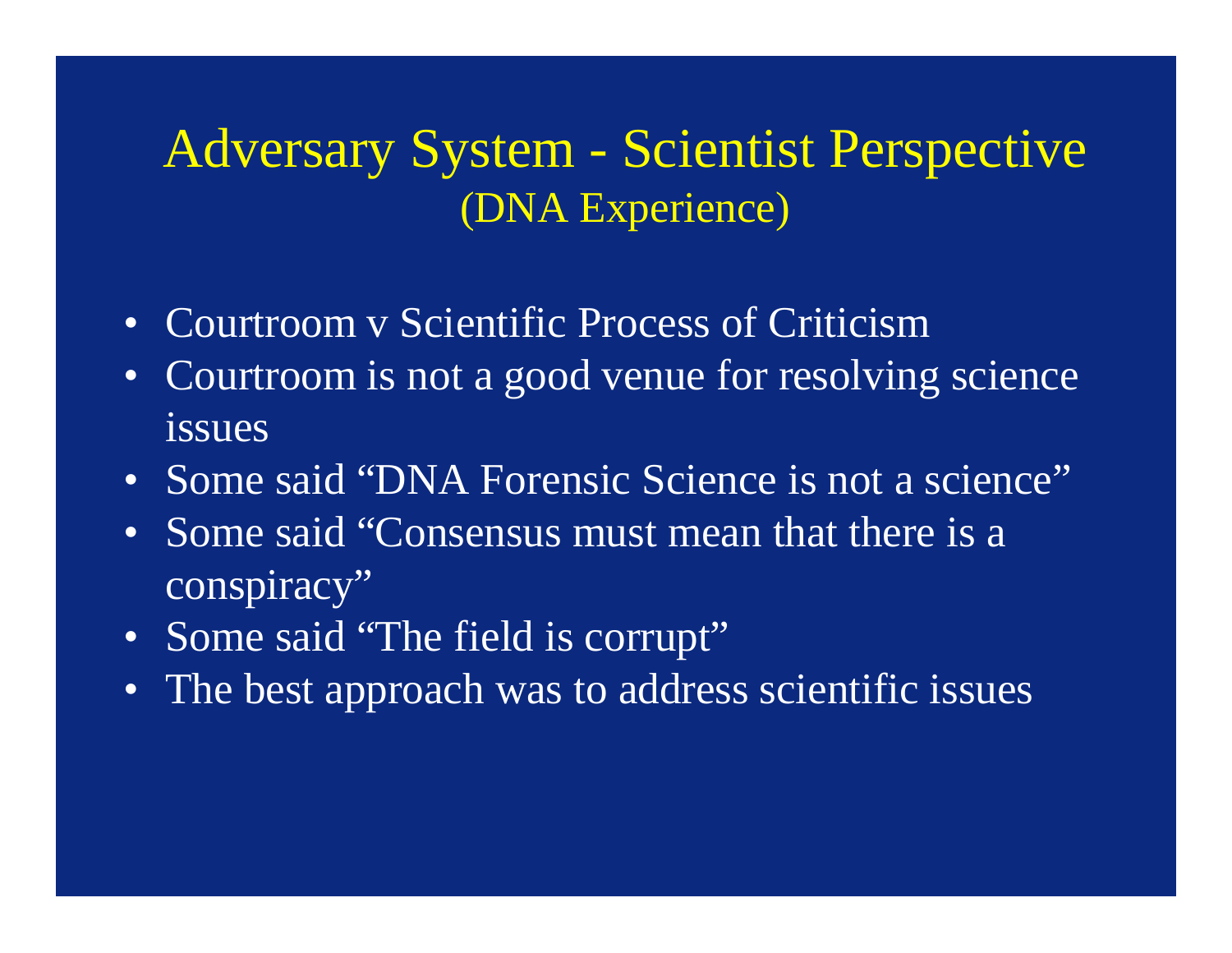# **REVIEW**

#### The Coming Paradigm Shift in **Forensic Identification Science**

Michael J. Saks<sup>1</sup> and Jonathan J. Koehler<sup>2</sup>

Converging legal and scientific forces are pushing the traditional forensic identification sciences toward fundamental change. The assumption of discernible uniqueness that resides at the core of these fields is weakened by evidence of errors in proficiency testing and in actual cases. Changes in the law pertaining to the admissibility of expert evidence in

that different objects share a common set of observable attributes. Without the discernible uniqueness assumption, far more scientific work would be needed, and criminalists would need to offer more tempered opinions in court.

Science 2005 Vol 309: 892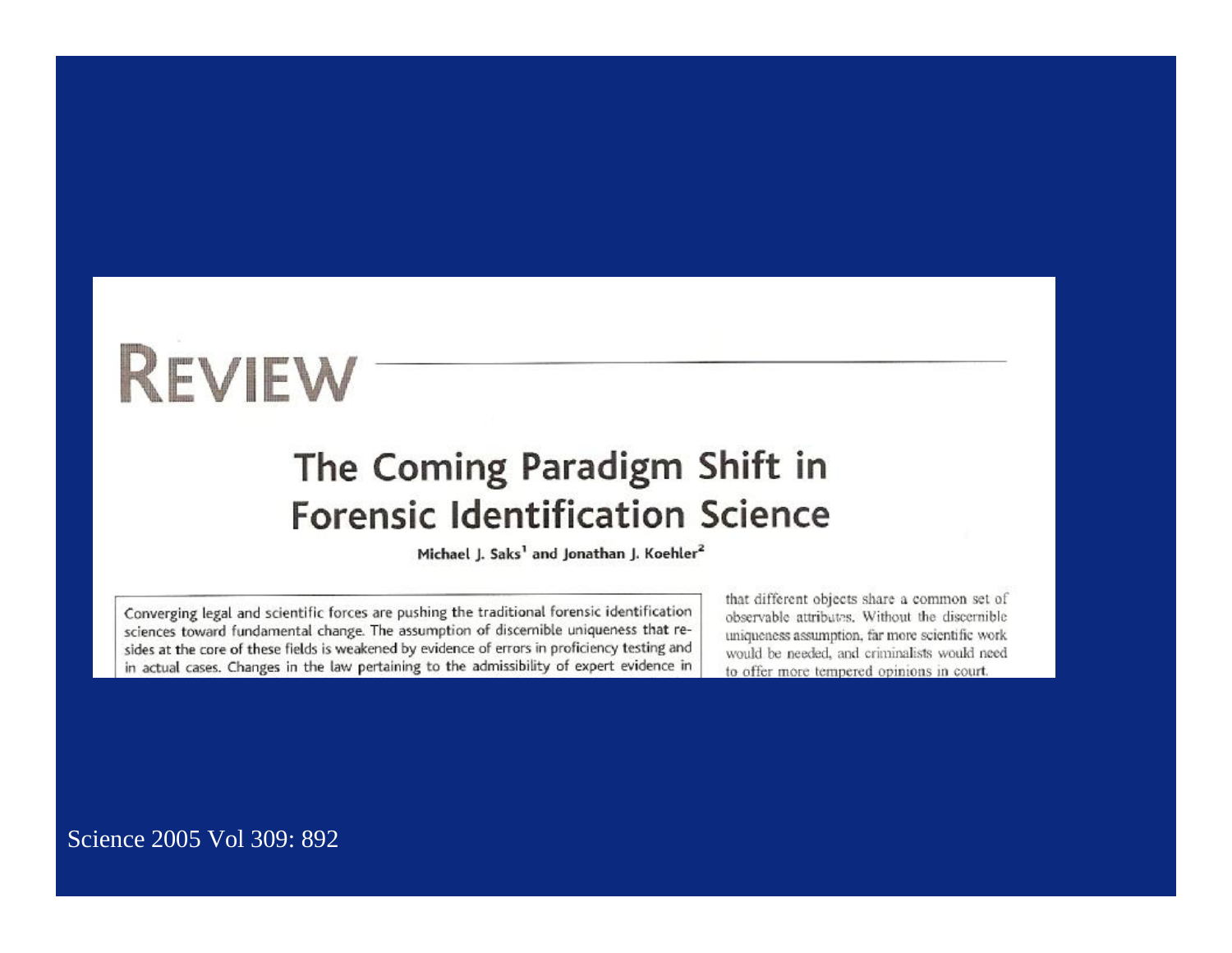#### Saks says "All Experts Have a Propensity to Fabricate"

- Similar criticism unsuccessfully levied against the use of DNA analyses
- About one-third of the interpretable calls in DNA analyses are exclusions
- Note: That all comparative forensic science fields have a reasonably high frequency of exclusions
- This fact would seem to conflict with the notion of data manipulation to achieve "matches"
- Forensic scientists have as much incentive in obtaining an exclusion as there is in achieving a "match"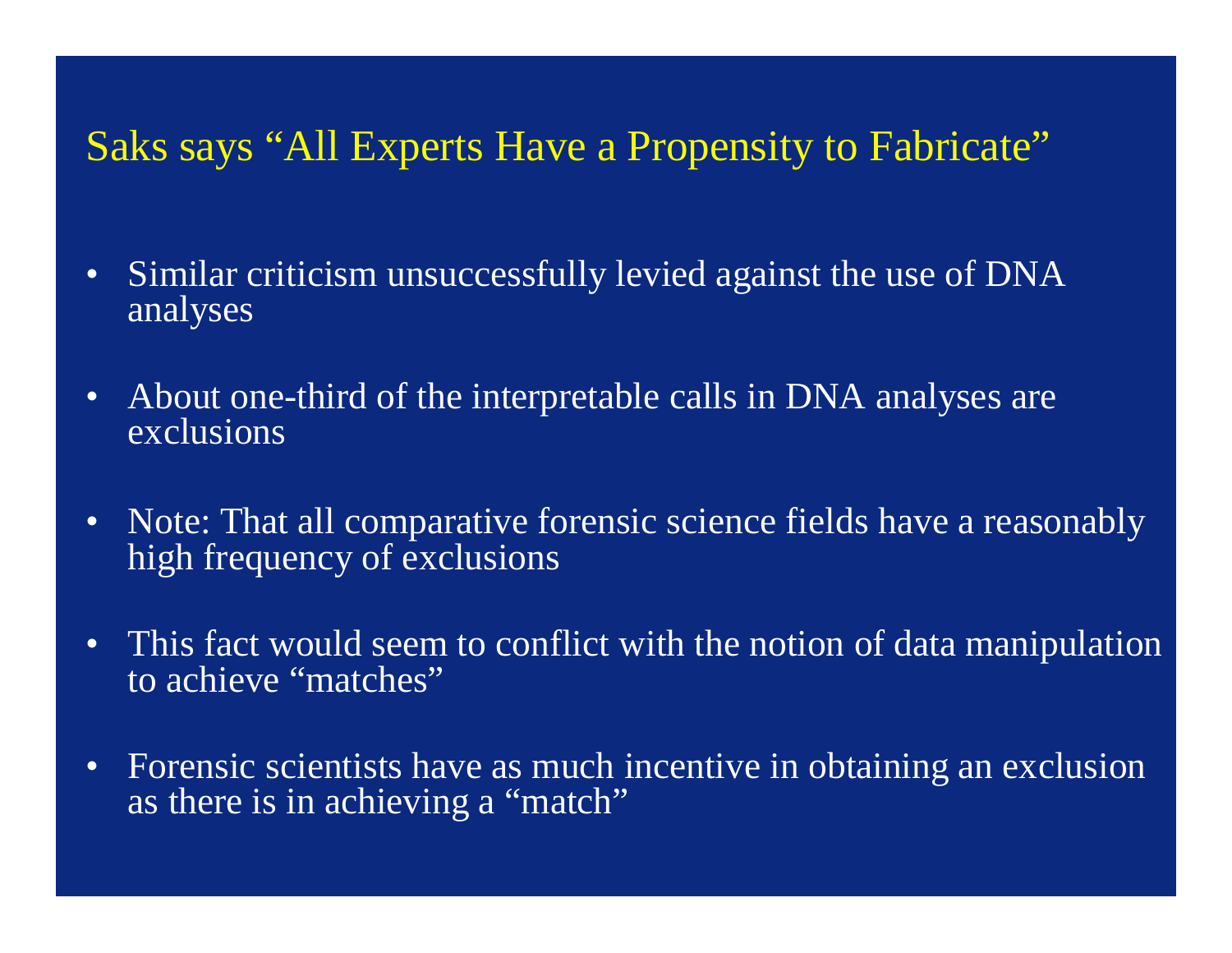#### Saks says "All Experts Have a Propensity to Fabricate"

- Fudging a "match" has dire consequences - very difficult to commit
	- checks and balances
	- to be very effective requires conspiracy
- We oppose intentional manipulation and when an issue arises more requirements are added
- The overwhelming majority of forensic scientists well appreciate
- The true perpetrator is still free preying on innocent victims
- The forensic scientist risks having a contrary (legitimate) scientific opinion presented in court and the media
- Ethics training can reinforce proper practices (ex: lack of candor)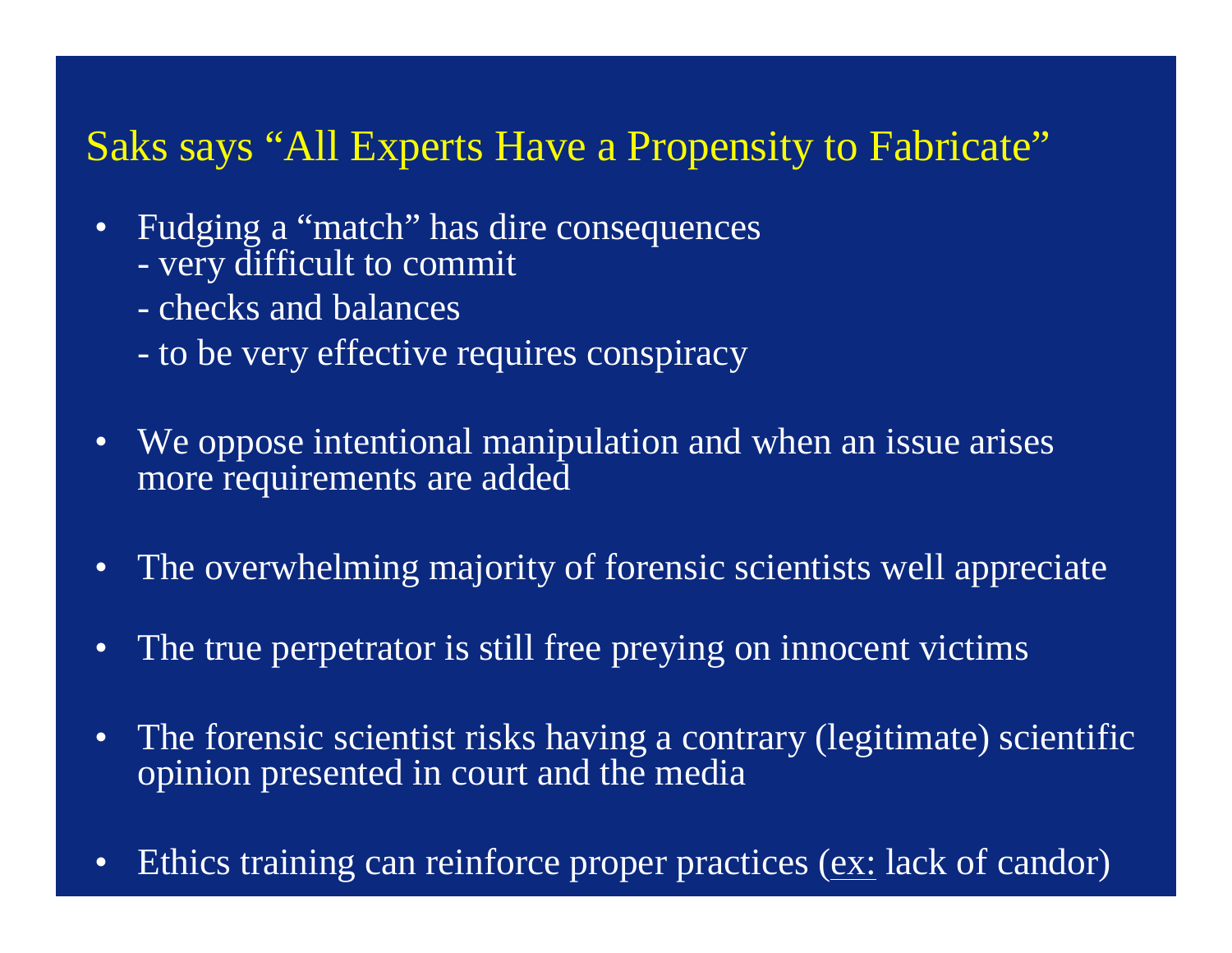#### Addressing Errors

- Need a strong QA program (models exist and in practice) - raises standards of operation
- Focus on areas of likely error
- Most often human error
- Most people do good jobs
- A few tend to make most of the errors
- A difference between standards and standardization
- More education and training
- As you address this issue look to practices today not what may have been performed a decade or more ago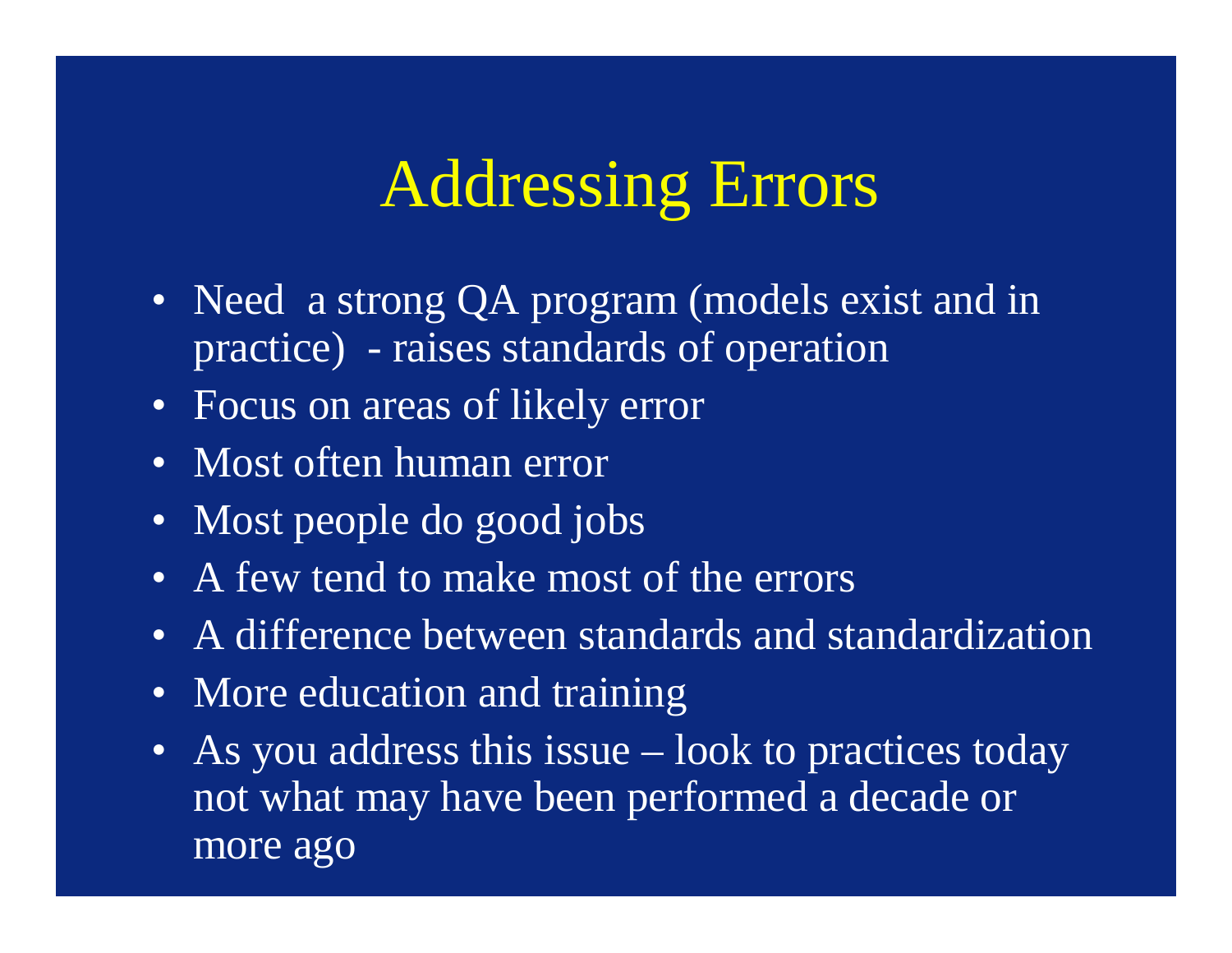

DNA is unique – DNA Identification Act – 1. Standards 2. Enforces compliance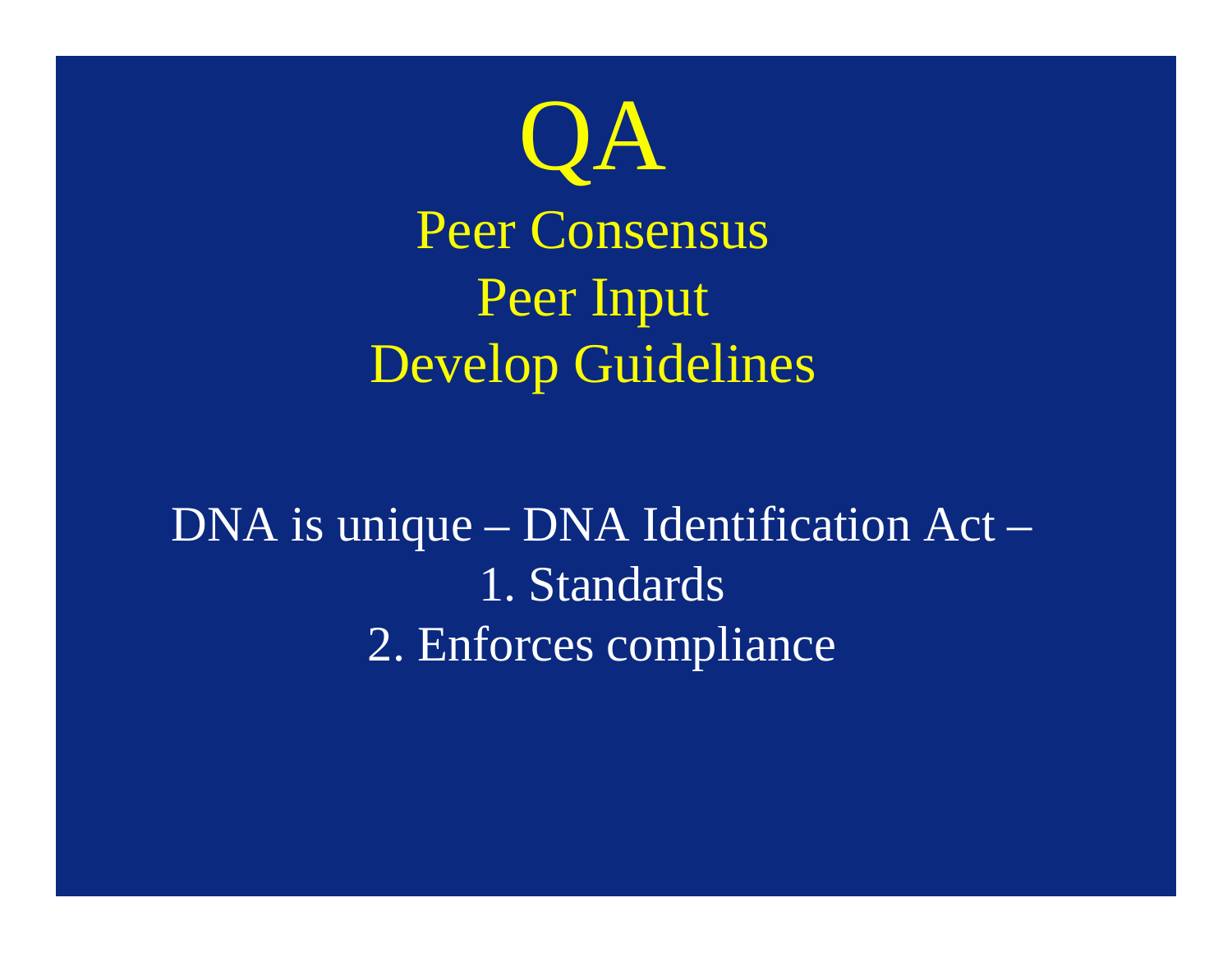Quality Management Guidelines for Laboratories Performing Forensic Work (for all disciplines)

- Goal is to promote development of a forensics program that is scientifically valid and rigorous
- Define criteria for development and validation of forensics methods that will support attribution for criminal investigations (and for exculpation)
- Need to enforce national working guidelines for quality assurance and quality control as applied to forensics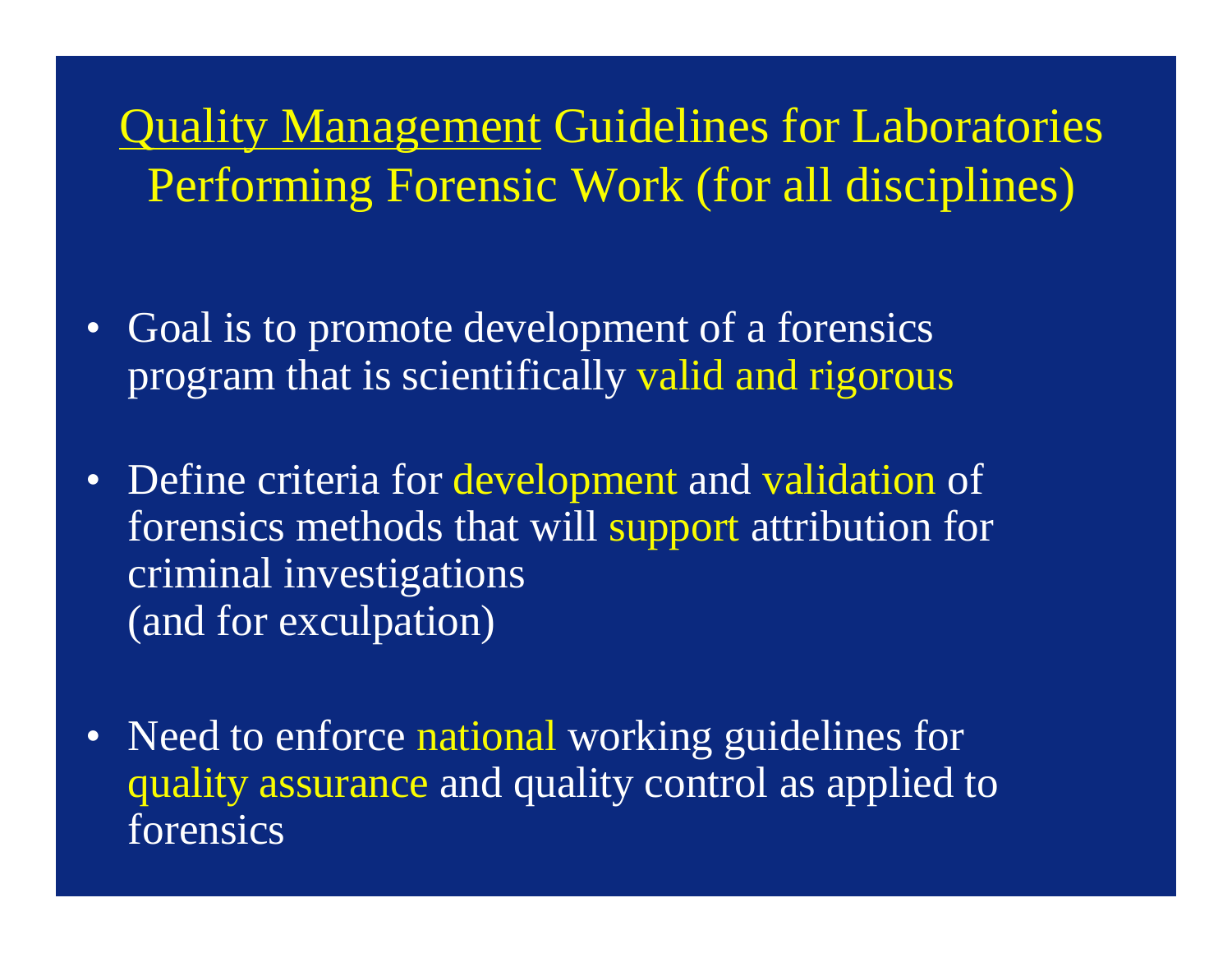## Purpose

- mandates a baseline for laboratories to structure their QA practices
- Uniformity of quality practices among labs
- Obvious benefits fosters: communication/input/constructive criticism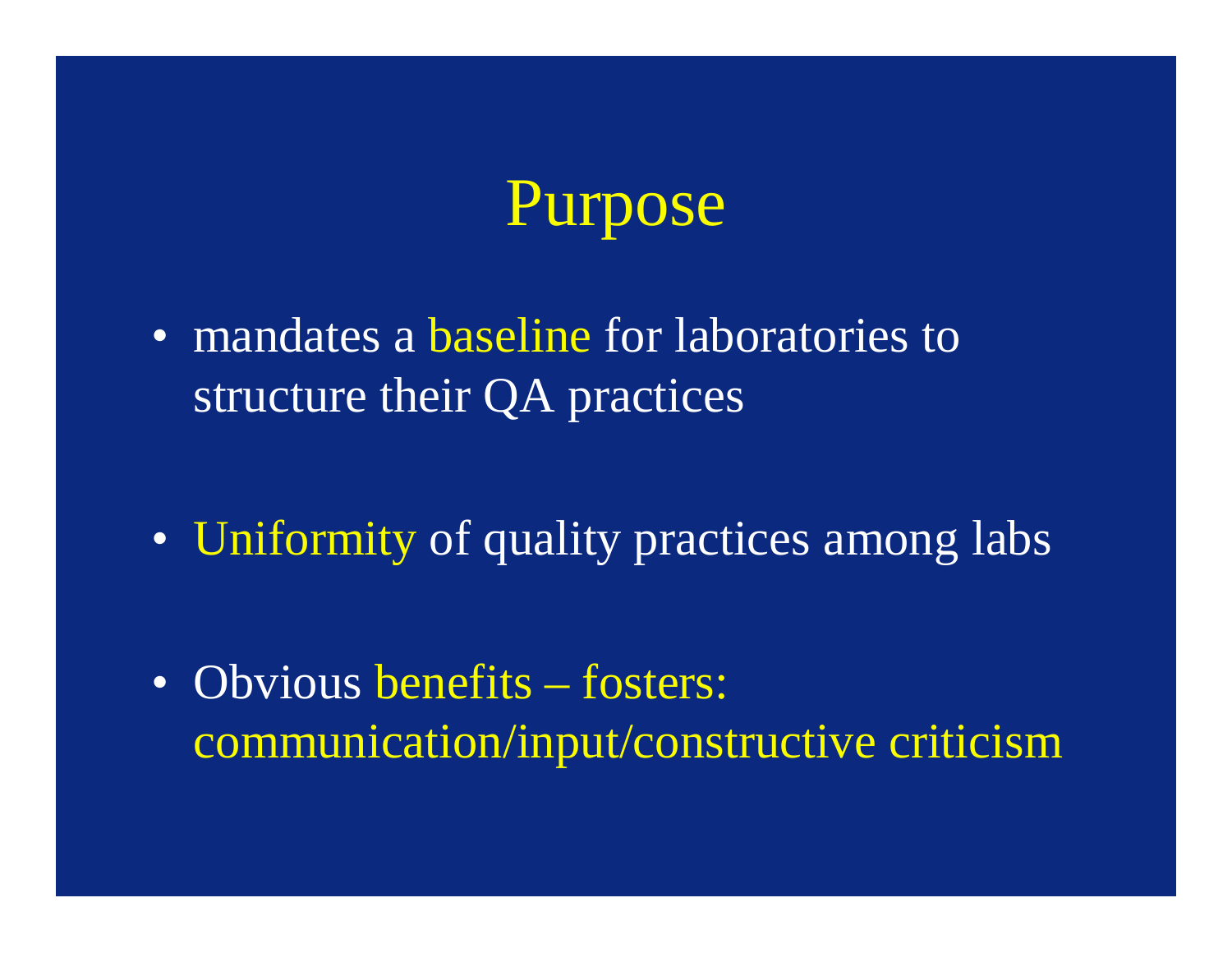### **Contents**

- References
- Scope
- Definitions
- QA program
- Organization & management
- Personnel
- Facilities
- Sample control
- Validation
- Analytical procedures
- Equipment calibration & maintenance
- Reports
- Technical review
- Proficiency testing
- Corrective action
- Audits
- Safety
- Subcontractors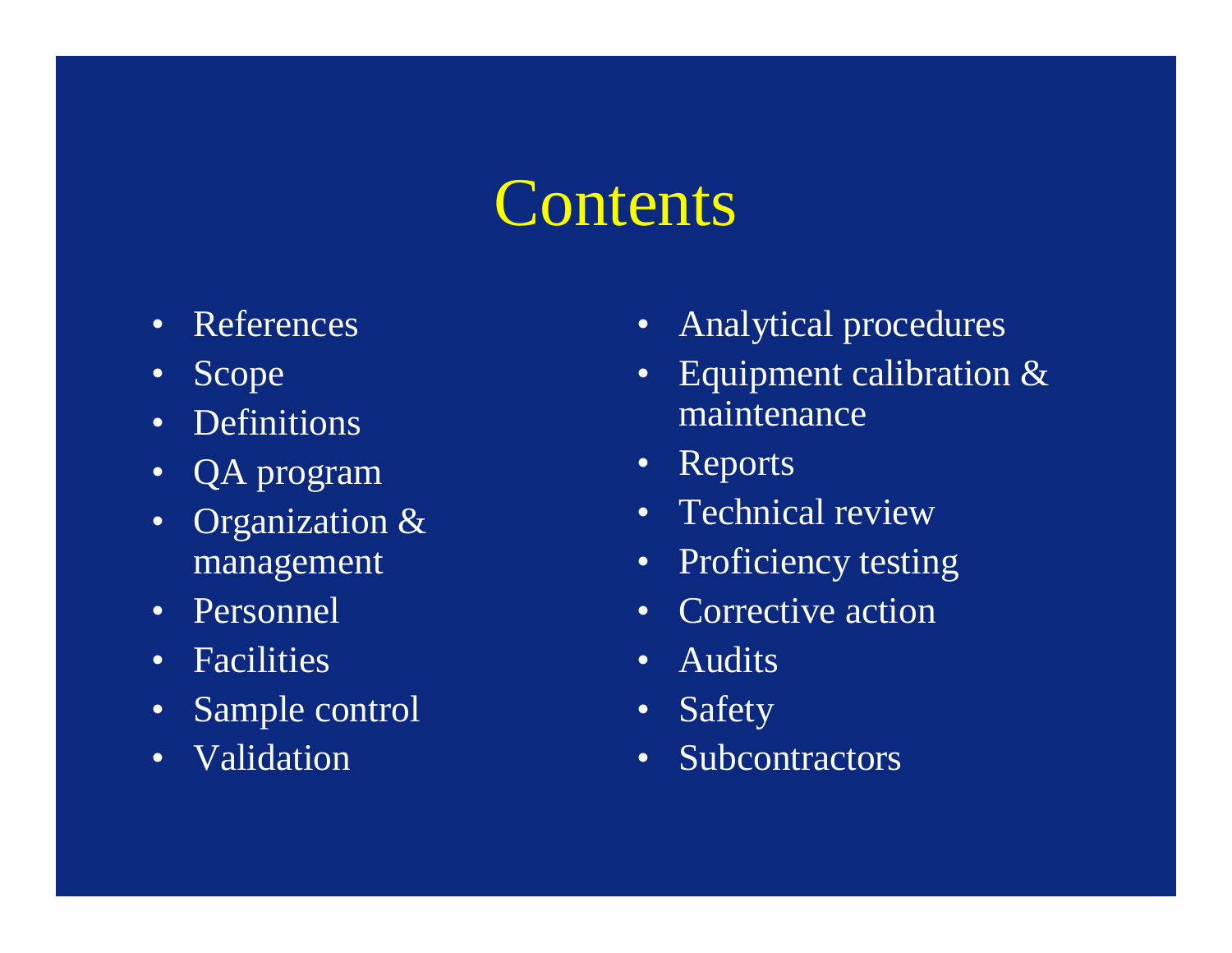### Personnel

- Job descriptions
- Training program
- Technical manager\*\*\*
	- responsible for lab operations
- Examiner
	- responsible for lab report
- Technicians & support personnel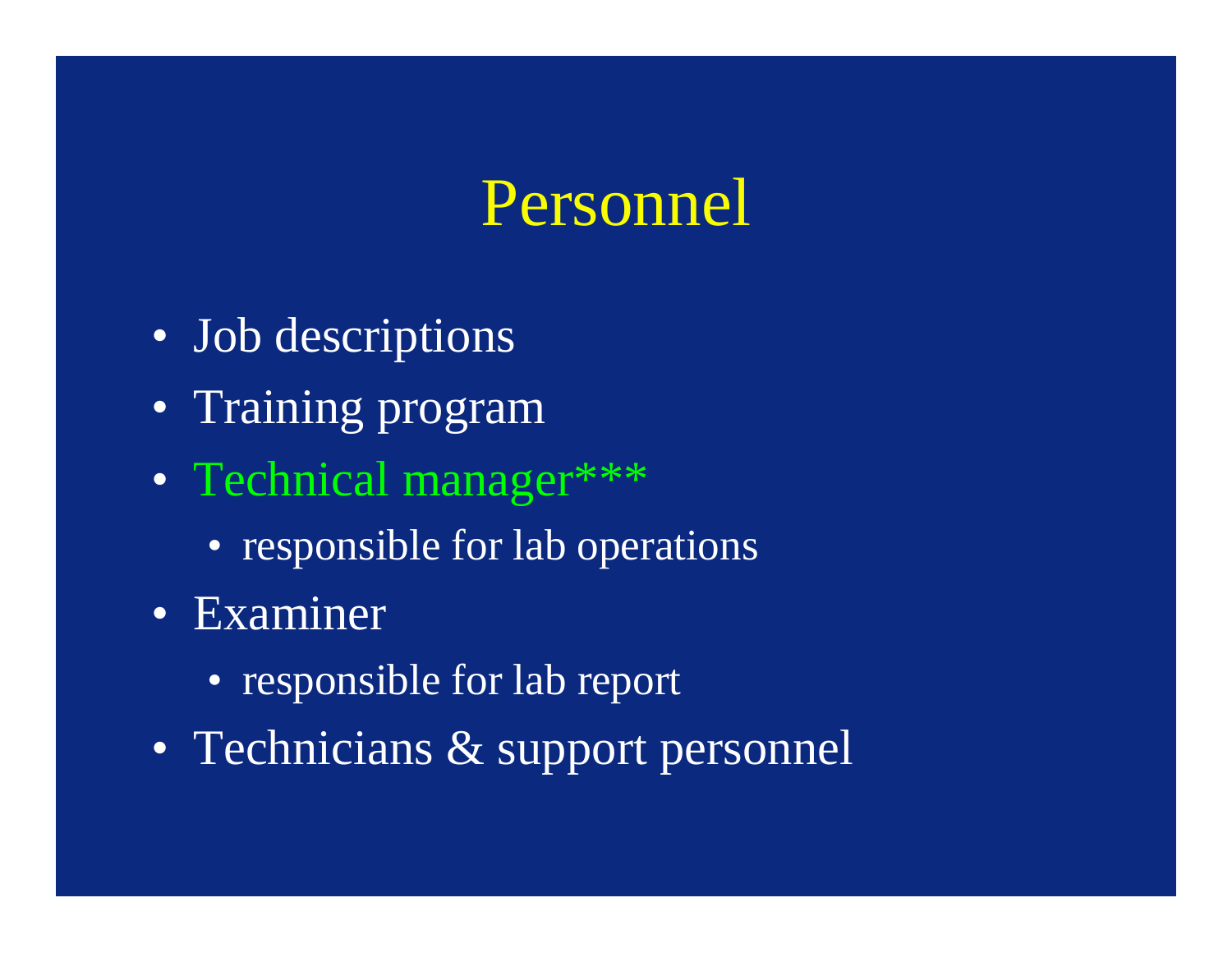## Technical Leader/Manager

- Education
- Training
- Analytical
- Not all personnel need to meet these criteria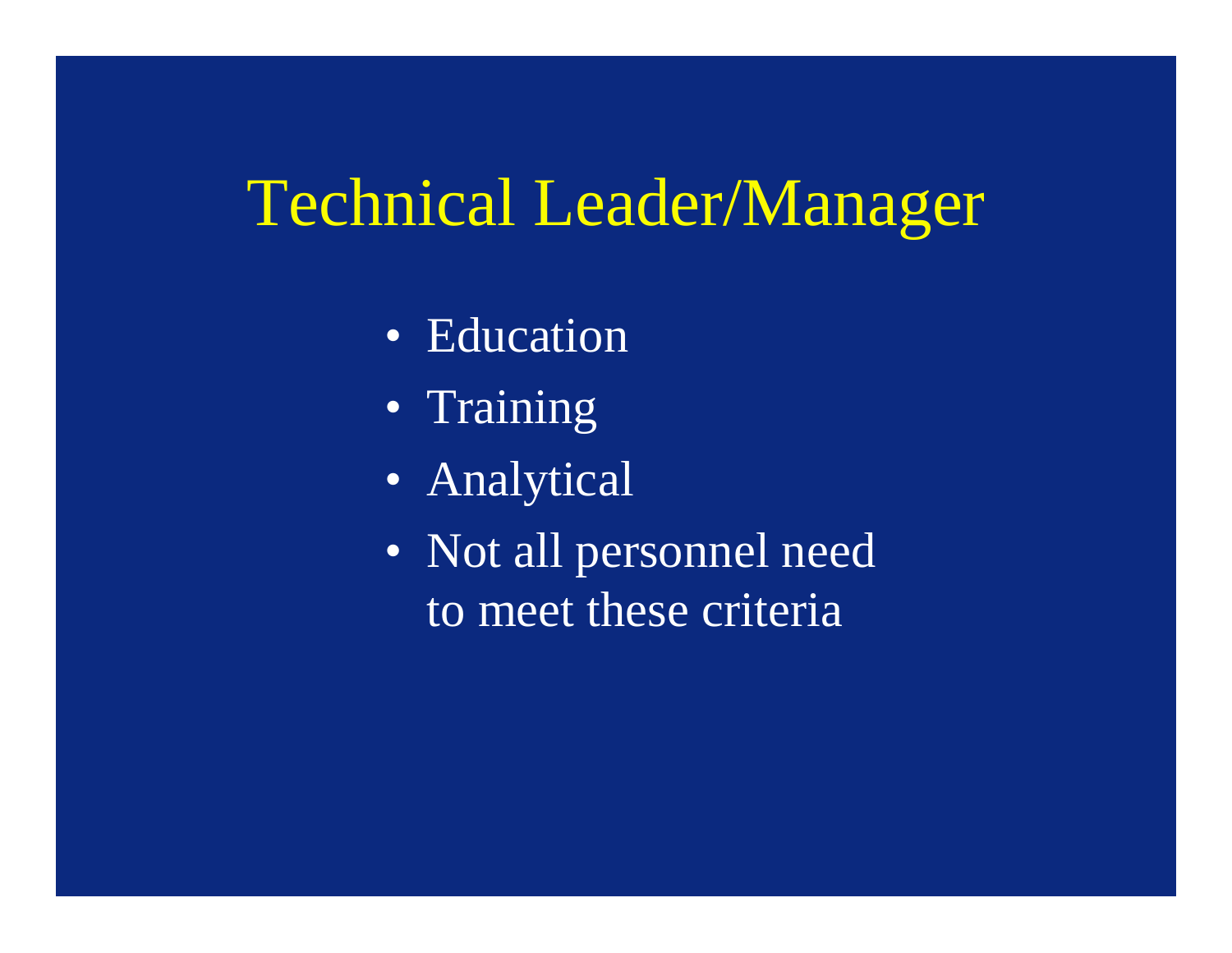#### Qualifications of Expert

- Could help guide the court better
- Maybe define these better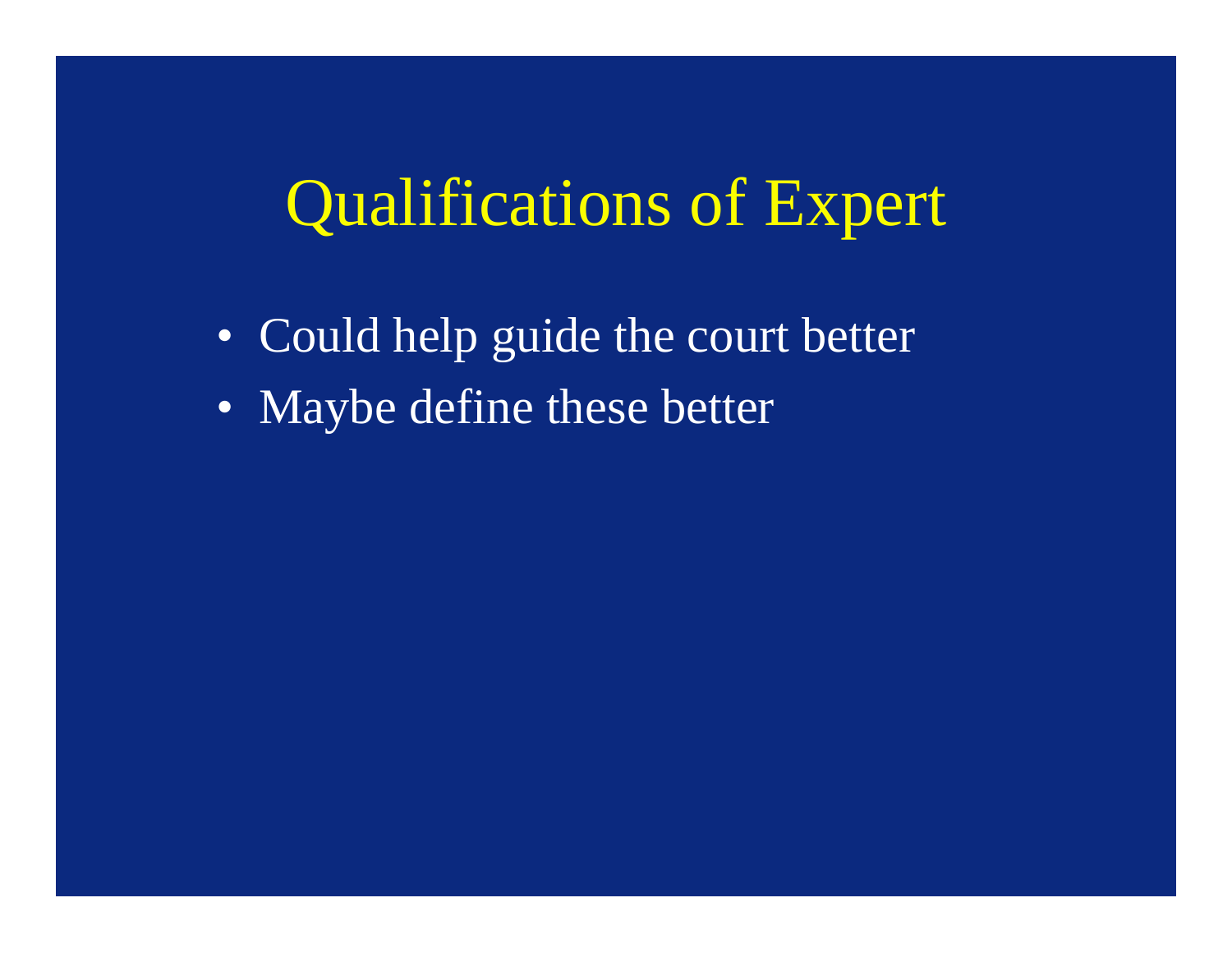## Analytical Procedures

- Documented procedures
- Sufficient detail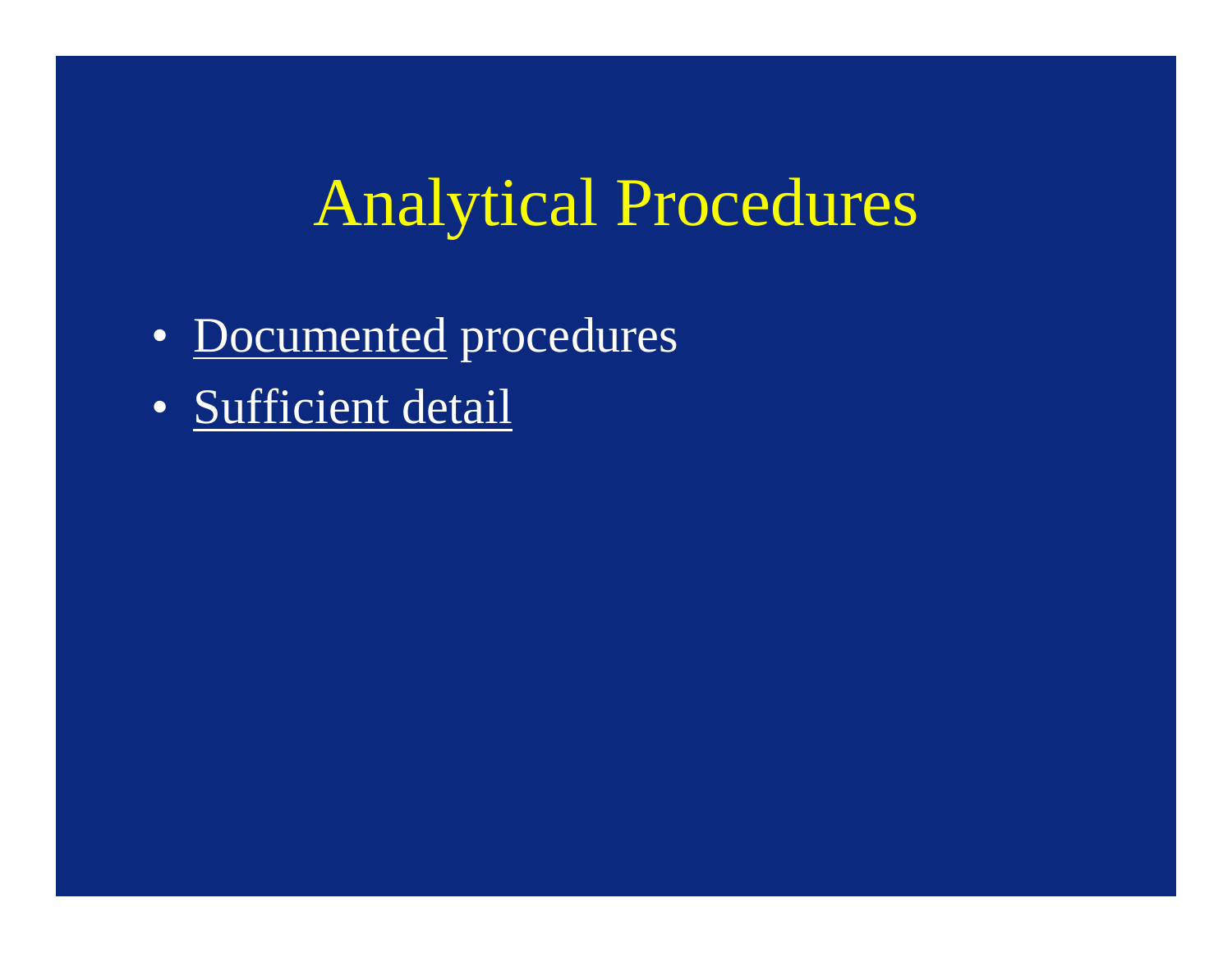#### Methodology Forensic Concerns

- Bad method done poorly
- Bad method done well
- Good method done poorly
- Good method done well, but not accepted in legal system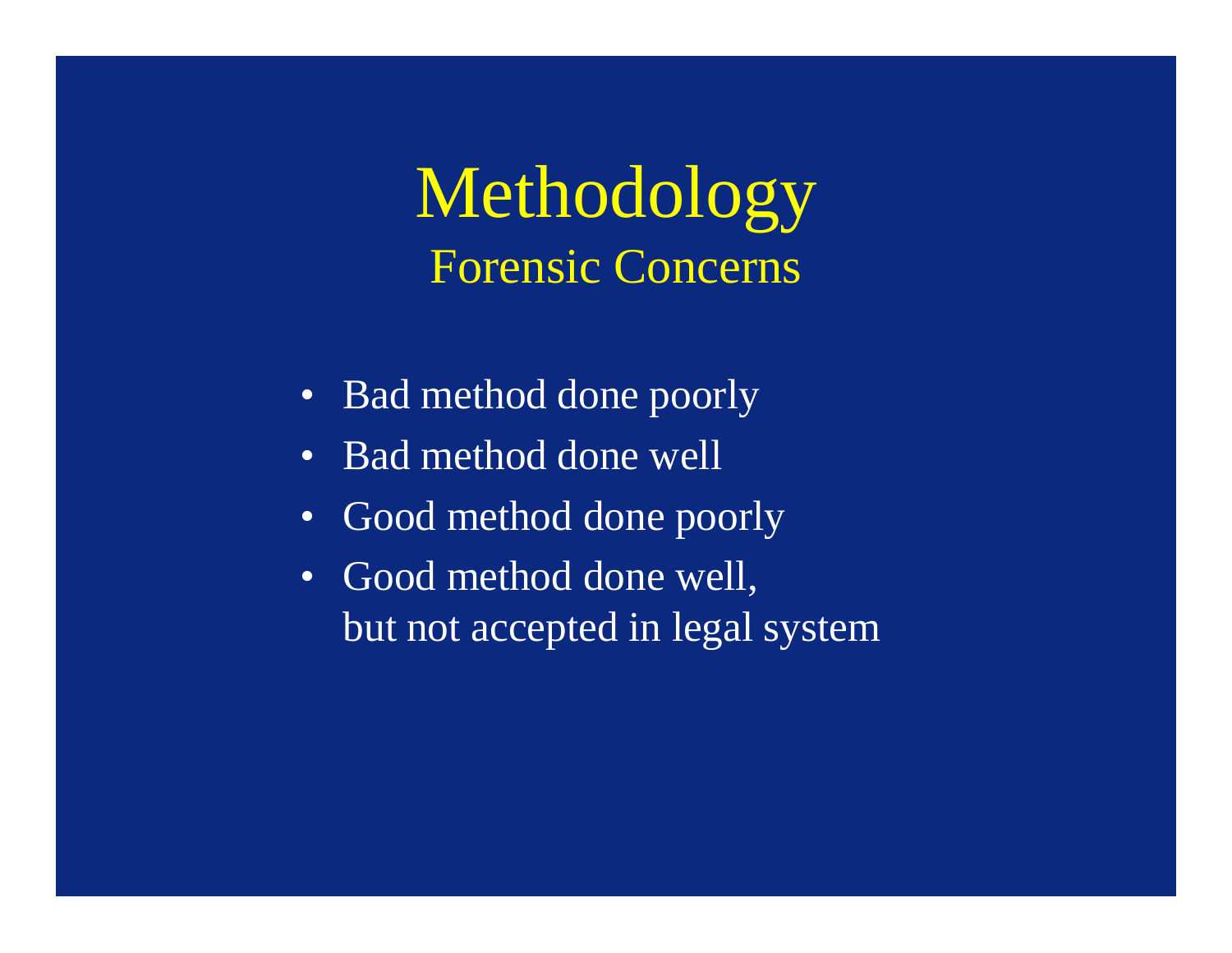- Process to acquire necessary information to assess ability to obtain desired result, conditions, and limitations
- Must have been conducted
- Once validated, appropriate studies of limited scope for each new part...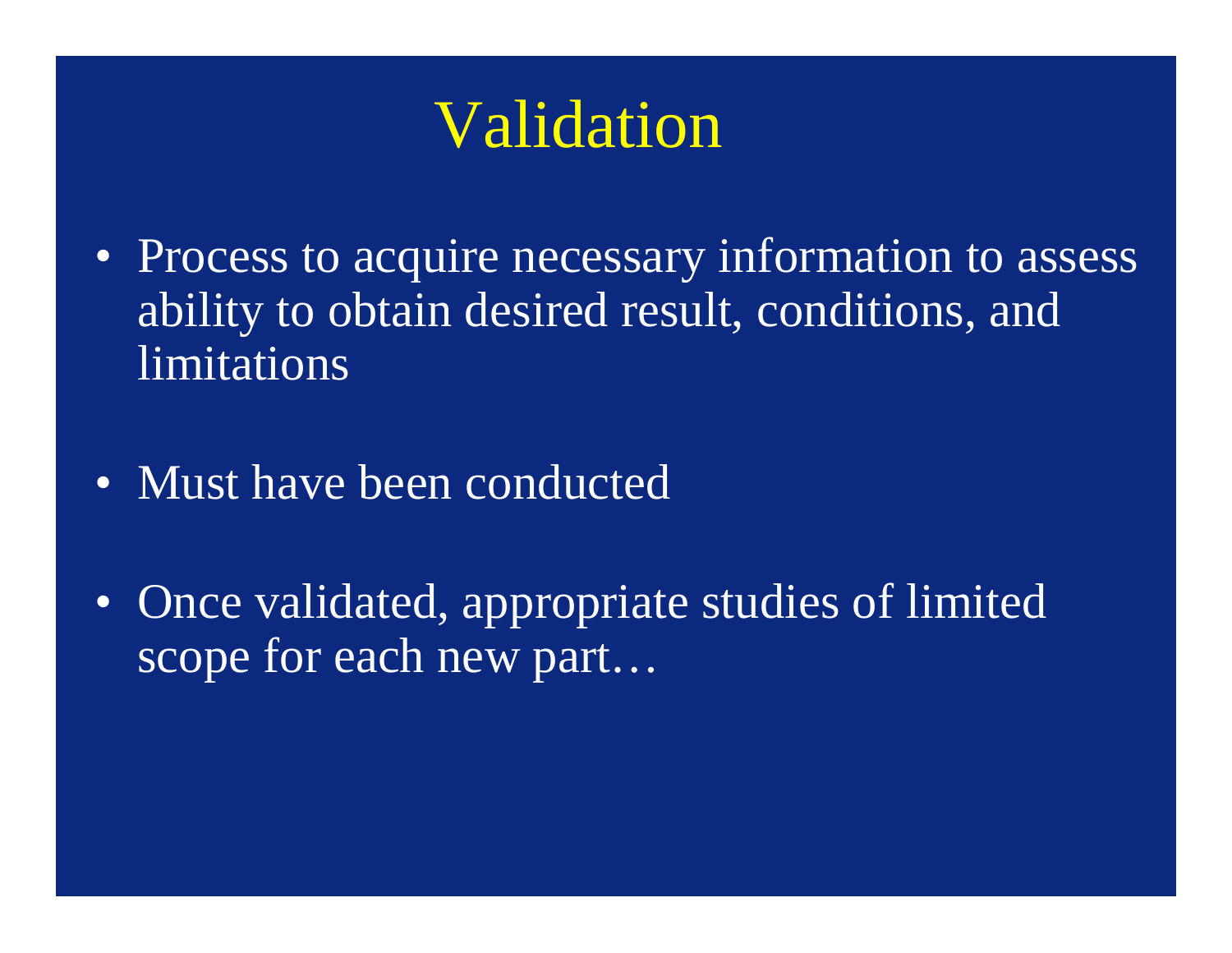#### 8.VALIDATION (from Microbial Forensics)

- 8.1 The laboratory should use validated methods and procedures for analyses.
- 8.1.1 Developmental validation that is conducted should be appropriately documented.
- 8.1.2 Preliminary validation is the acquisition of limited test data to enable an evaluation of a method used during a biocrime or bioterrorism event. If the results are to be used for other than investigative support, then a panel of experts should be convened to assess the utility of the method and to define the limits of interpretation and conclusions drawn.
- 8.1.3 Internal validation should be performed and documented by the laboratory.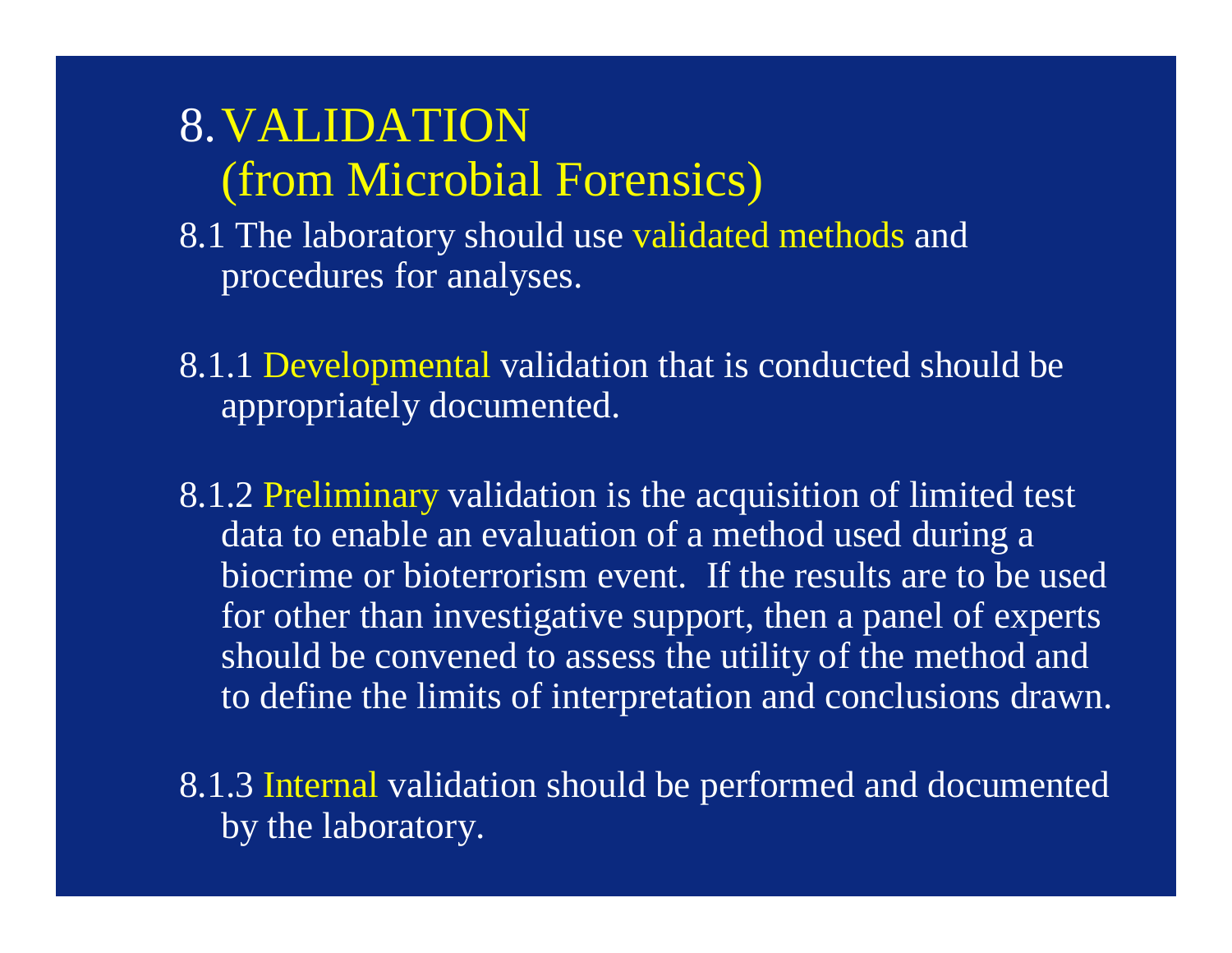- Developmental validation is the acquisition of test data and determination of conditions and limitations. Developmental validation should be appropriately documented and should address specificity, sensitivity, reproducibility, bias, precision, falsepositives, false-negatives, and determine appropriate controls. Any reference database used should be documented.
- Internal validation is an accumulation of test data within the laboratory to demonstrate that established methods perform as expected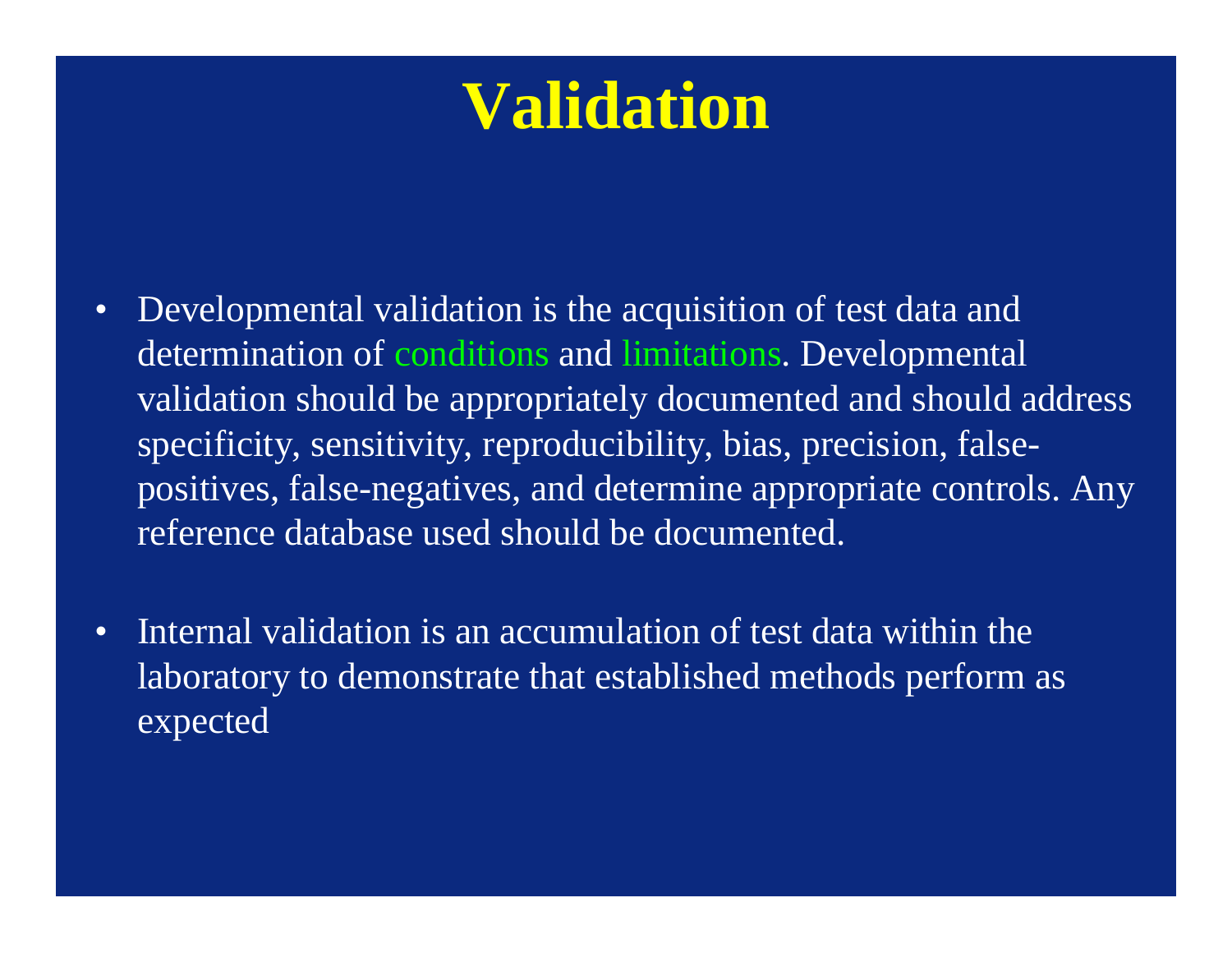- Internal validation should be performed and documented by the laboratory.
	- The procedure should be tested using known samples. The laboratory should monitor and document the reproducibility and precision and define reportable ranges of the procedure using control(s).
	- Before the introduction of a new procedure into sample analysis, the analyst or examination team should successfully complete a qualifying test for that procedure.
	- Material modifications made to analytical procedures should be documented and subjected to validation testing commensurate with the modification and have documented approval.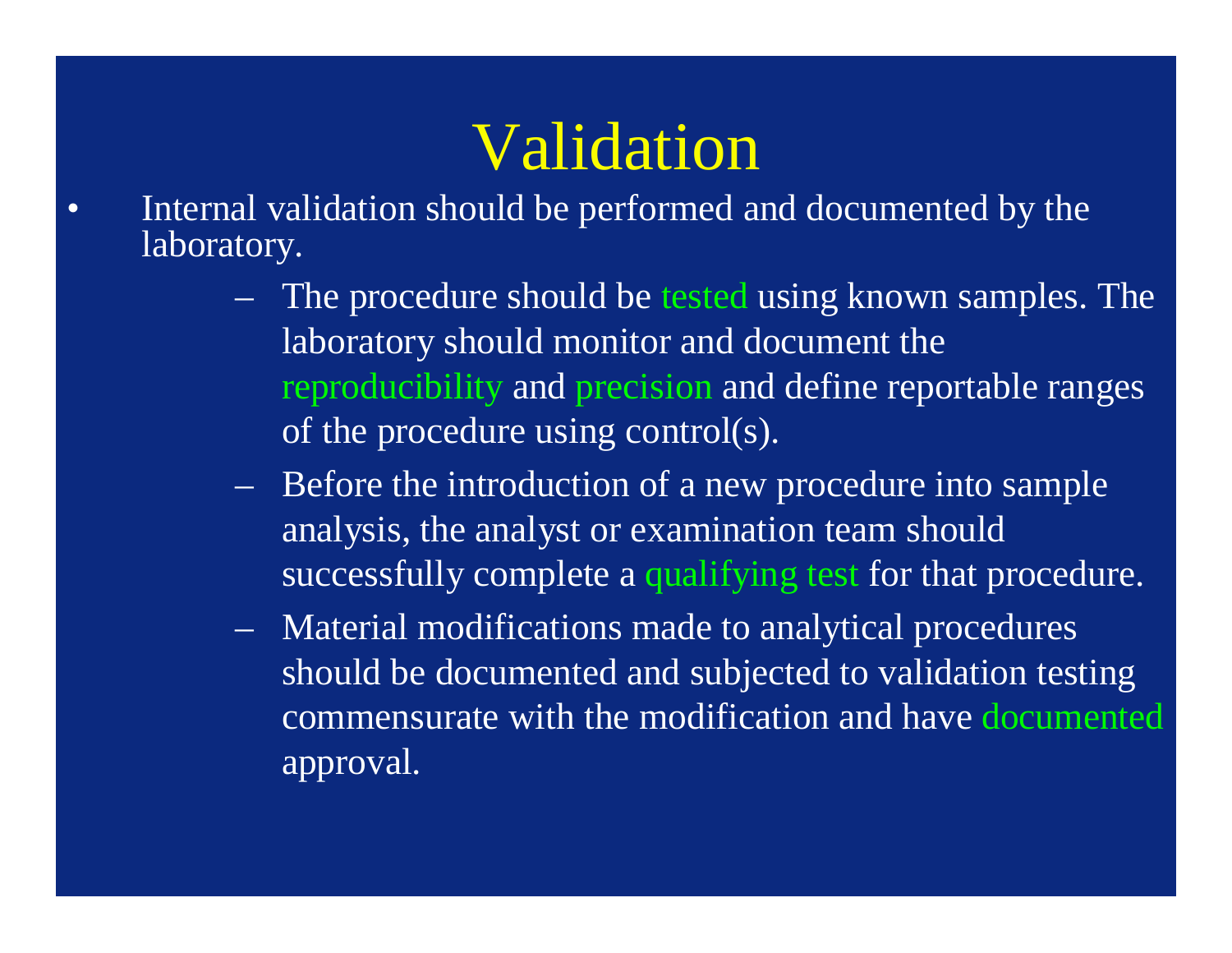- Preliminary validation is the acquisition of limited test data to enable an evaluation of a method used to provide investigative support to investigate a biocrime or bioterrorism event. If the results are to be used for other than investigative support, then a panel of peer experts, external to the laboratory, should be convened to assess the utility of the method and to define the limits of interpretation and conclusions drawn.
- SOPs are for routine work
- But so locked in restricts analytical thinking and possibly ignores both inculpatory and exculpatory evidence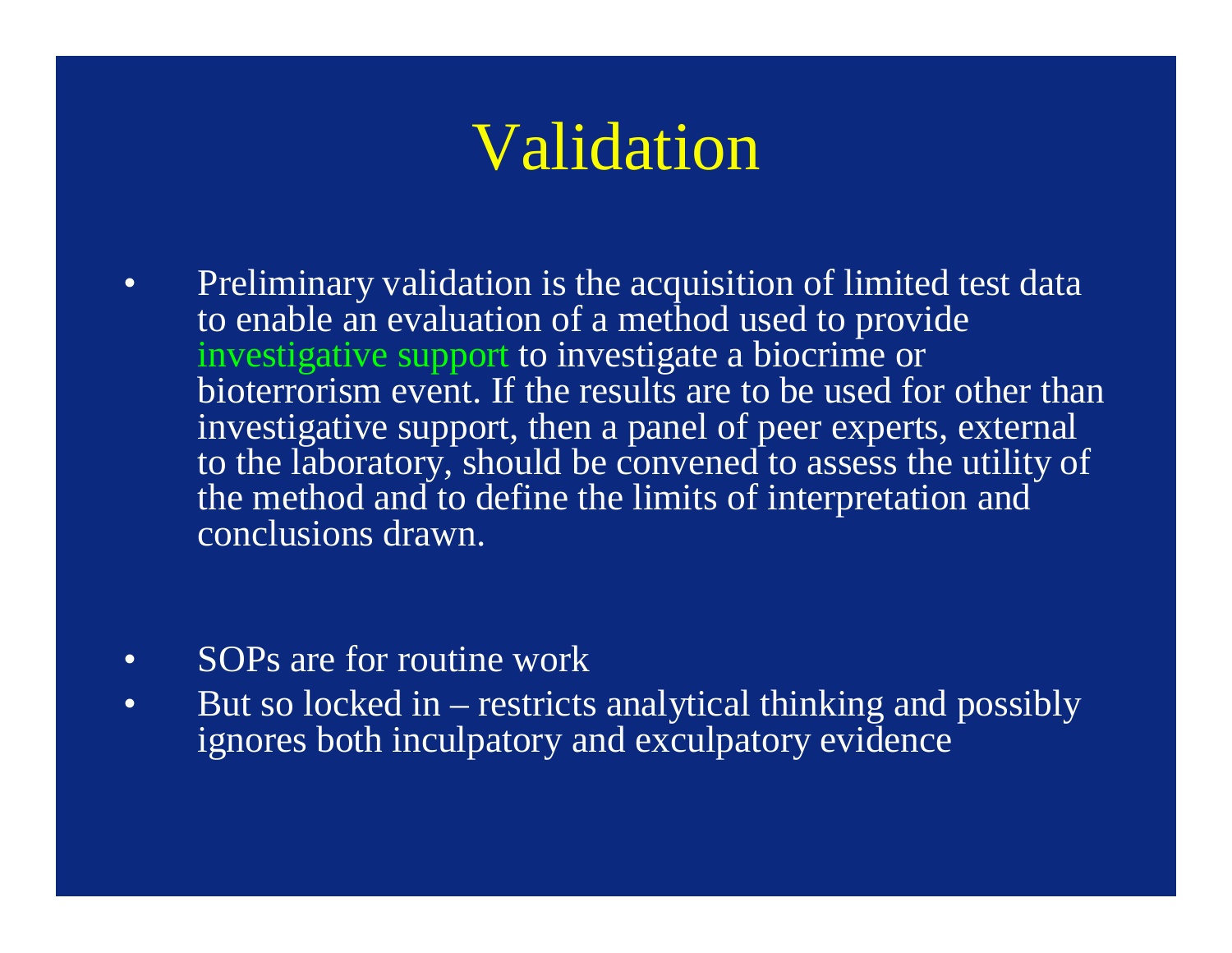## Example Validation Criteria List

- Sensitivity
- Specificity
- Reproducibility
- Precision
- Accuracy
- Resolution
- Reliability
- Robustness
- Specified samples
- Purity
- Input values
- Quantitation
- Dynamic range
- Limit of detection
- Controls
- Window of performance for operational steps of assay
- Critical equipment calibration
- Critical reagents
- Databases

Note: Not all these need apply and others may be necessary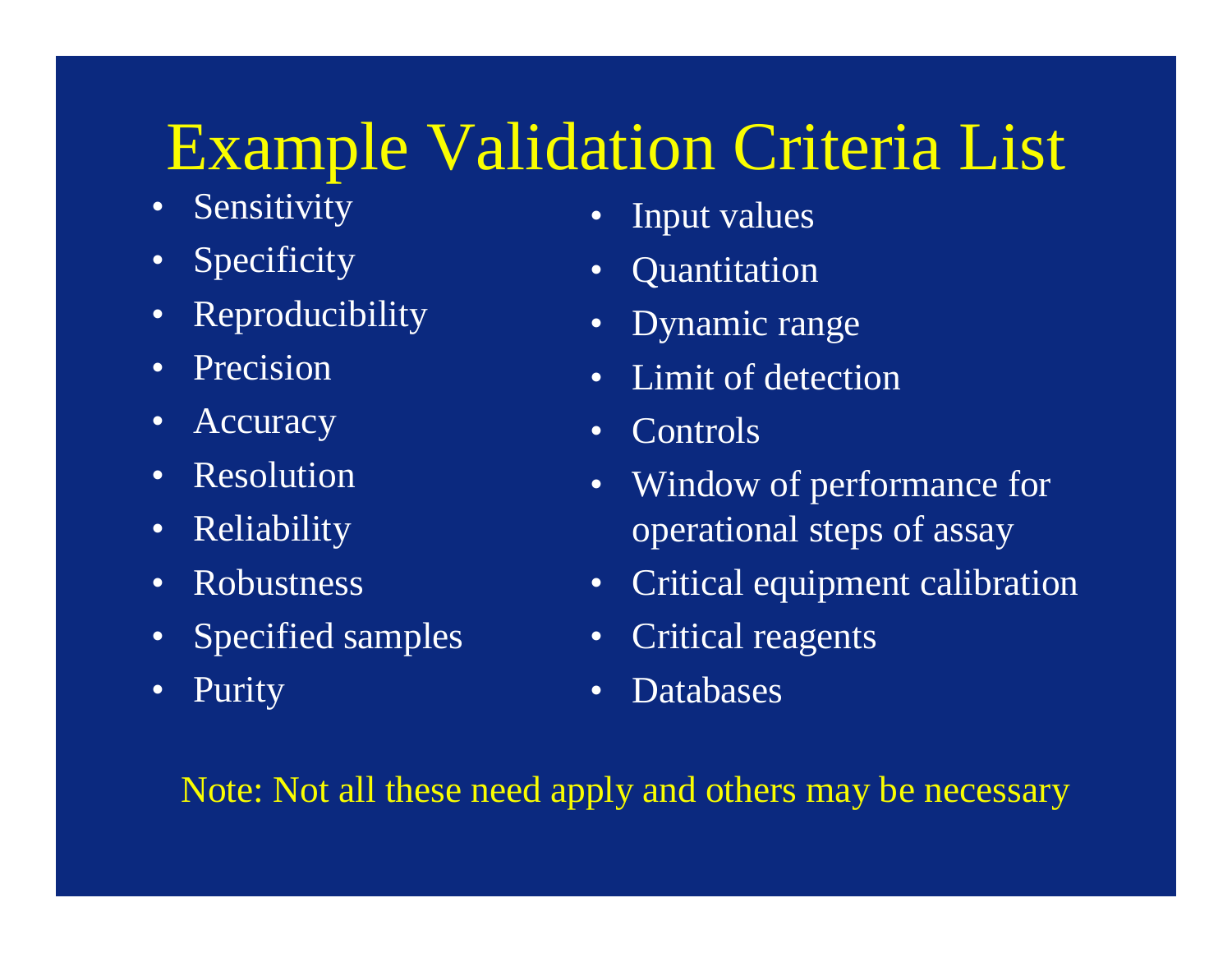#### Interpretation

• To be reliable the validation data must be reviewed and interpretation guidelines must be based on the results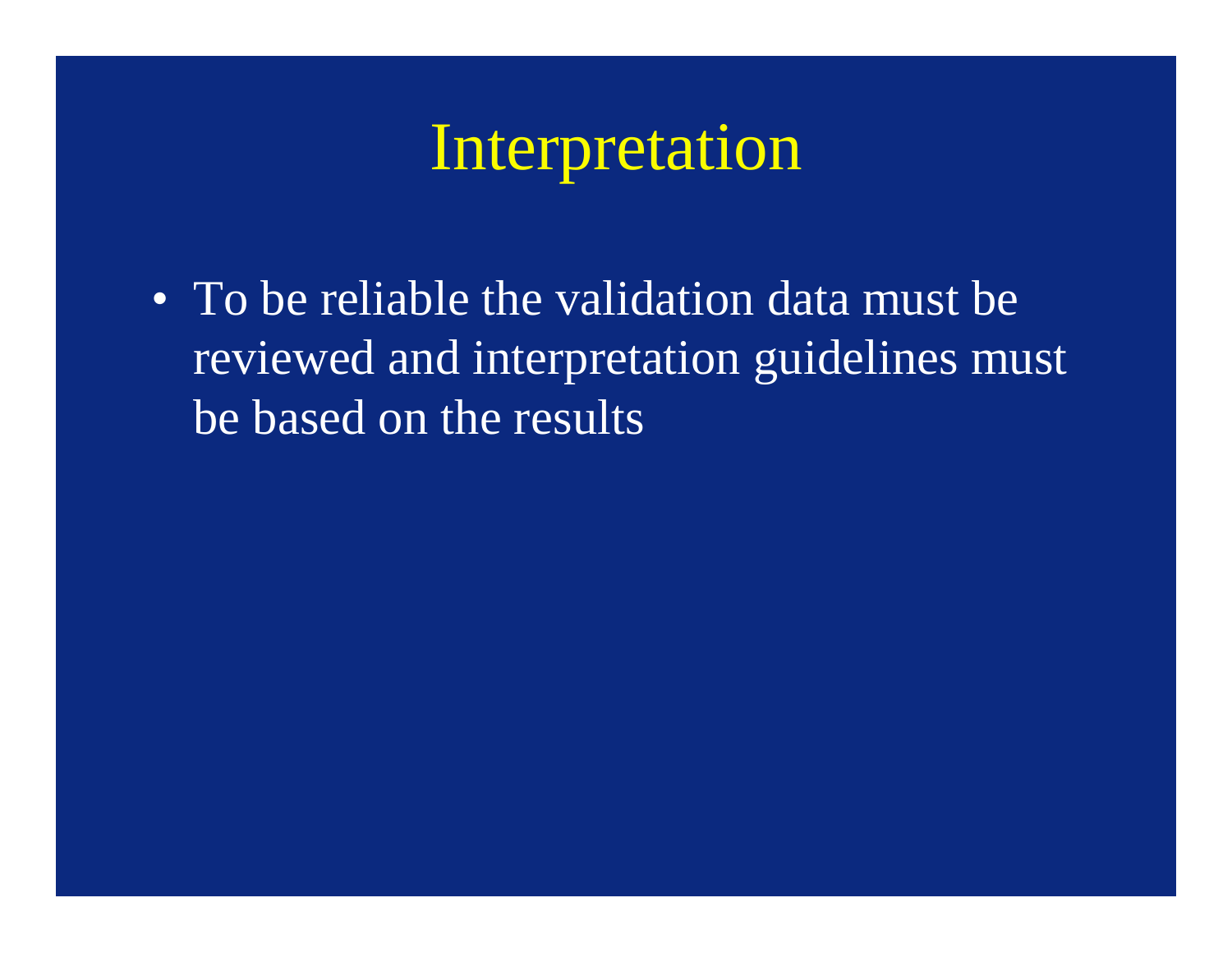• The data, summary and documented approval of all validation conducted by the laboratory must be available for review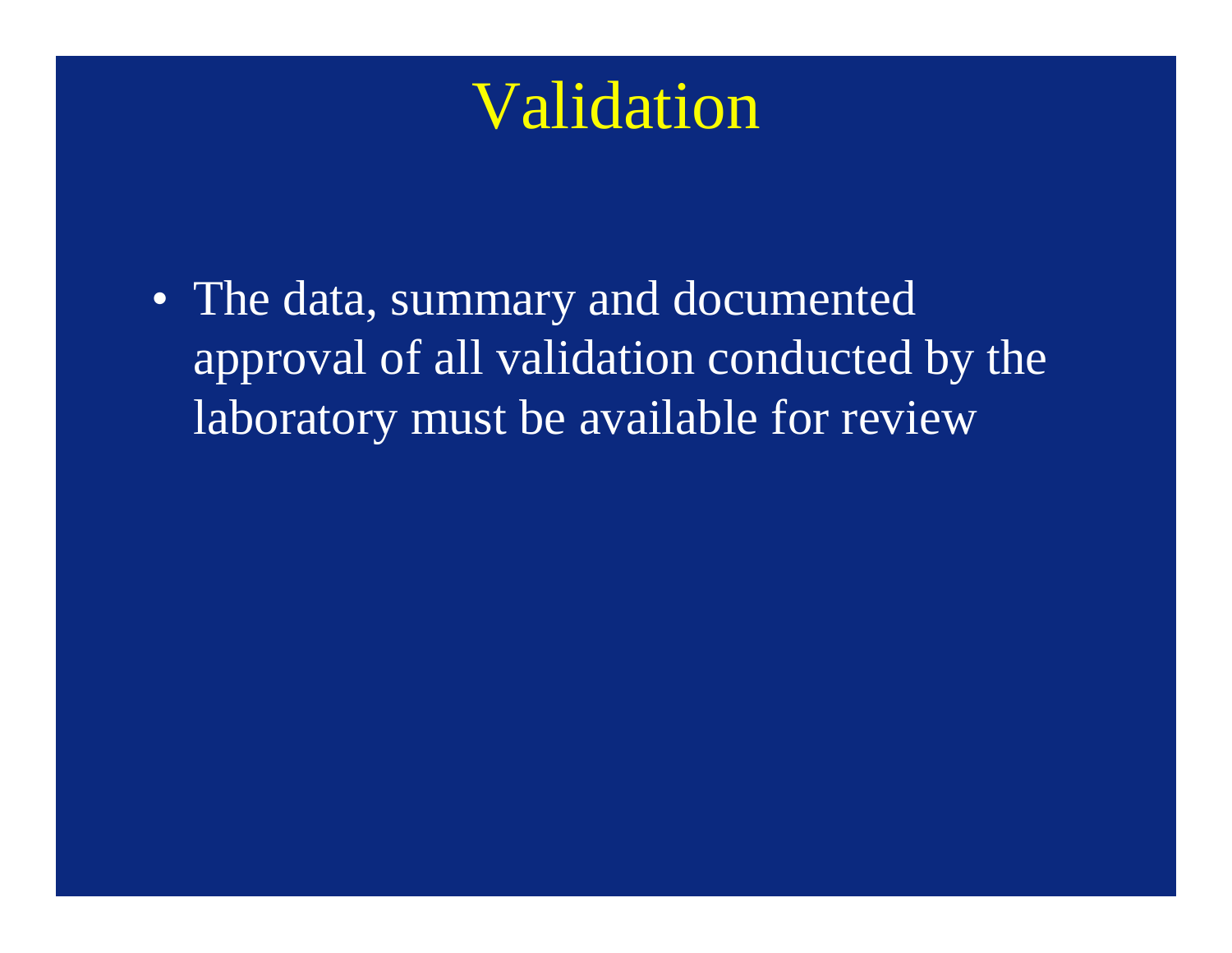#### Errors and Bias

• We all can appreciate that a technique can be reliable despite the unavoidable prospect of *some* erroneous interpretation due to analyst error or bias

- Important to recognize that errors occur (human beings)
- What is done about the error is the real issue!
- Do not be distracted by a few rogue practitioners focus on the stated practices for a discipline as the model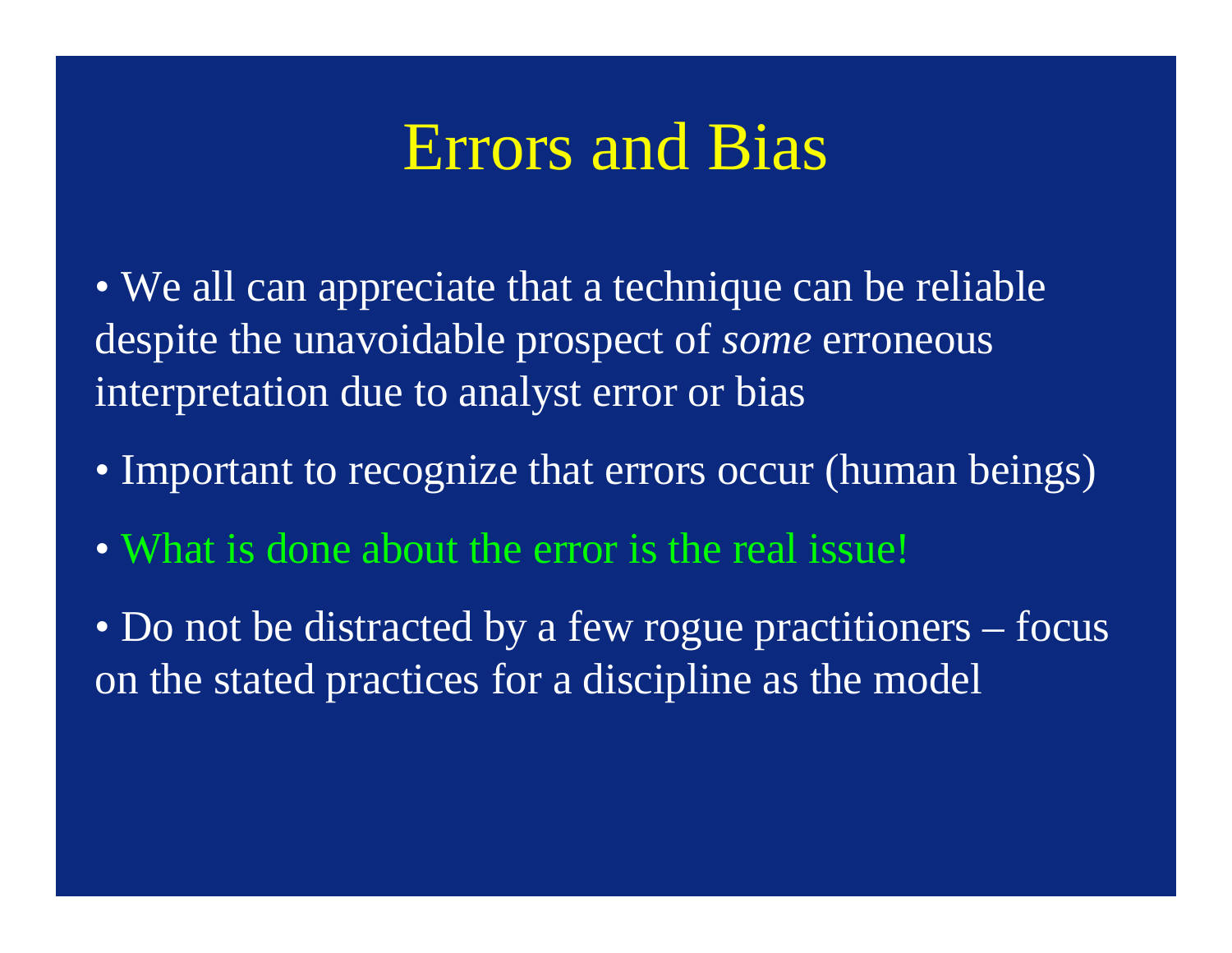

- Same issues raised for DNA
- NRC II Report (1996) addresses topic well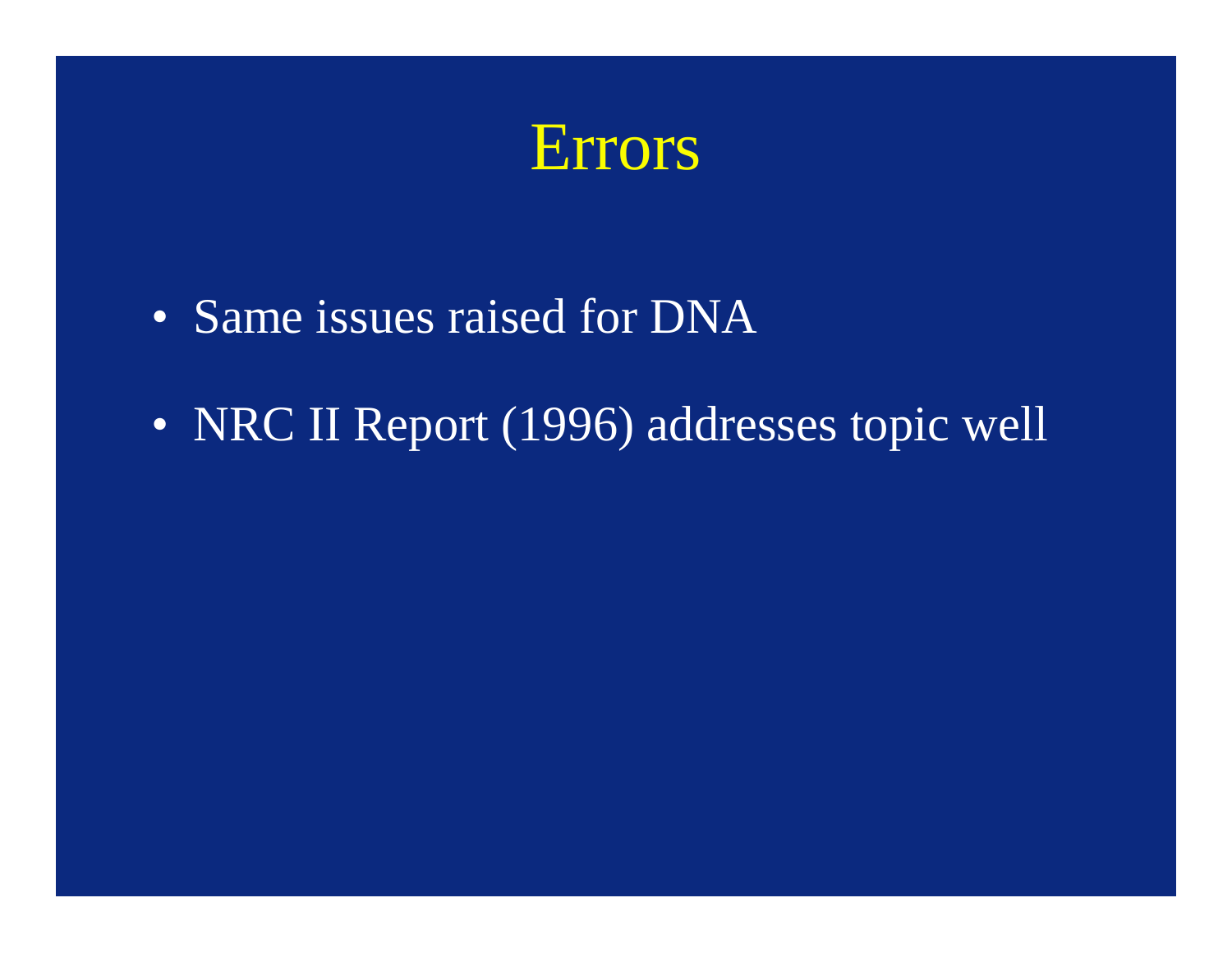- Errors do occur in any endeavor involving humans
- Need to define the types of error that can occur
- Define those of consequence and which ones are not
- Most errors do not impact on the match/exclusion interpretation
- Those of consequence tend to result in false exclusions, not false inclusions
- One does want to know if an error has occurred in a case analysis that results in a false match or inclusion, a wrongful exclusion, or overstates the evidence
- Proper to ask if analyst has ever committed an error or errors and what was done about the error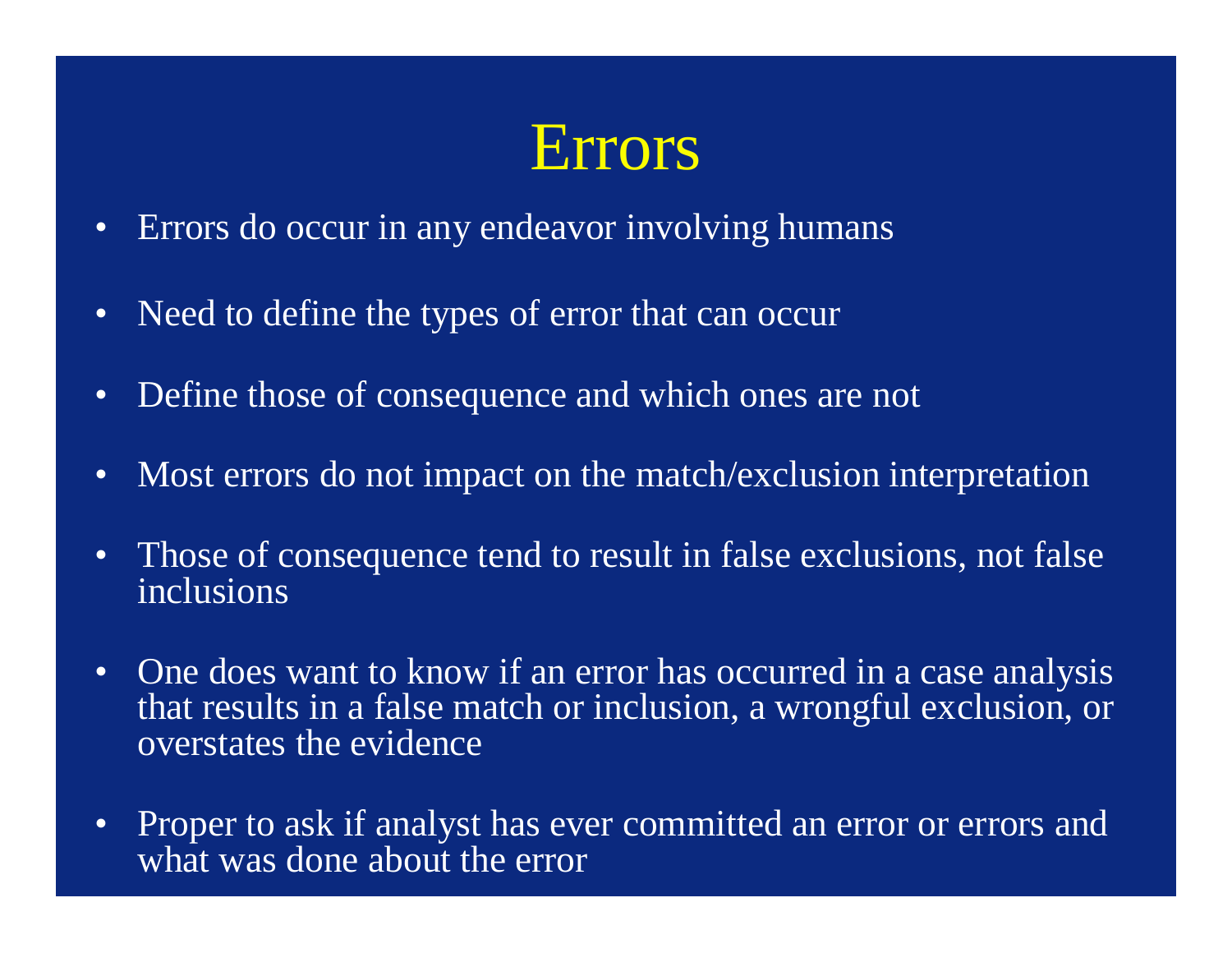- Instead some focus on diminishing the weight of evidence based on a hypothetical error rate that does not apply to the case at hand
- One might proffer "the fact that an error is possible necessarily lessens the value of the evidence"; However...
- A known error rate or proficiency test mistake is at best some indirect measure of the verity of the proposed results in any given case
- But can never be a direct measure of the reliability of the specific result(s) in question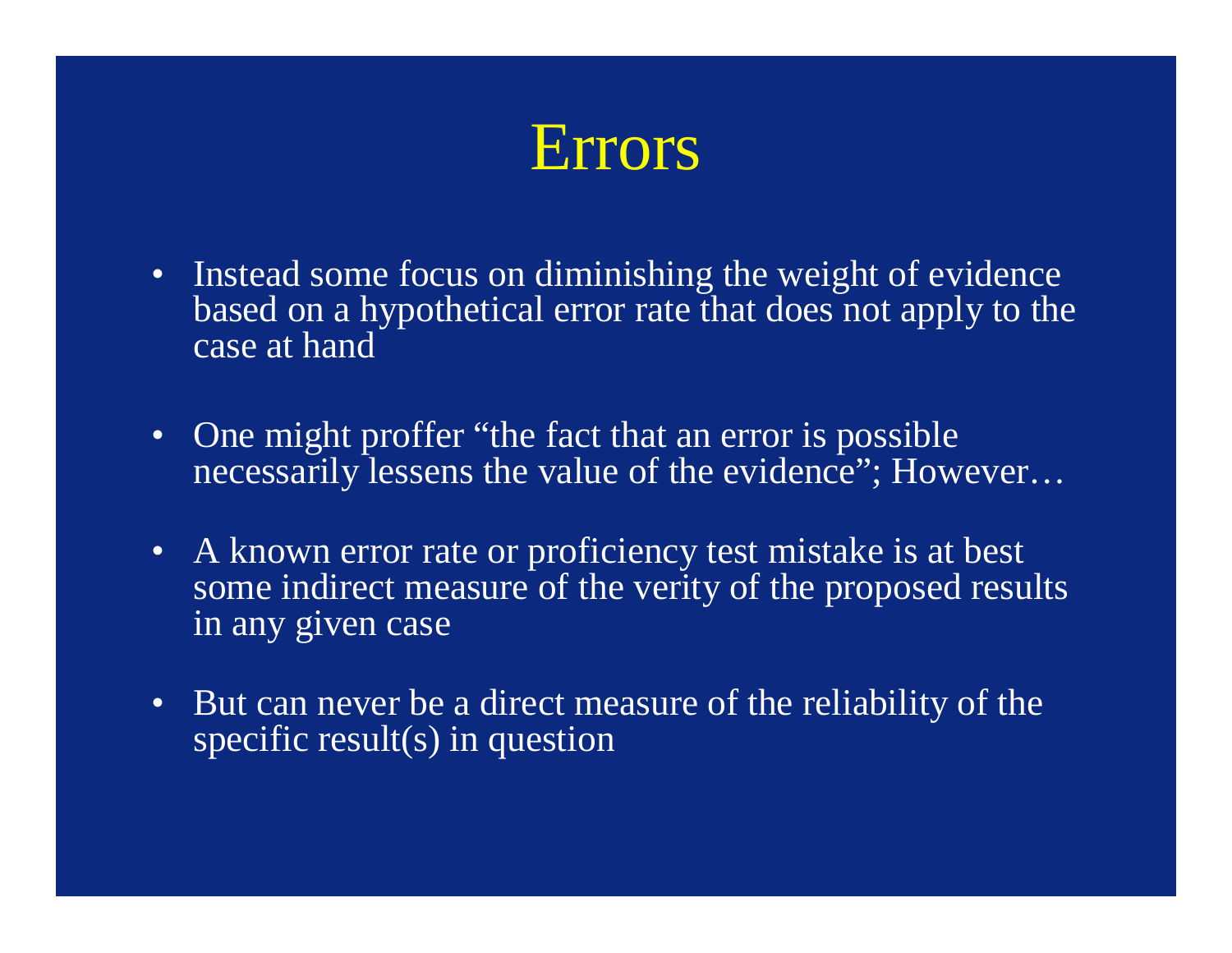- Error rates are difficult to calculate they are fluid
- When an error of consequence occurs, corrective action is taken (to include review of cases analyzed by the examiner prior to and post the discovery of the error)
- That performance error may no longer impact negatively on the individual's future performance
- In fact, he/she may be better educated and less likely to err
- The calculation of a current error rate would have to accommodate corrective action
- The error should not be ignored and can be raised in court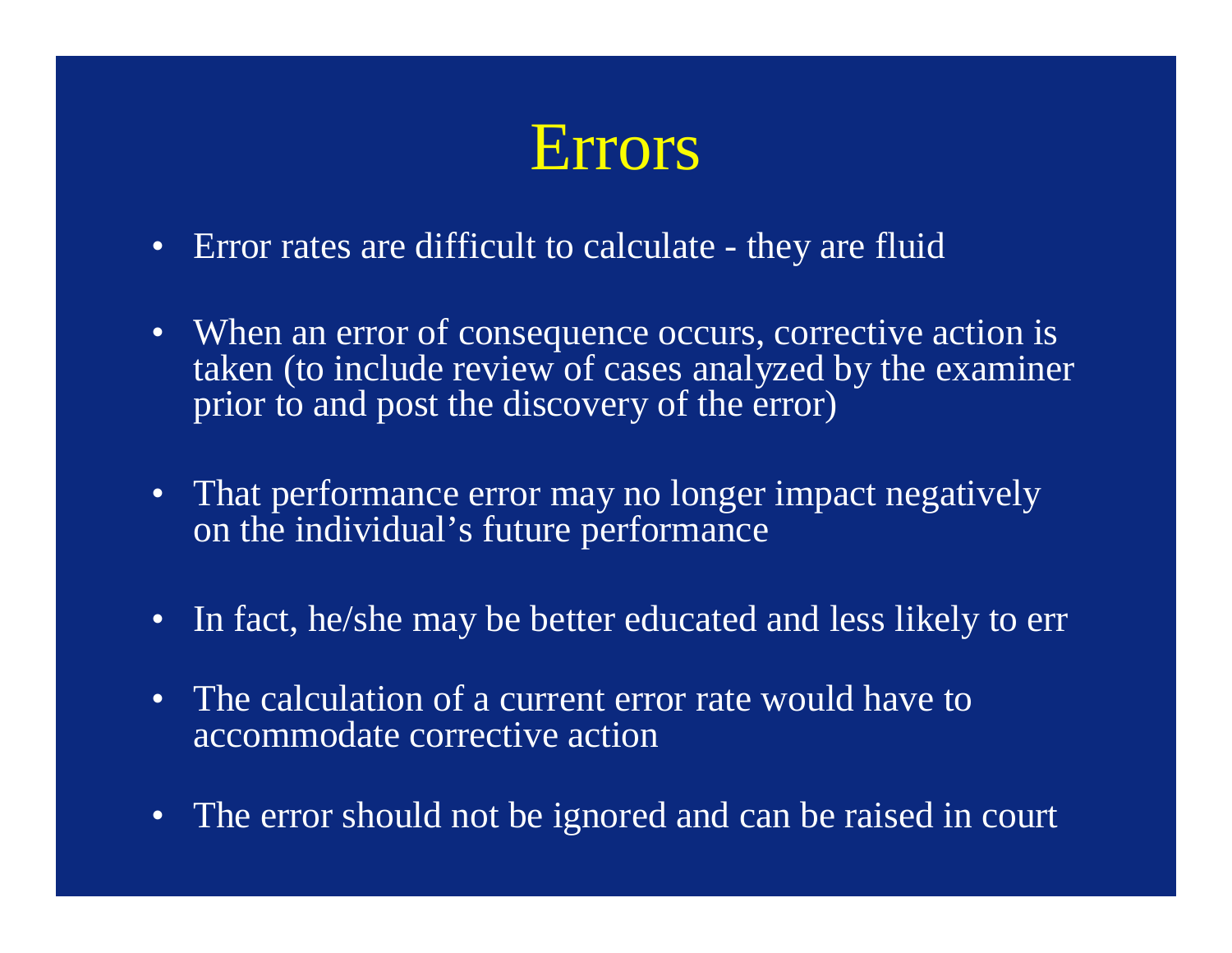- Most of the forensic disciplines employ non-consumptive forms of examination
- The most direct way to measure the truth of the purported results is to have another expert conduct his/her own review and/or
- Conduct a re-analysis (or review) (NRC II Report – DNA) $***$
- More meaningful and less costly than entertaining experts espousing hypothetical error rates
- Scientists should search for the truth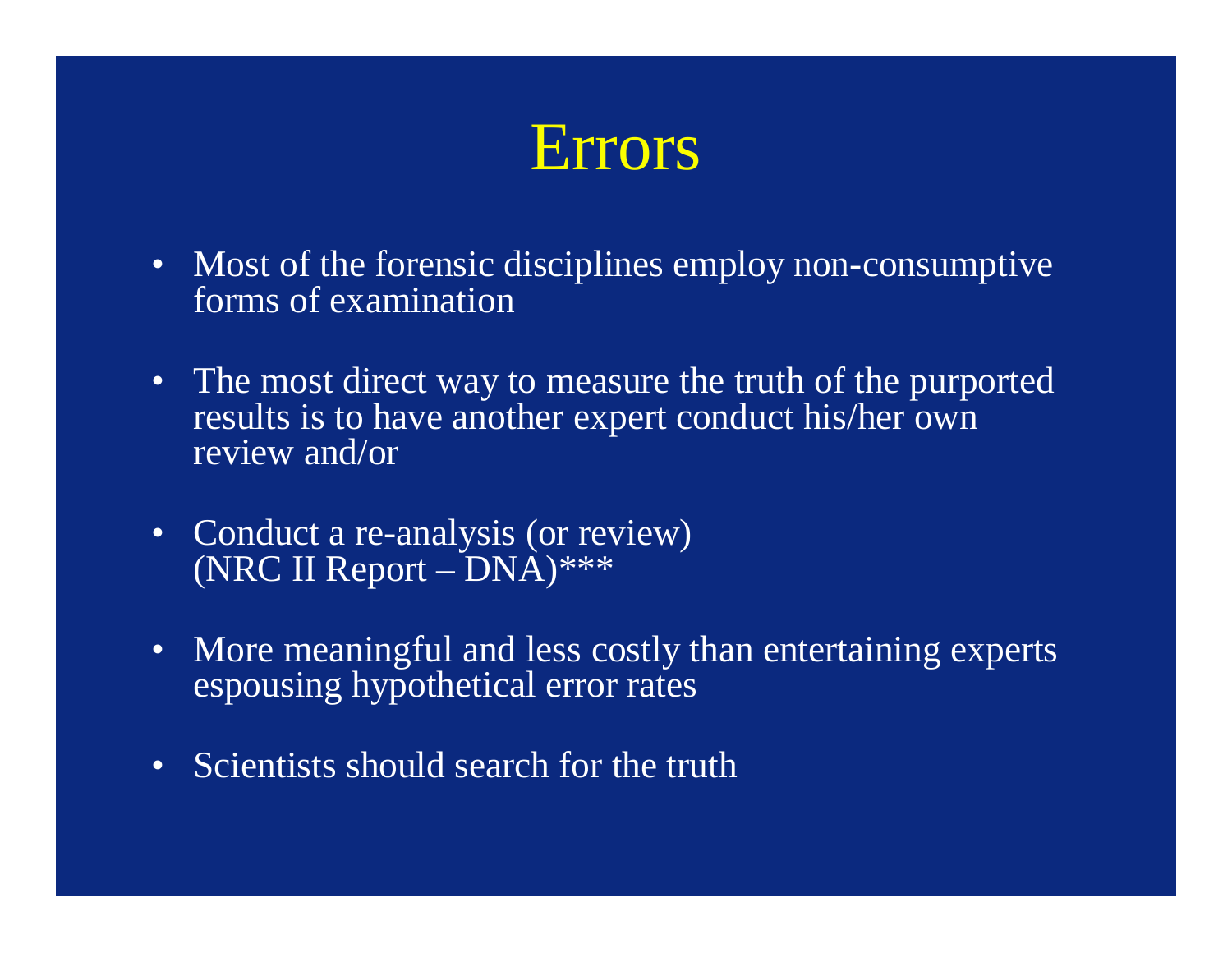- An incorrect description of current error rates
- The false positive error rate for microscopic hair comparison is 12% based on a study of morphological hair comparisons and mitochondrial DNA analysis by Houck and Budowle
- The Houck and Budowle study contains no data on false positive errors
- Instead, it is a comparative study of the different resolving capacities of the methods
- Do not confuse these two issues!
- However, if an analyst purports that the hair (based on microscopic comparison) is from one person only (source attribution), then…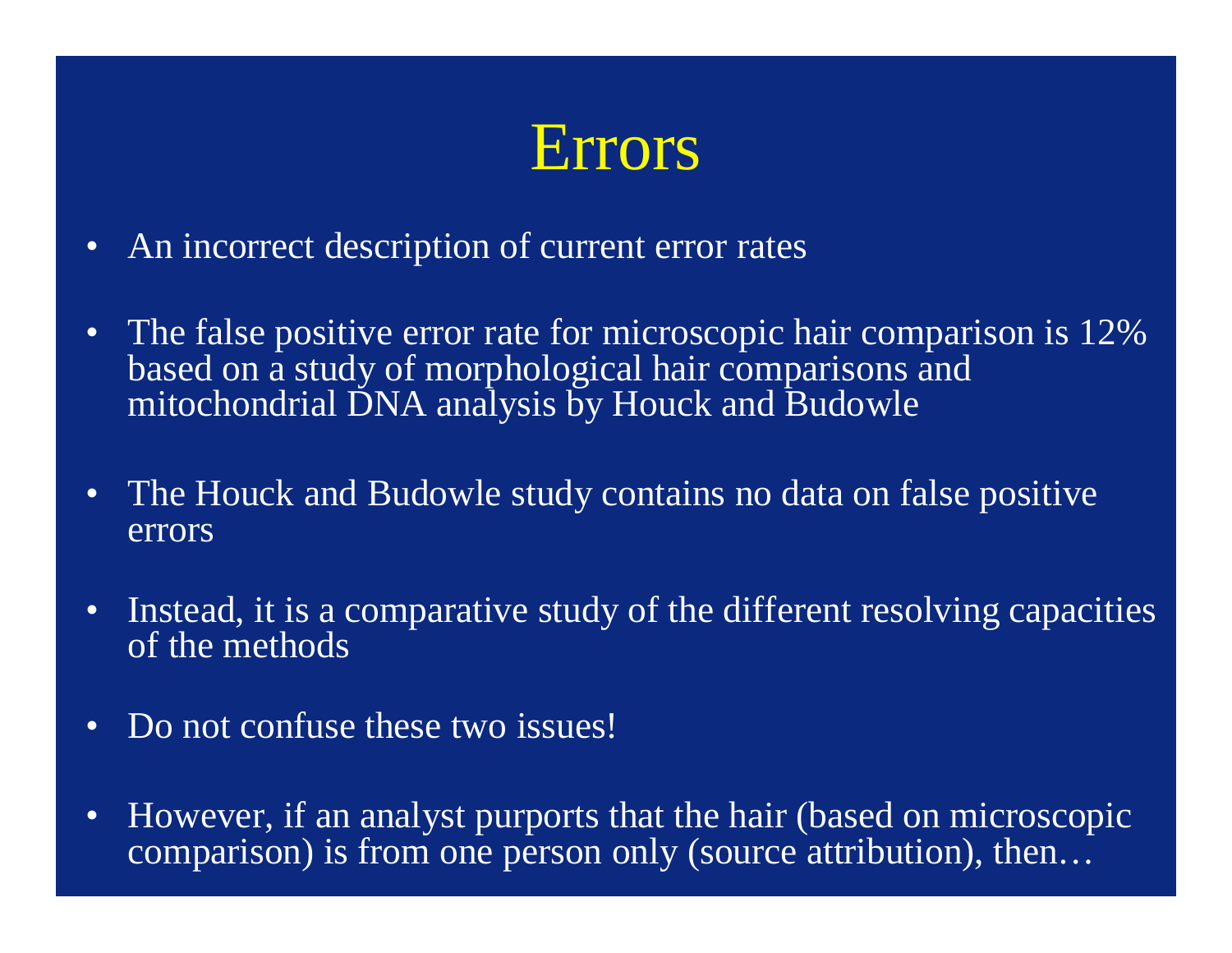# Do we need to improve the standard of forensic science?

The three A's Absolutely Always Address best practices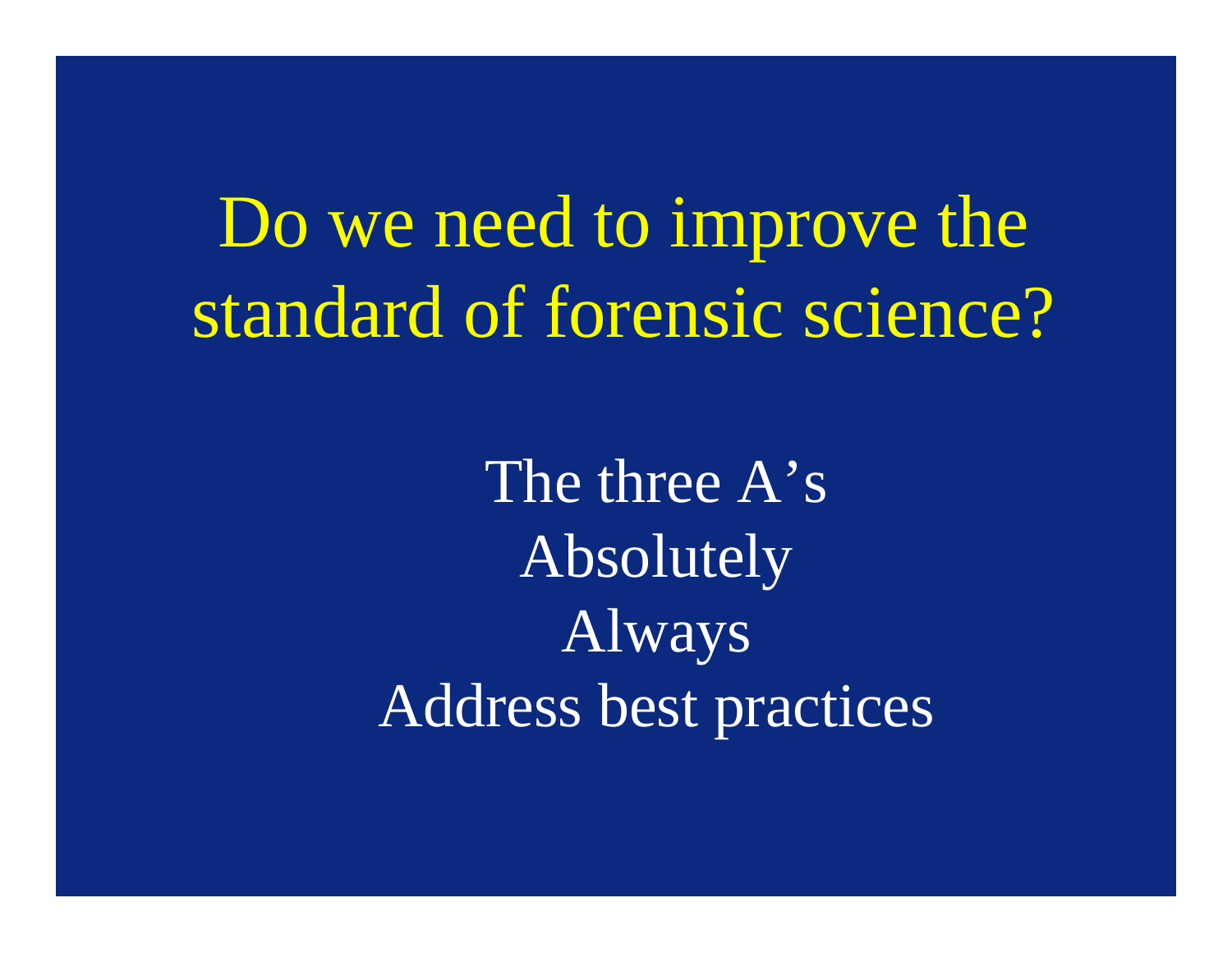#### Forensic Science Disciplines

- Many examples of the various techniques providing reliable results
- However, the 21st century scientist is better educated and more informed
- Foster questioning foundations need to overcome culture and environment
- Higher standards of performance and expectations
- Need to move towards assuring that all practitioners perform at an acceptable minimum level
- Are training and quality assurance at an acceptable level, for example, in non-laboratory latent print examination settings?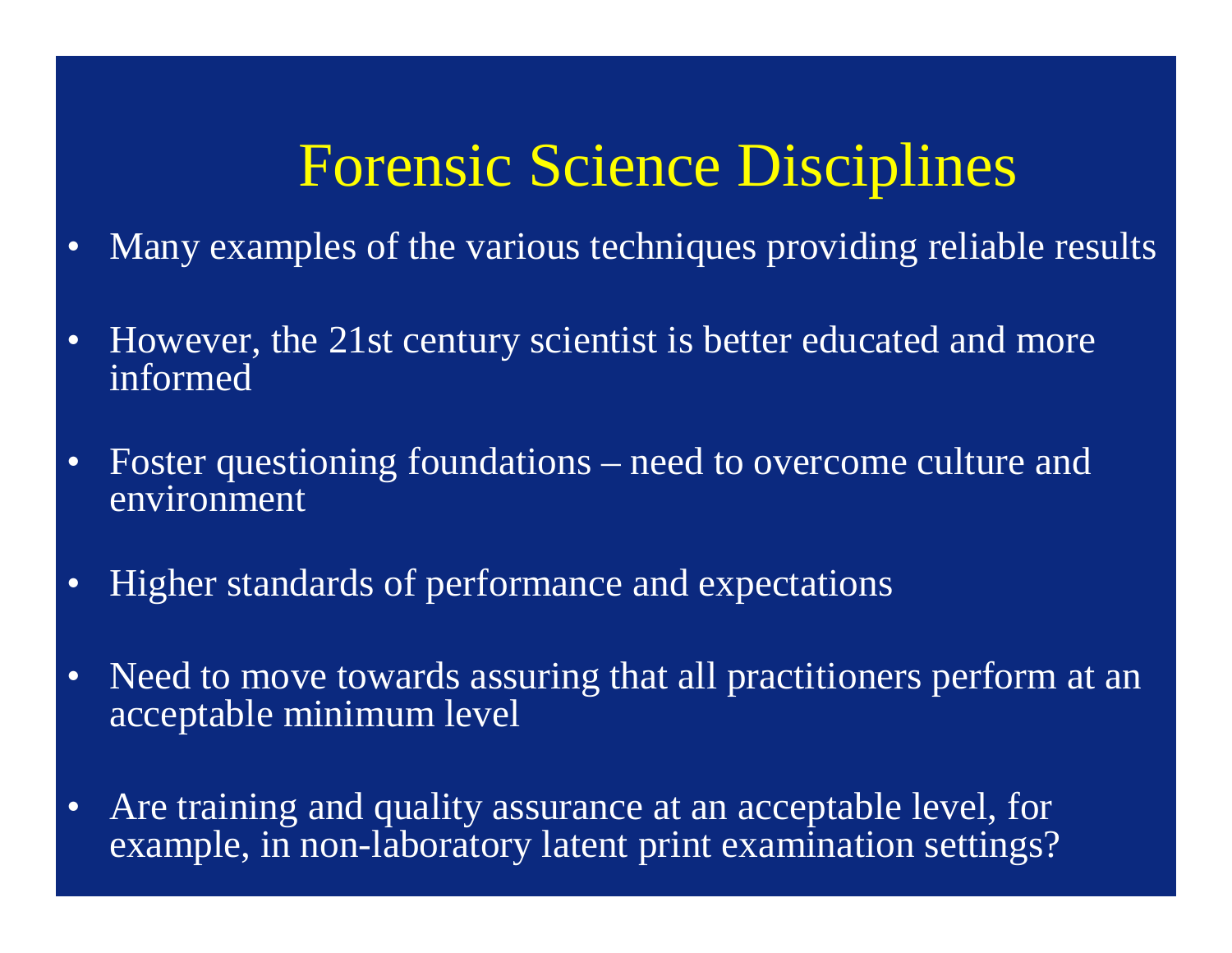Some might espouse "Microscopic Hair Comparisons Alone Should be Deemed Inconclusive"

- There may be a bias by some that the methodology is a prosecution tool only
- Consider two suspects and hair evidence is discovered
- Excludes suspect 1; fails to exclude suspect 2 and no mtDNA result
- Suspect 1 strategy may want to convey that suspect 2 could be the source
- Suspect 2 will want to question the reliability
- As long as done properly and given appropriate significance.....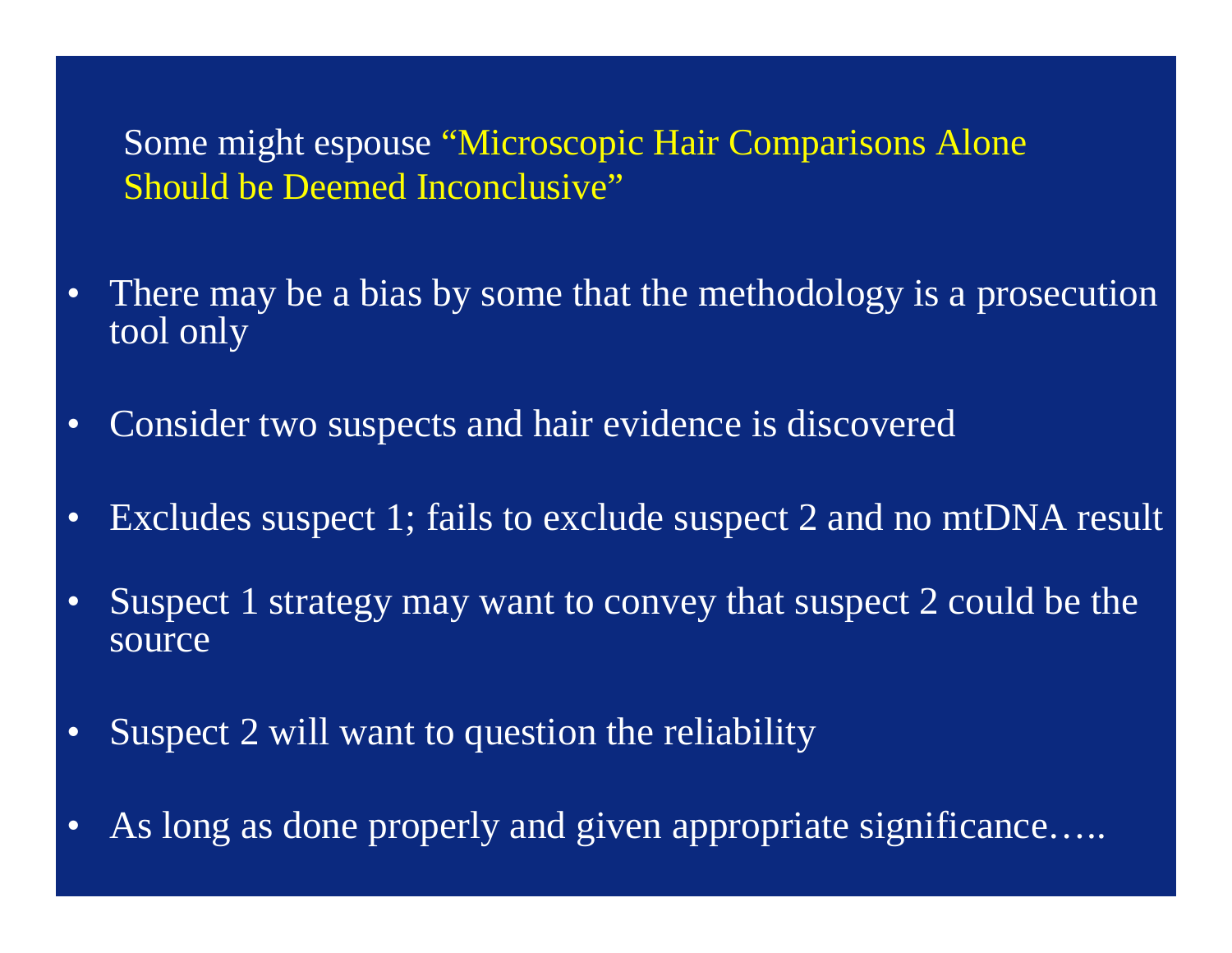#### Bias in Ascertainment

- Hypothesis supporting is different than bias
- If evidence excludes, most of the time suspect is excluded (not in court)
- If evidence fails to exclude, then results support prosecution
- Analyst could be objective, but in courtroom setting, one side's position is better supported
- Do not confuse this as advocacy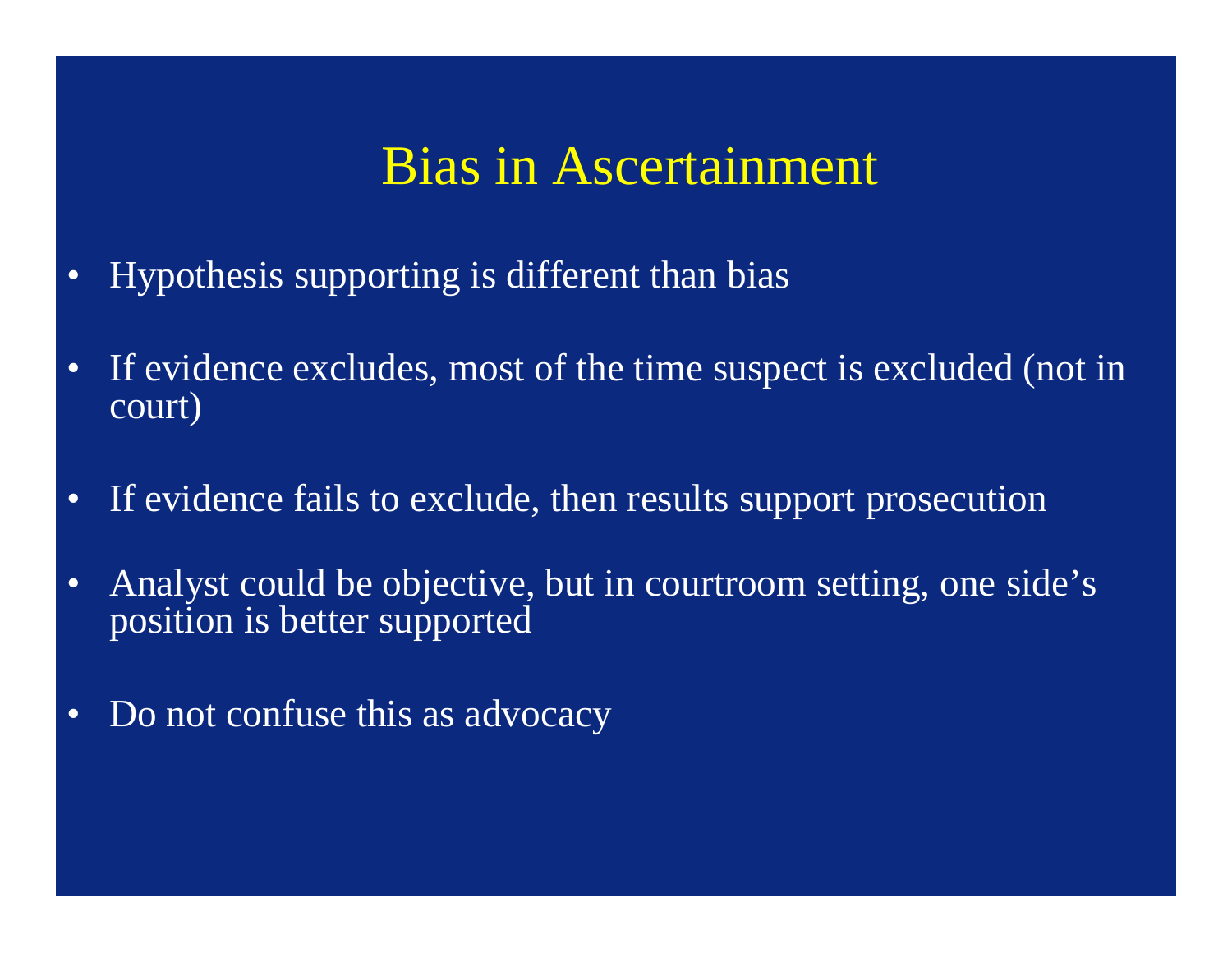## Bias

- Subjectivity exists in all disciplines, including DNA
- Subjectivity does not necessarily equate to unreliability
- Documentation and review (and/or re-testing) are best approaches to address potential bias and unreliability
- It is a form of peer review
- Being completely blind to information can lead to erroneous results, inefficiency, …
- Some examples are 1) time period between crime scene and shoe collection for wear (same for hair comparison) 2) husband and wife scenarios 3) intimate samples and interpretation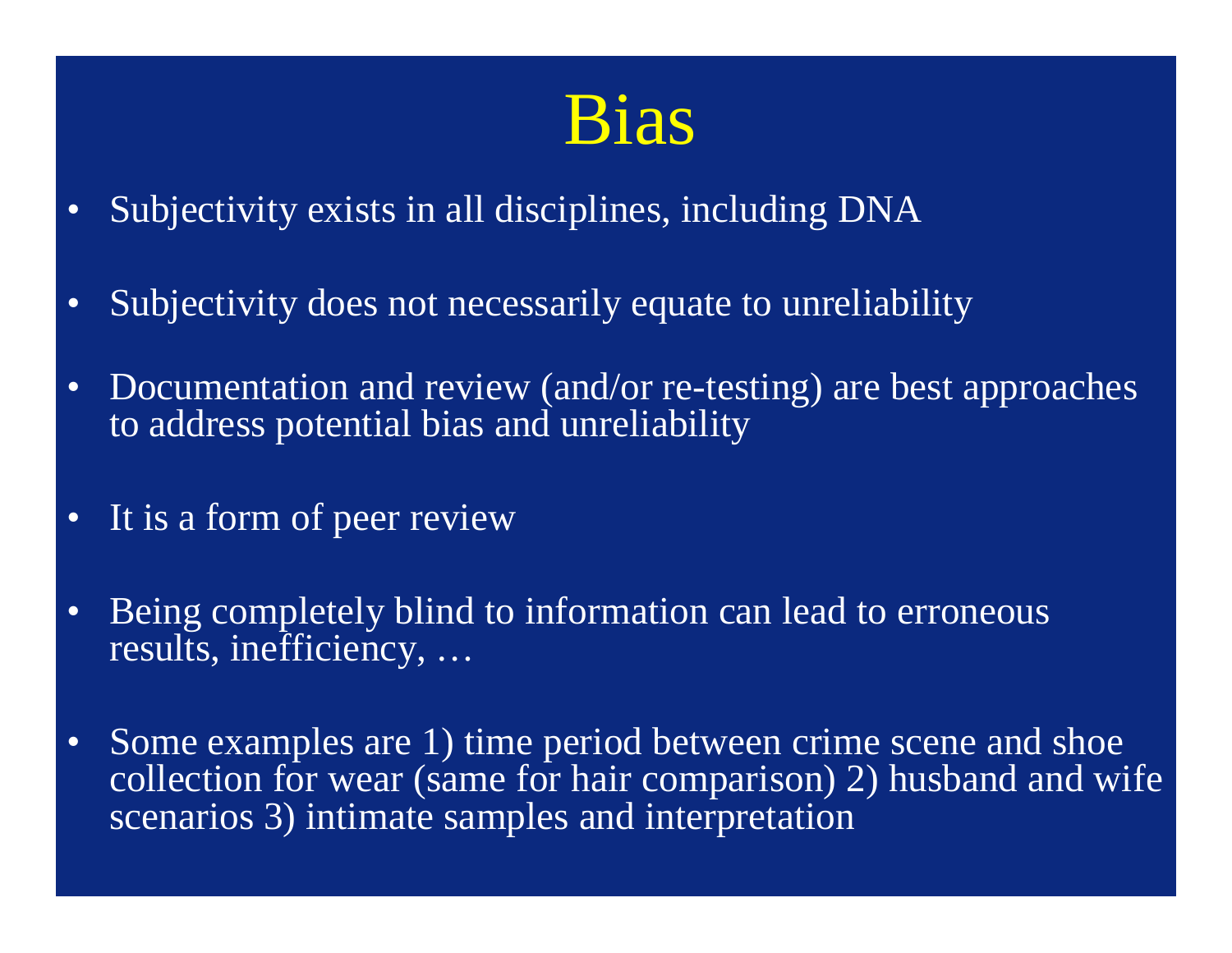#### Evaluation of Forensic Disciplines

- Criticisms should arise from anyone
- But need to develop infrastructure to promote criticism education of scientists, lawyers, judges, lay people
- Need to reduce "silly" or solely adversary based criticisms
- Extremely valuable to work in partnership best qualified and knowledgeable are those that use it
- Make use of outside expertise forensic, academia, industry, other government agencies (national/international)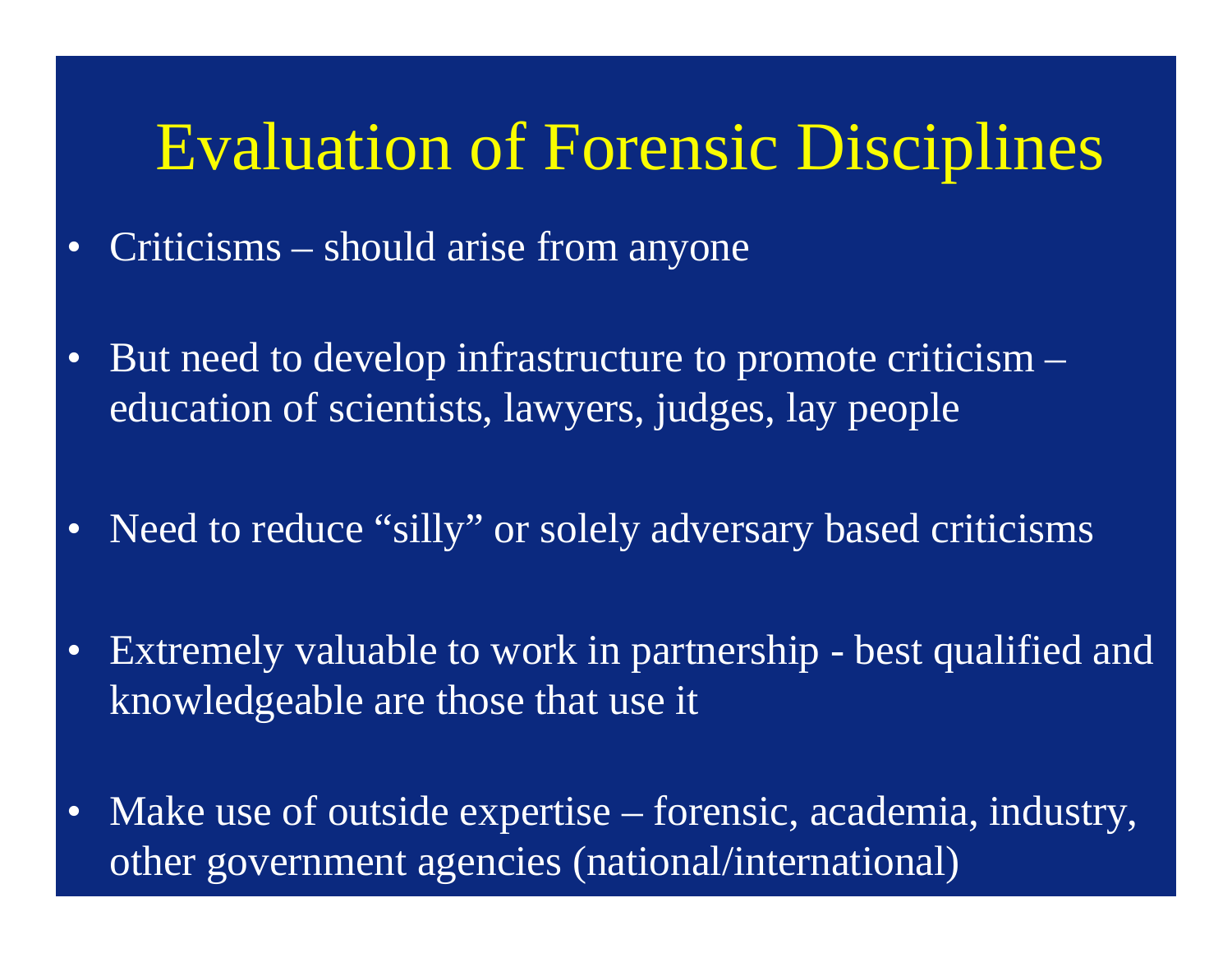#### Interpretation

- Failure to exclude (or "Match" or whatever term)
- Exclusion
- Inconclusive
	- A number of scenarios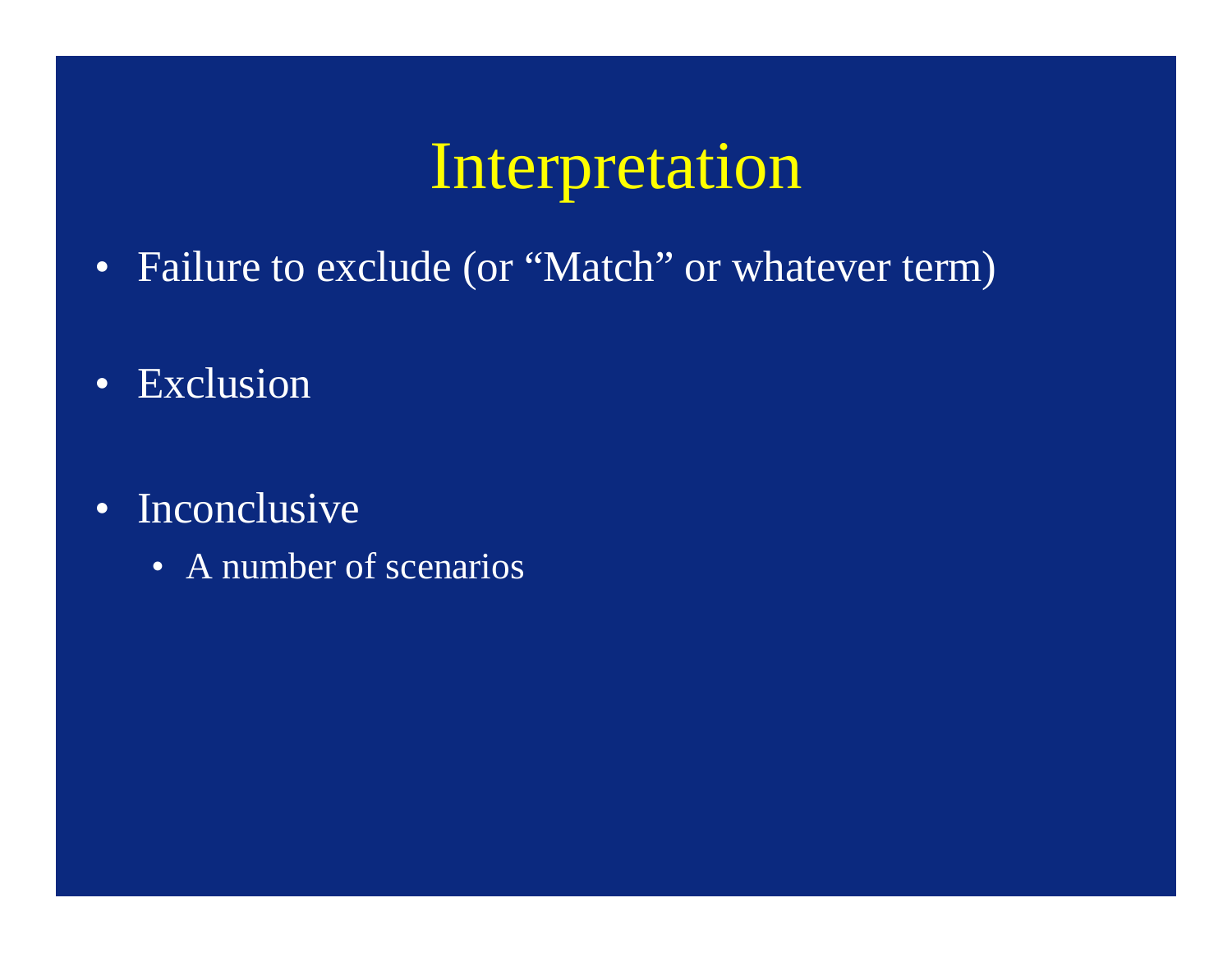#### Three General Classes of Interpretation (all based on the attempt-to-exclude principle)

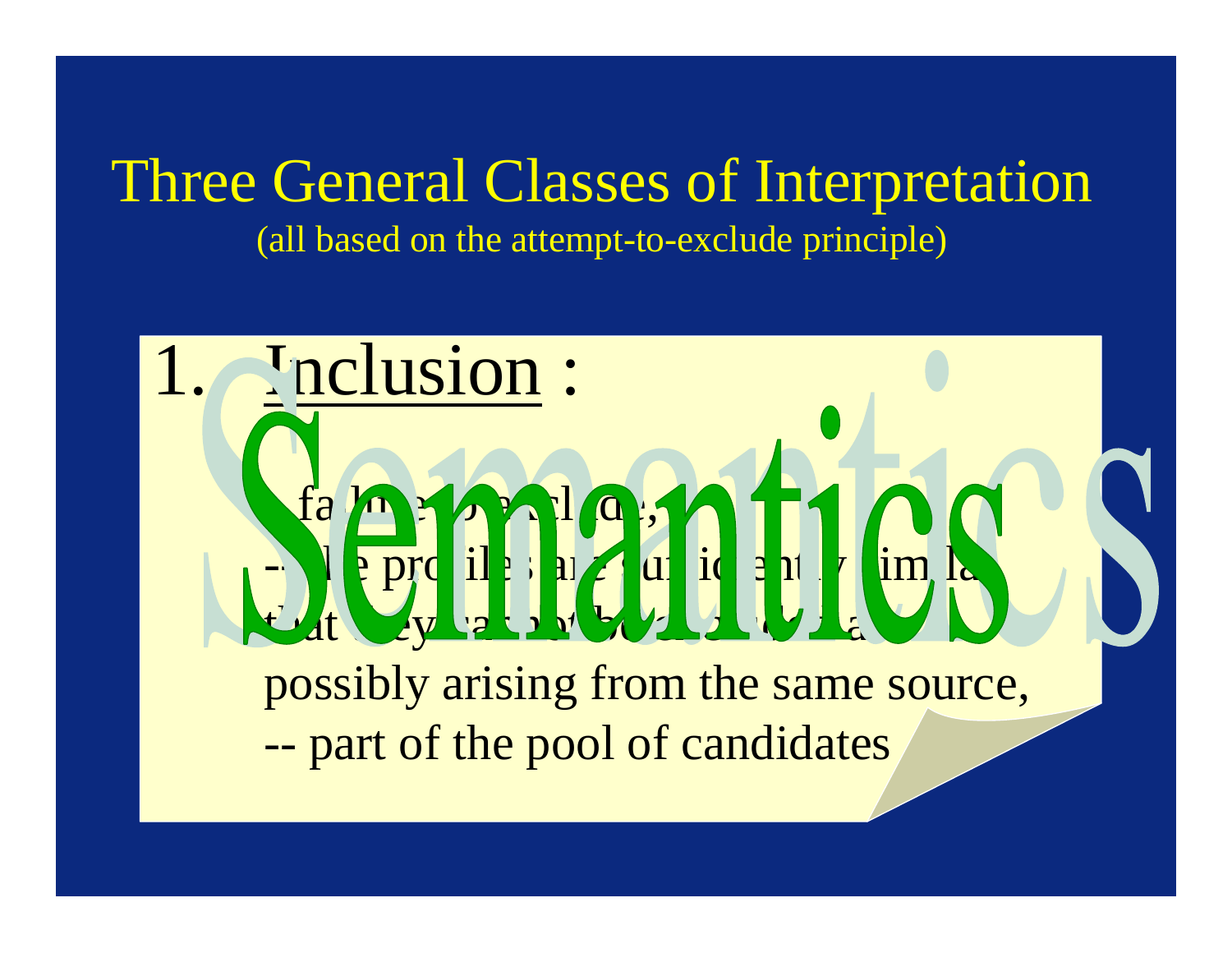#### Scientific Foundations and Best Practice Ex: Friction Ridge Analysis

- Non-Numeric versus Numeric Standard
- Sufficiency
- Simultaneous Prints (Clusters)\*\*\*
- Error Rate
- Standardization
- Research / Validation
- Information Sharing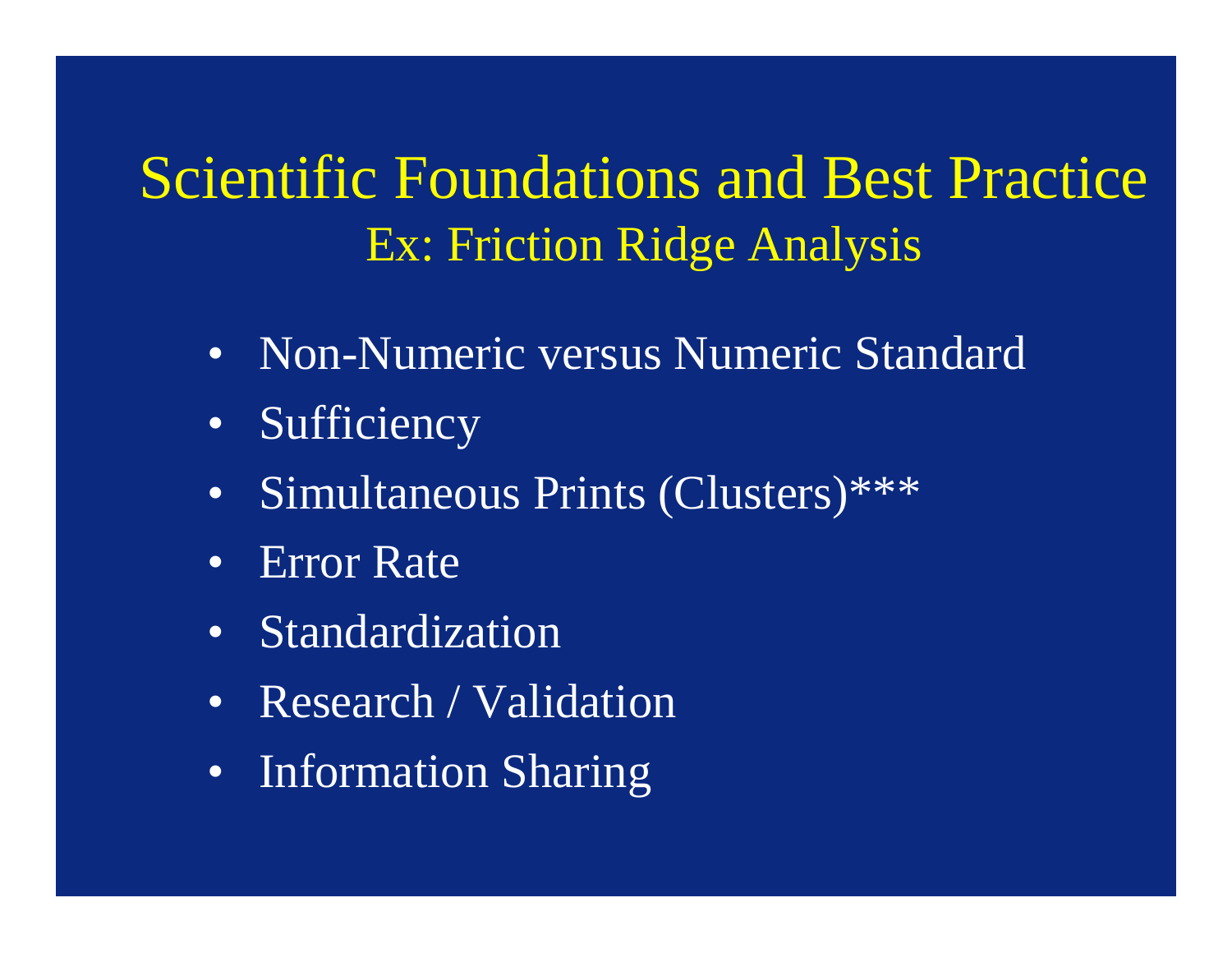# Research / Validation

#### Underway

Permanence (Persistence) Uniqueness Fast Capture Fingerprinting Automated Palm Print System – Functionality, Performance and Accuracy Survivability Rate of Latent Prints on Explosive Devices Processing Contaminated Evidence Hyperspectral Imaging of Latent Prints Quality Metrics Black Box\*\*\*

#### Proposed

More on Permanence (Persistence) Cluster (Simultaneous) Prints Quantity of Features Necessary for Effecting an Identification Performance Exculpatory Value of Data Data Collection/Collation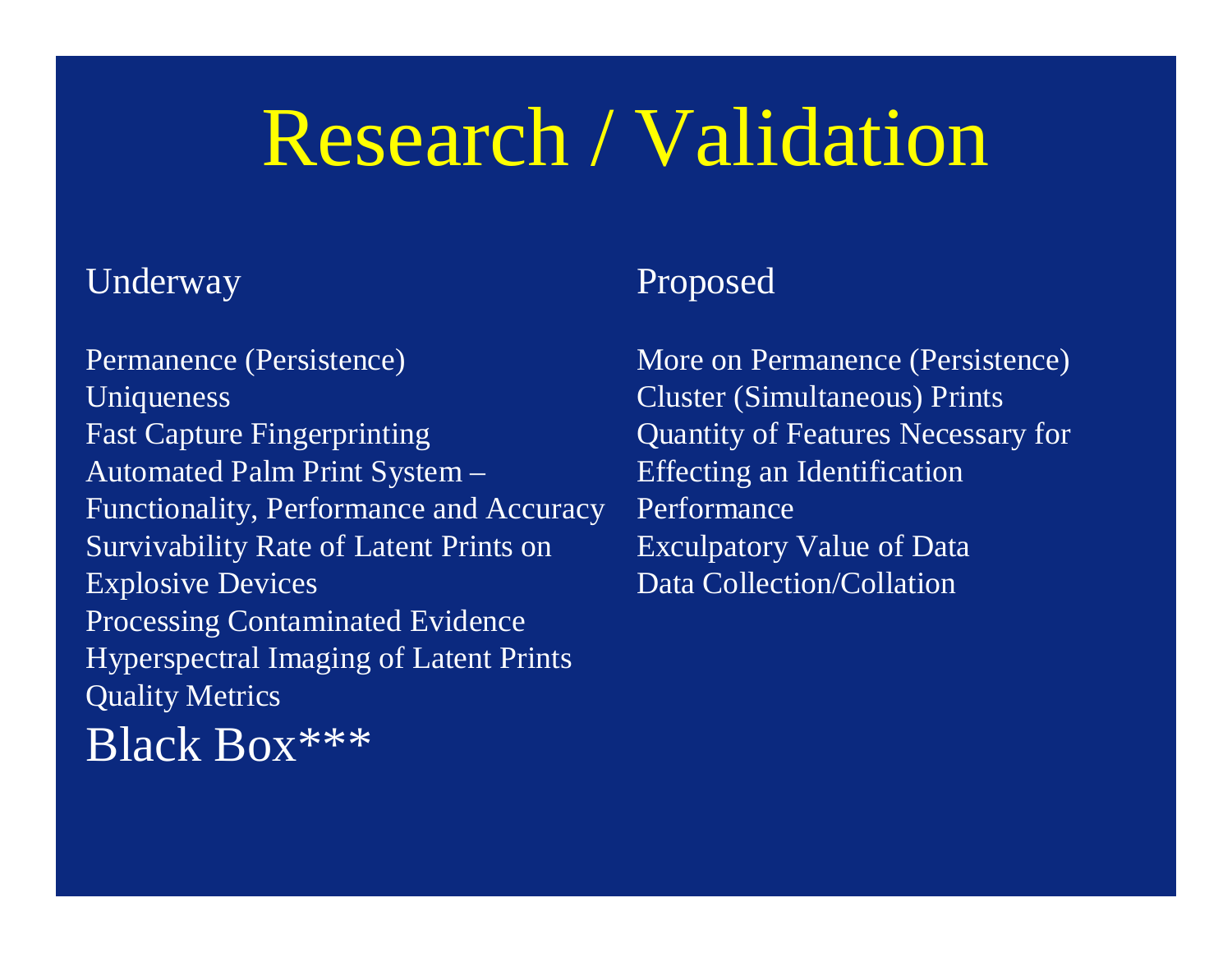# Fingerprint Sourcebook

- Scientific Working Group on Friction Ridge Analysis, Study and Technology (SWGFAST)
	- Creation of a SourceBook to include chapters on major topics…
		- Comparison and Methodology Documentation Equipment Quality Assurance Legal Issues Safety Research
- Background and History Physiology and Morphology Known Prints / Latent Prints Classification Automation Processing Preservation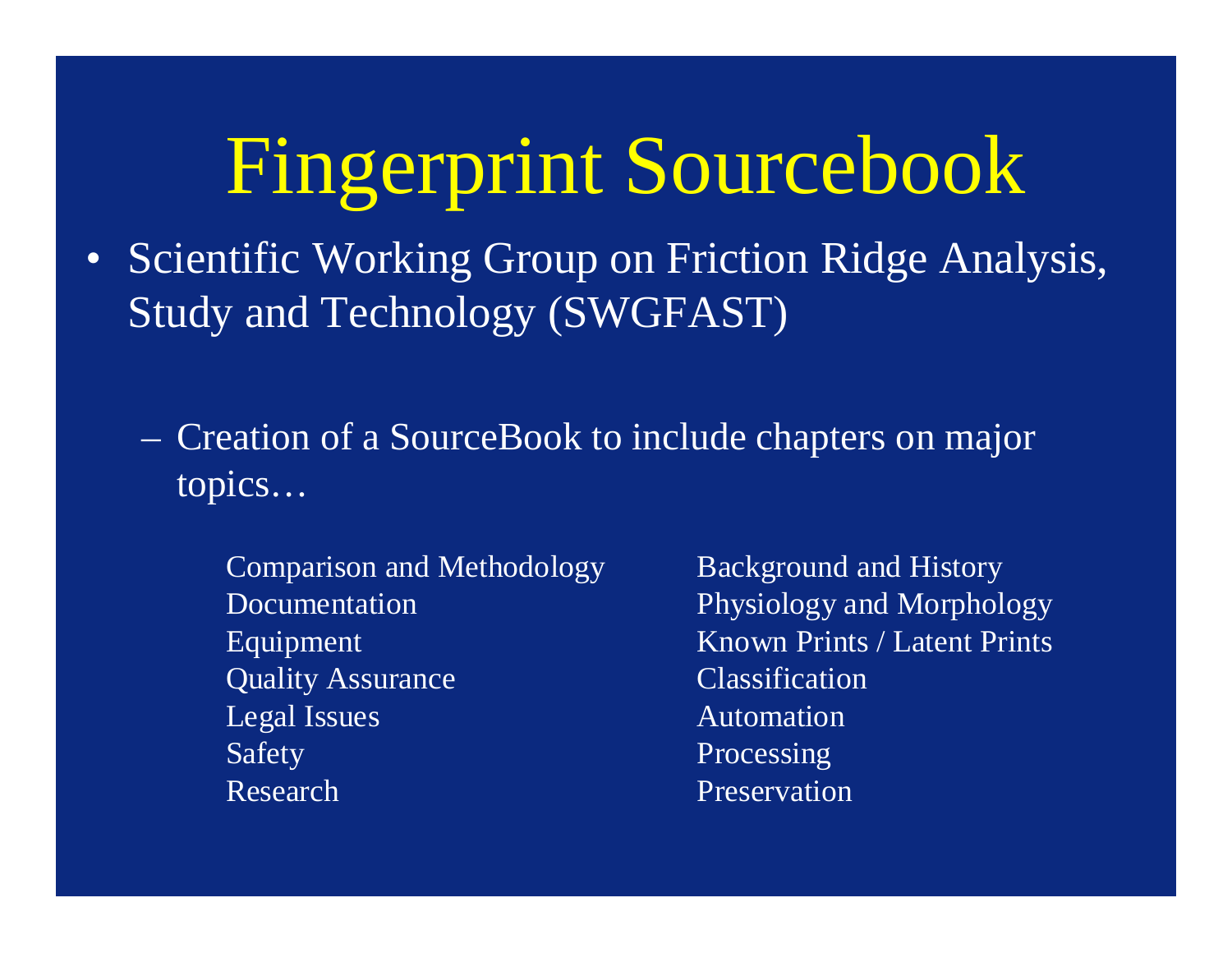Trace evidence interpretation The population genetics conundrum

Temporal variability - distributions in the population change with time

- Products are used up / discarded/ removed from population
- New products enter population
- Manufacturer-controlled
- Usage / consumer driven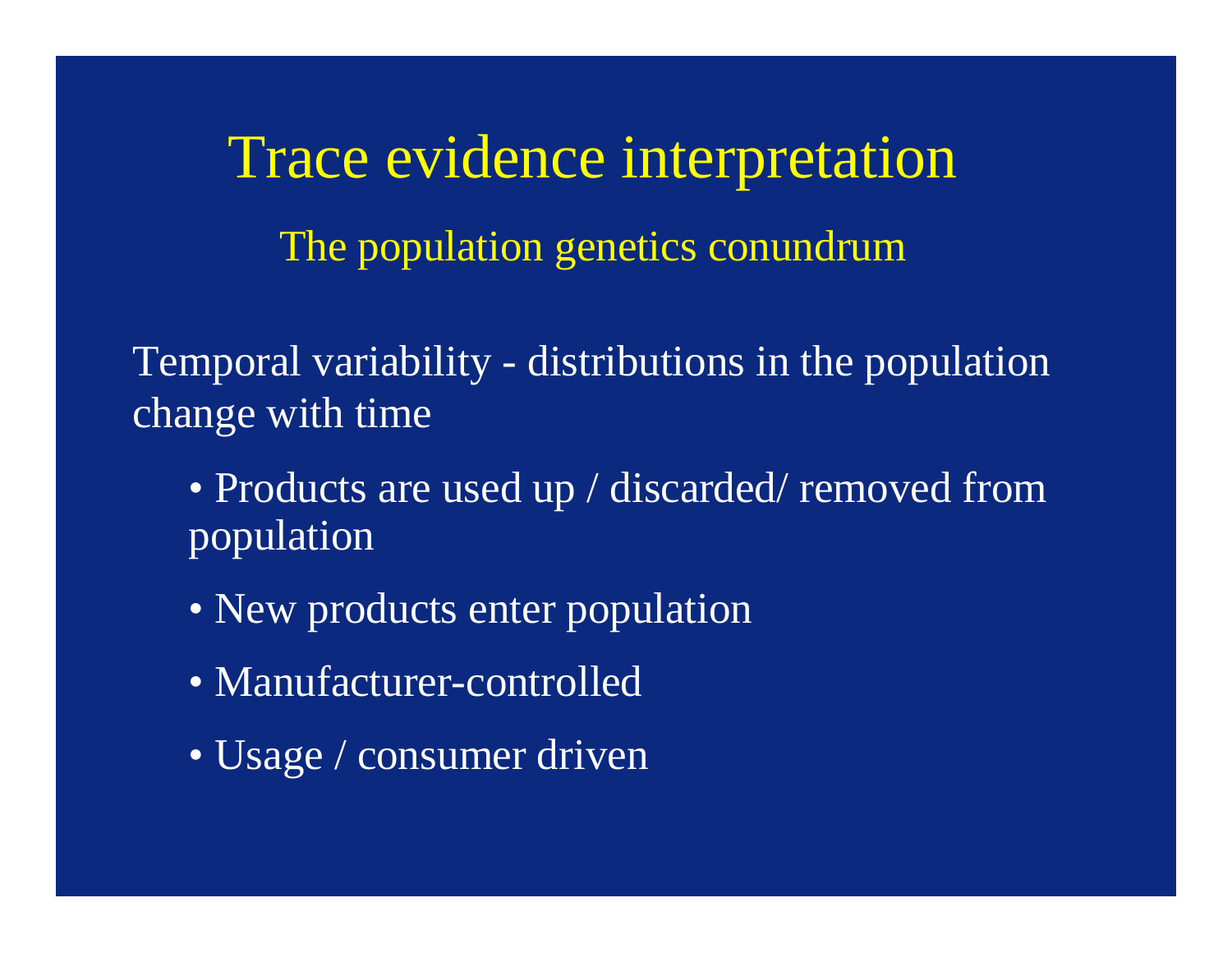#### **Histogram Pre-1980**

**Histogram Post 1980**

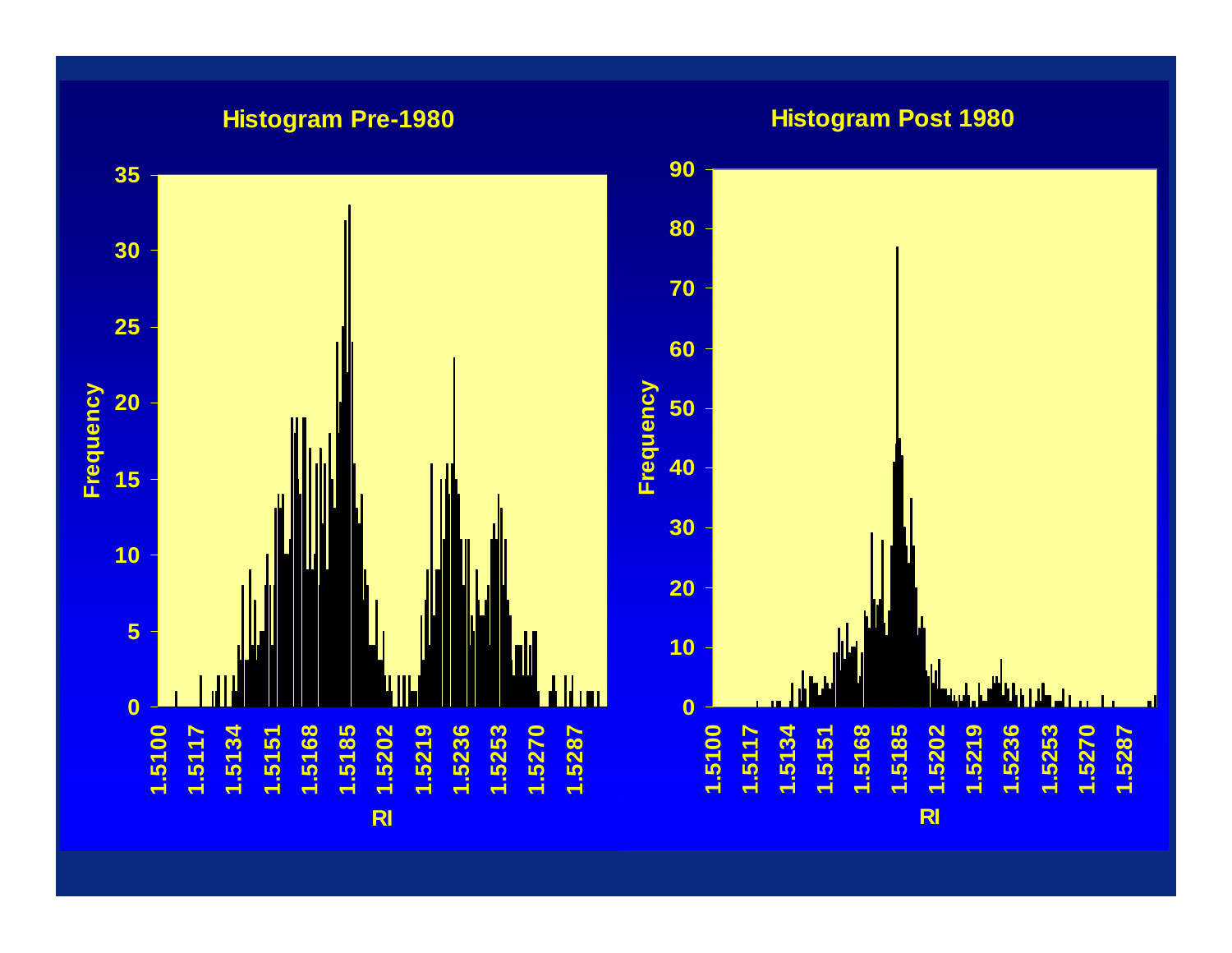Sampling Considerations (crime scene)

- Data objectives – Develop a hypothesis
- More an experience and lessons learned approach

– No two crime scenes are the same

• Plan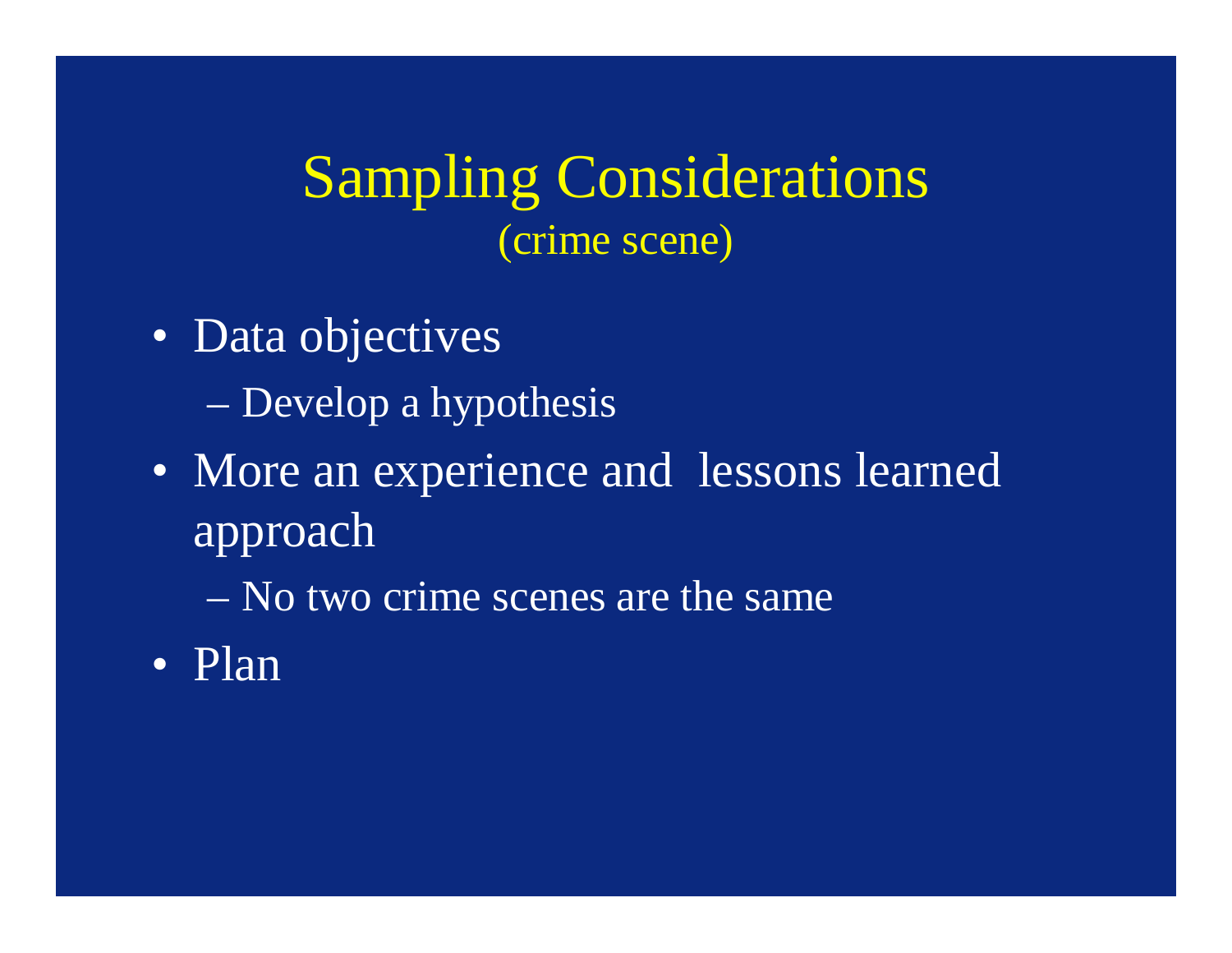# Sampling Approaches

- Logical and systematic
- Scheduled
- Risk-based
- Targeted\*\*\*
- Statistical/Random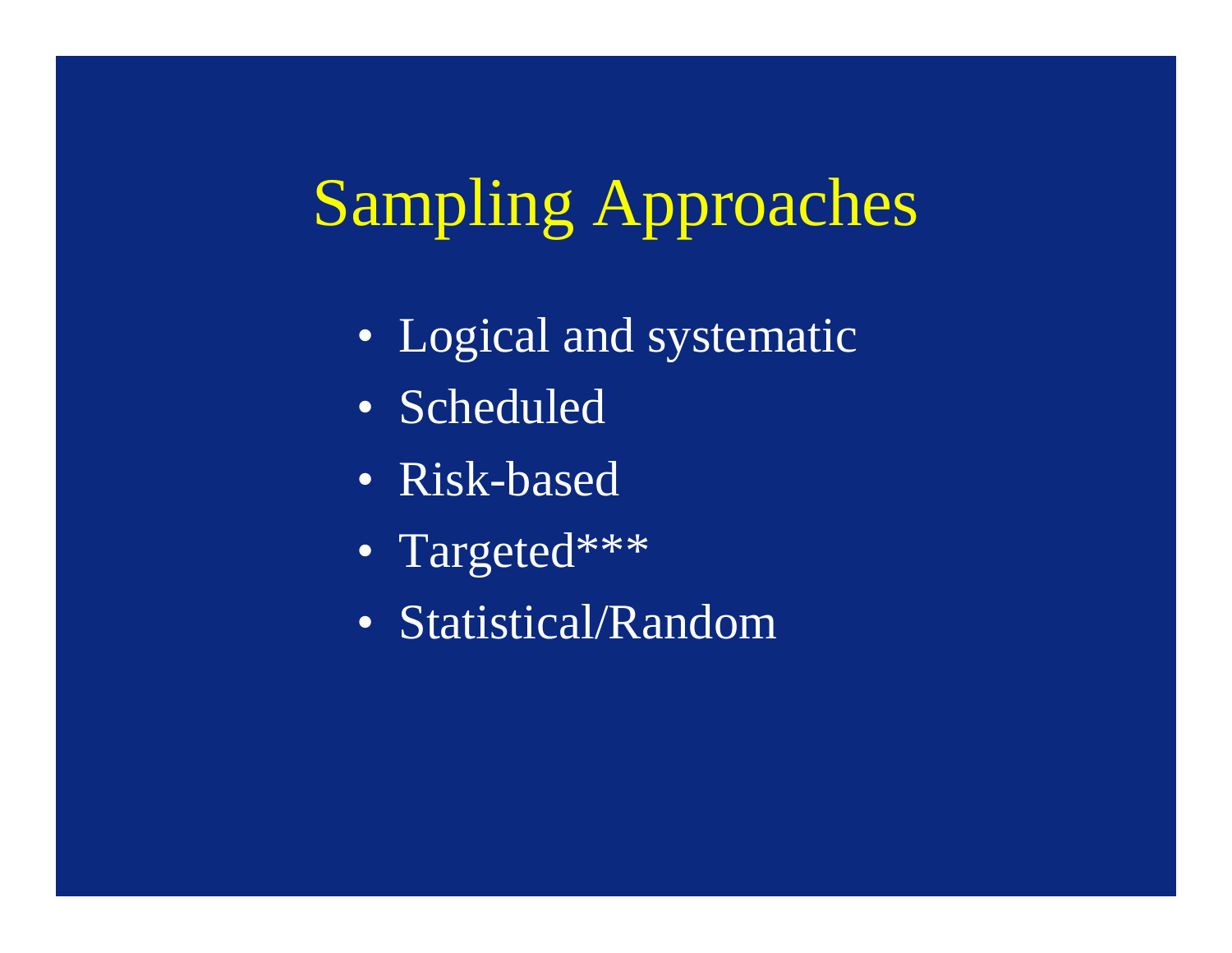#### Other Sampling Considerations

- Number of samples
- Representative samples
- Sampling schemes
- Source heterogeneity
- Loss of information on sub-sampling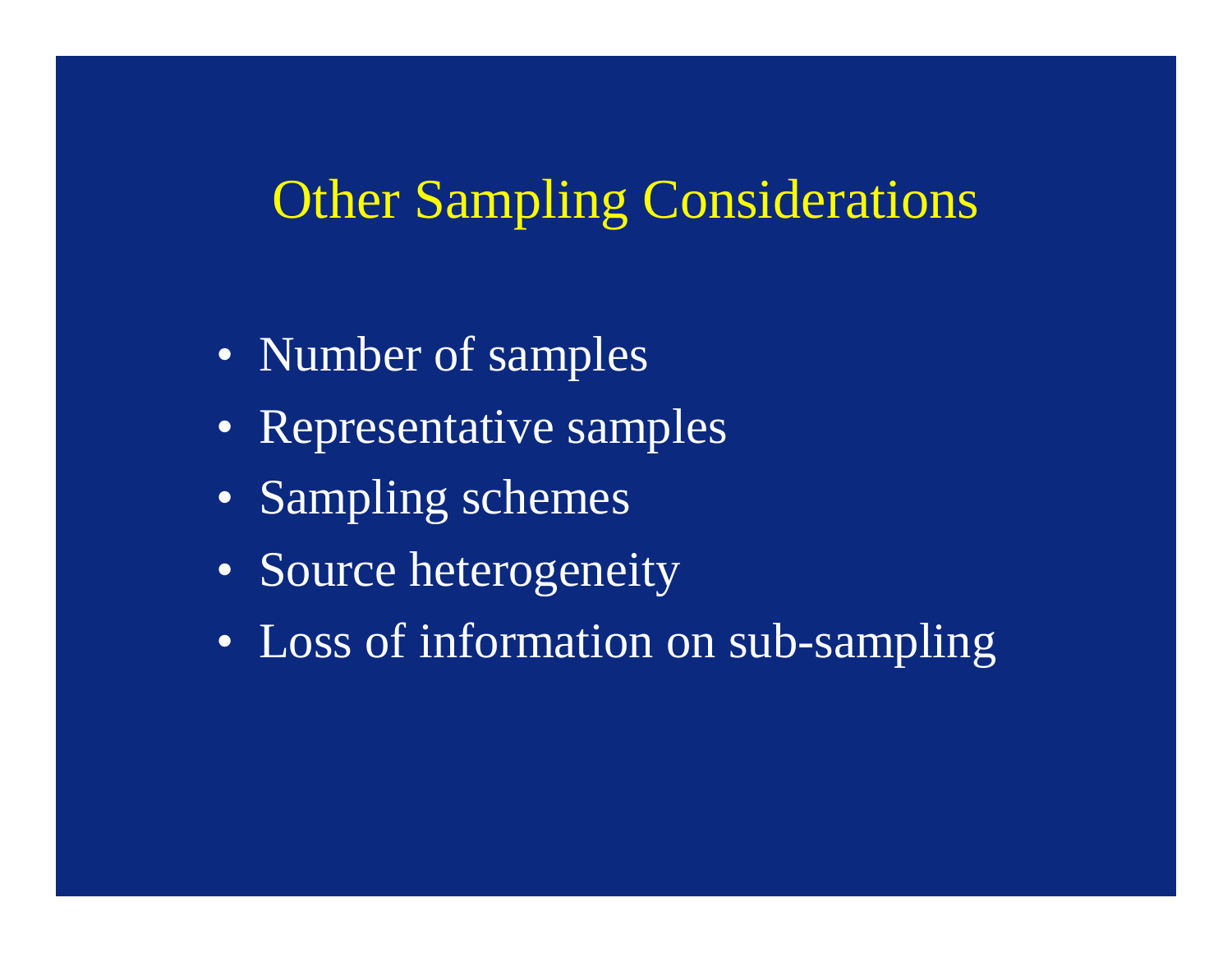#### Example Publications

Budowle, B., Buscaglia, J., and Schwartz Perlman, R. Review of the scientific basis for friction ridge comparisons as a means of identification: Committee findings and recommendations. Forensic Science Communications  $8(1)$ ,2006, at<http://www.fbi.gov/hq/lab/fsc>

Smrz, M.A., Burmeister, S.G., Einseln, A., Fisher, C.L., Fram, R., Stacey, R.B., Theisen, C.E., and Budowle, B. Review of FBI latent print unit processes and recommendations to improve practices and quality. J. Forens. Ident. 56(3):402-434, 2006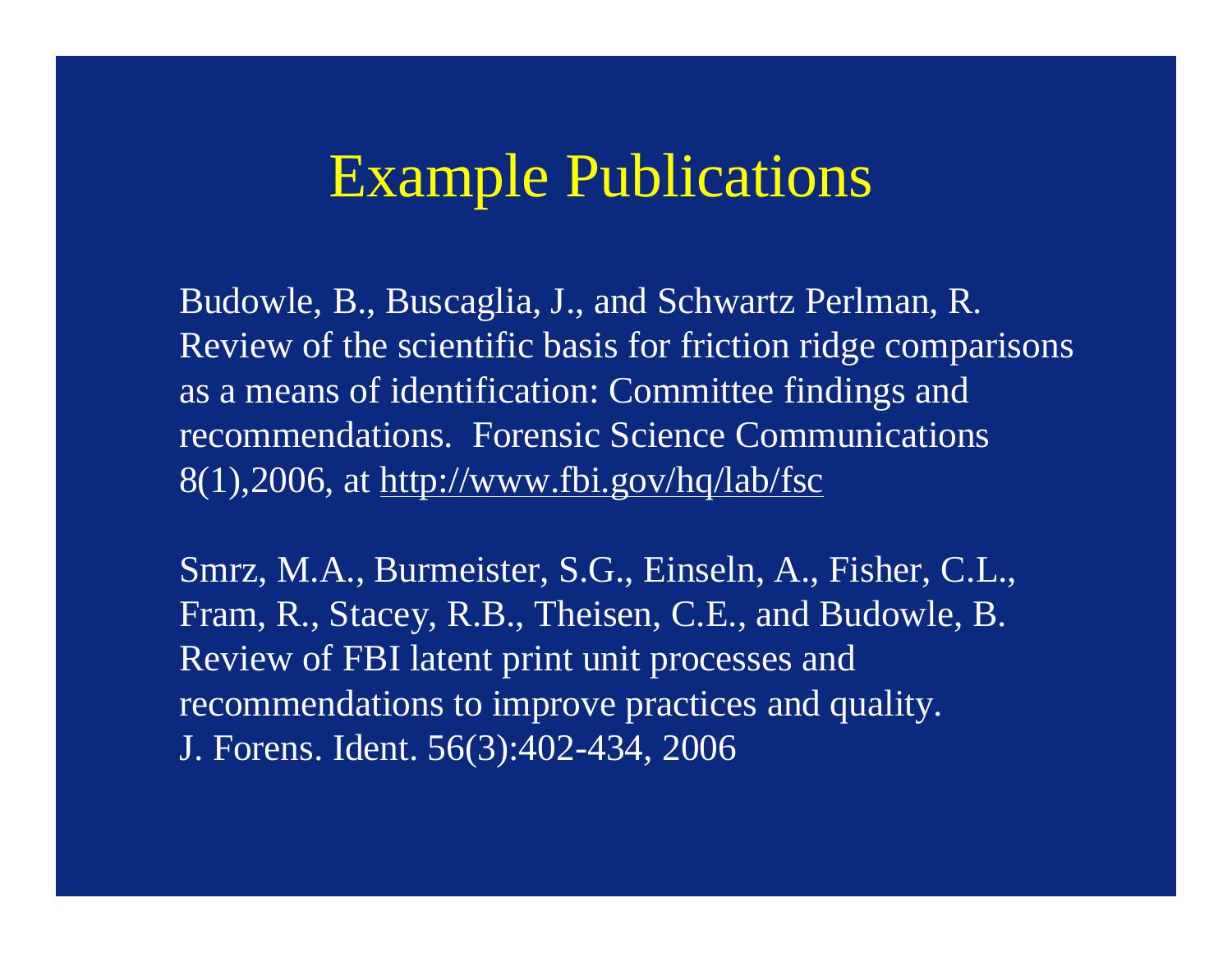#### What is Statistics?

- A way to quantify or describe results
- What data are appropriate
- Quantity needed (sampling)
- Efficient experimental design
- Best ways to organize data
- Assist reasoning
	- controls, precision, confidence levels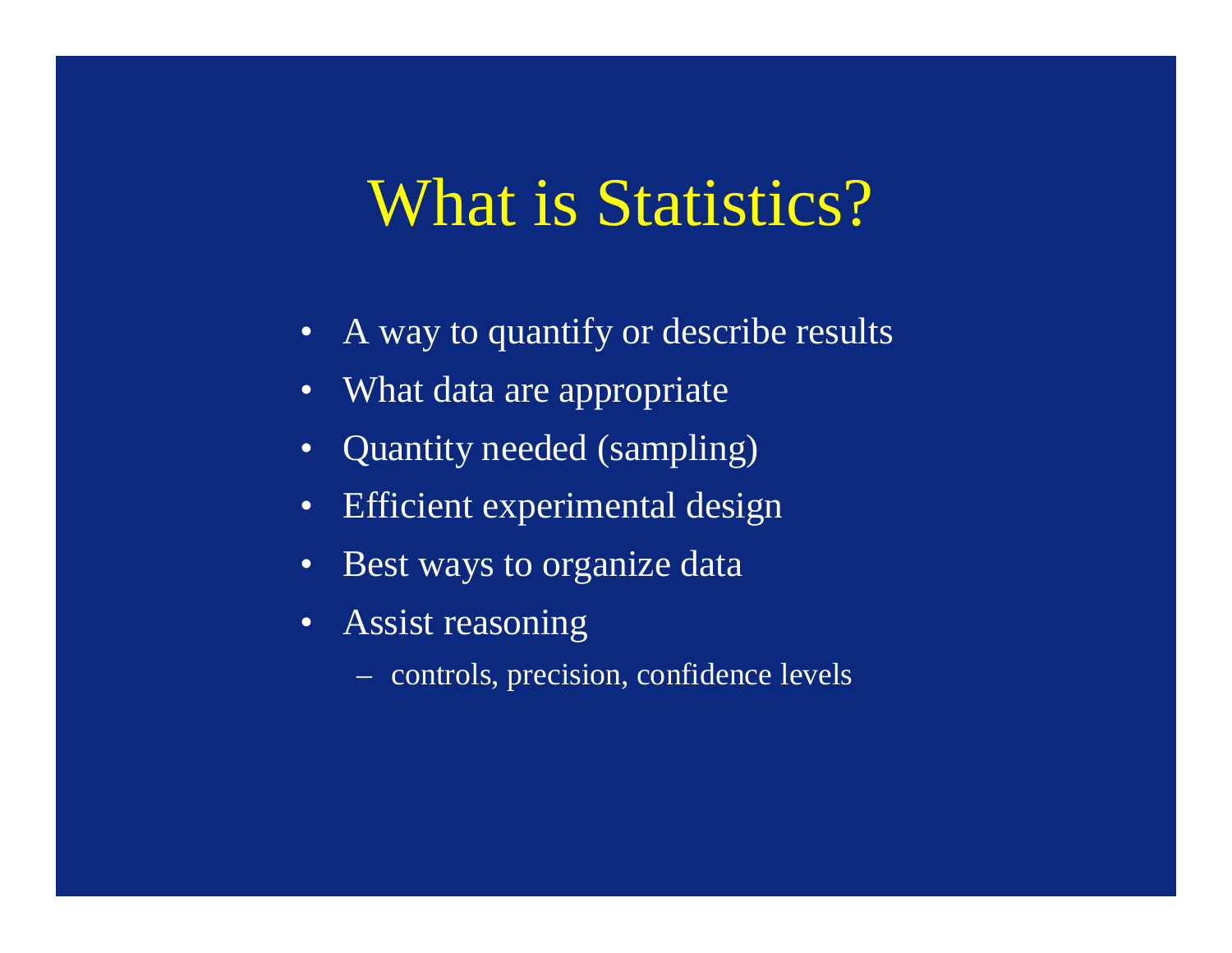#### Bumble Bee Analogy

It was determined that it was aerodynamically impossible for the bumble bee to fly



- 1. Either the bumble bee is too stupid and doesn't know it can't fly
- 2. Or the mathematical or statistical model is wrong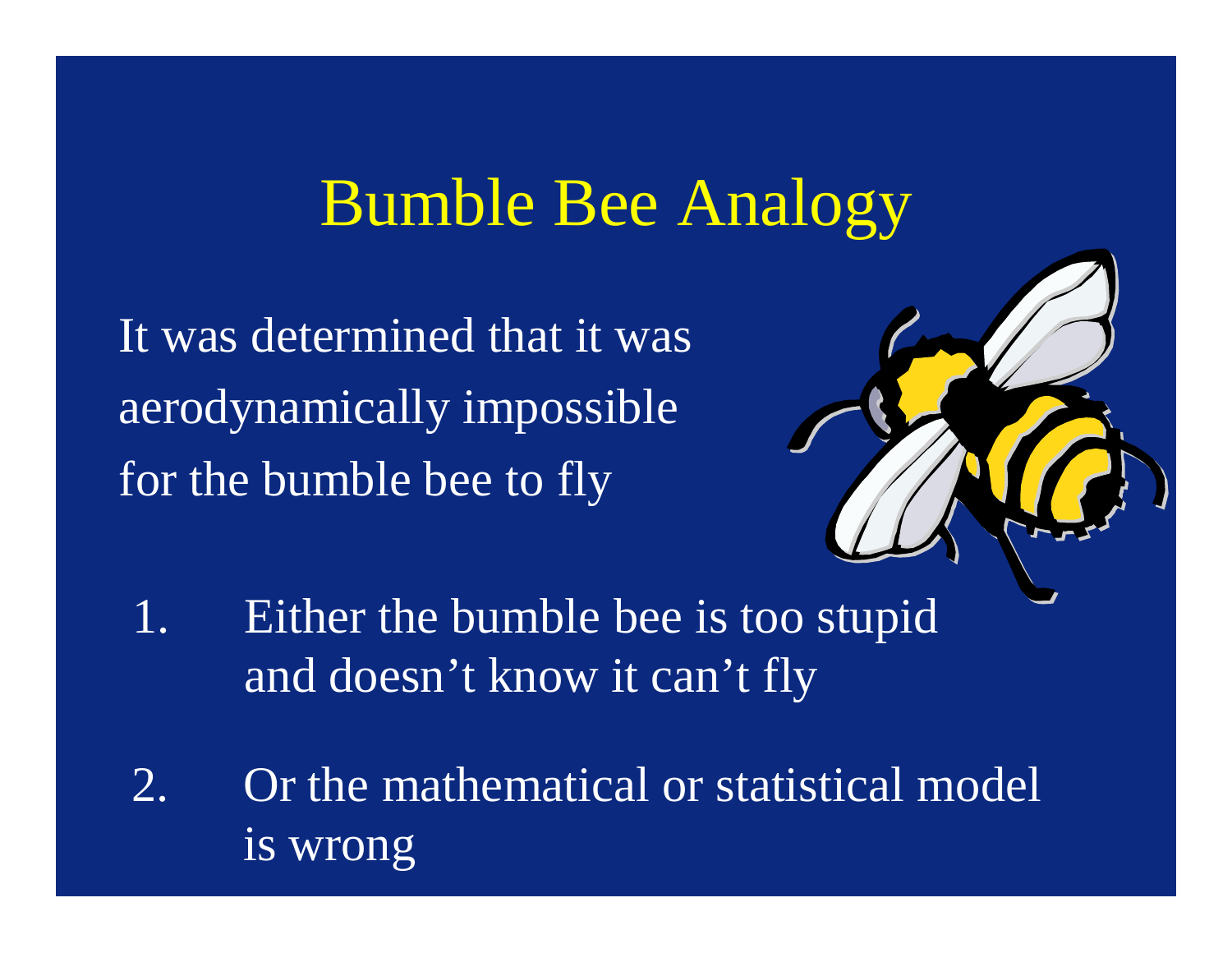#### Bumble Bee Analogy

It is important to go out in the field and observe the Bumble Bee



- 1. Either the bumble bee is too stupid and doesn't know it can't fly
- 2. Or the mathematical or statistical model is wrong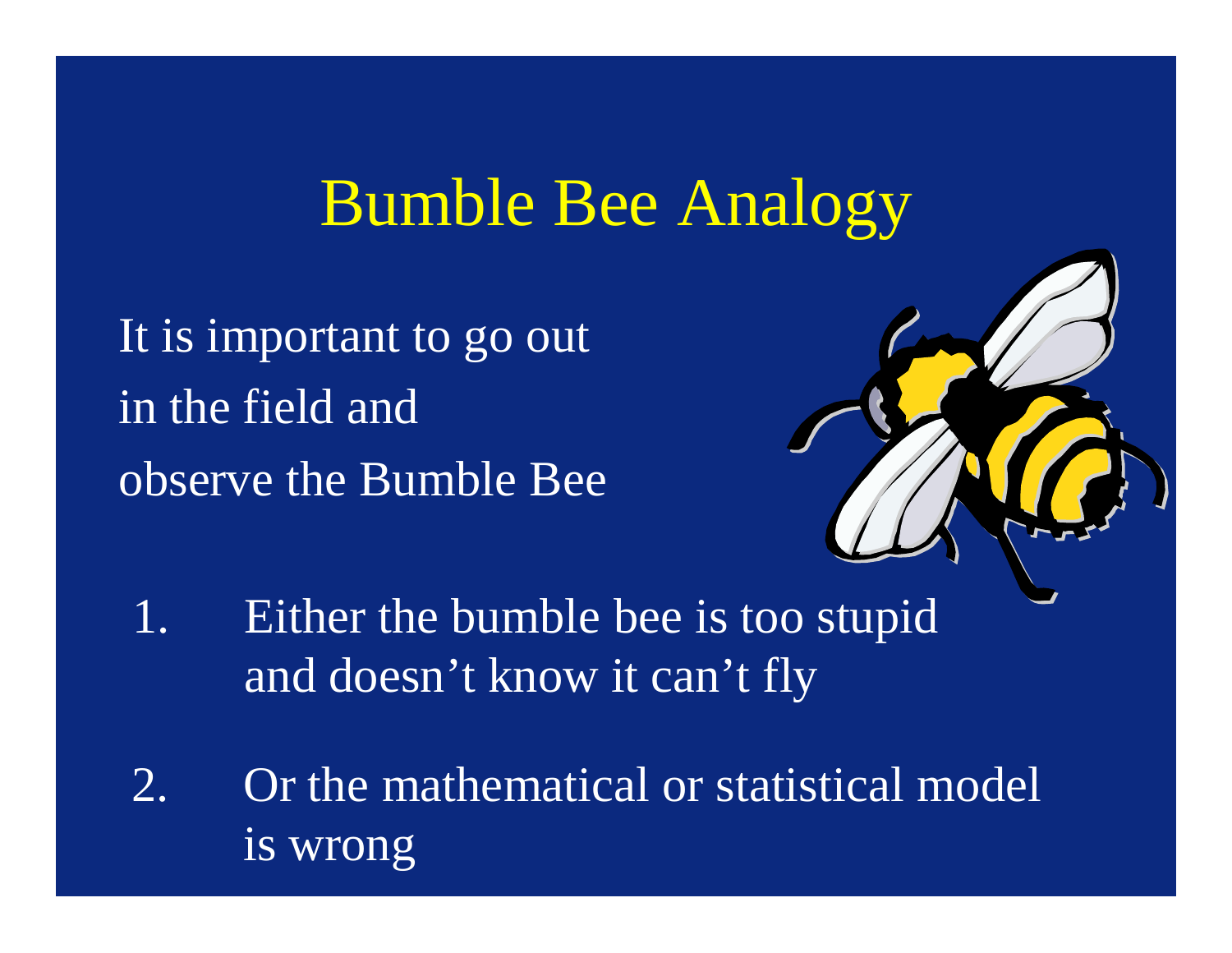Snedecor and Cochran (1967) state in their college-level statistics book (page 28):

"A test of significance is sometimes thought to be an automatic rule for making a decision either to 'accept' or 'reject' a null hypothesis."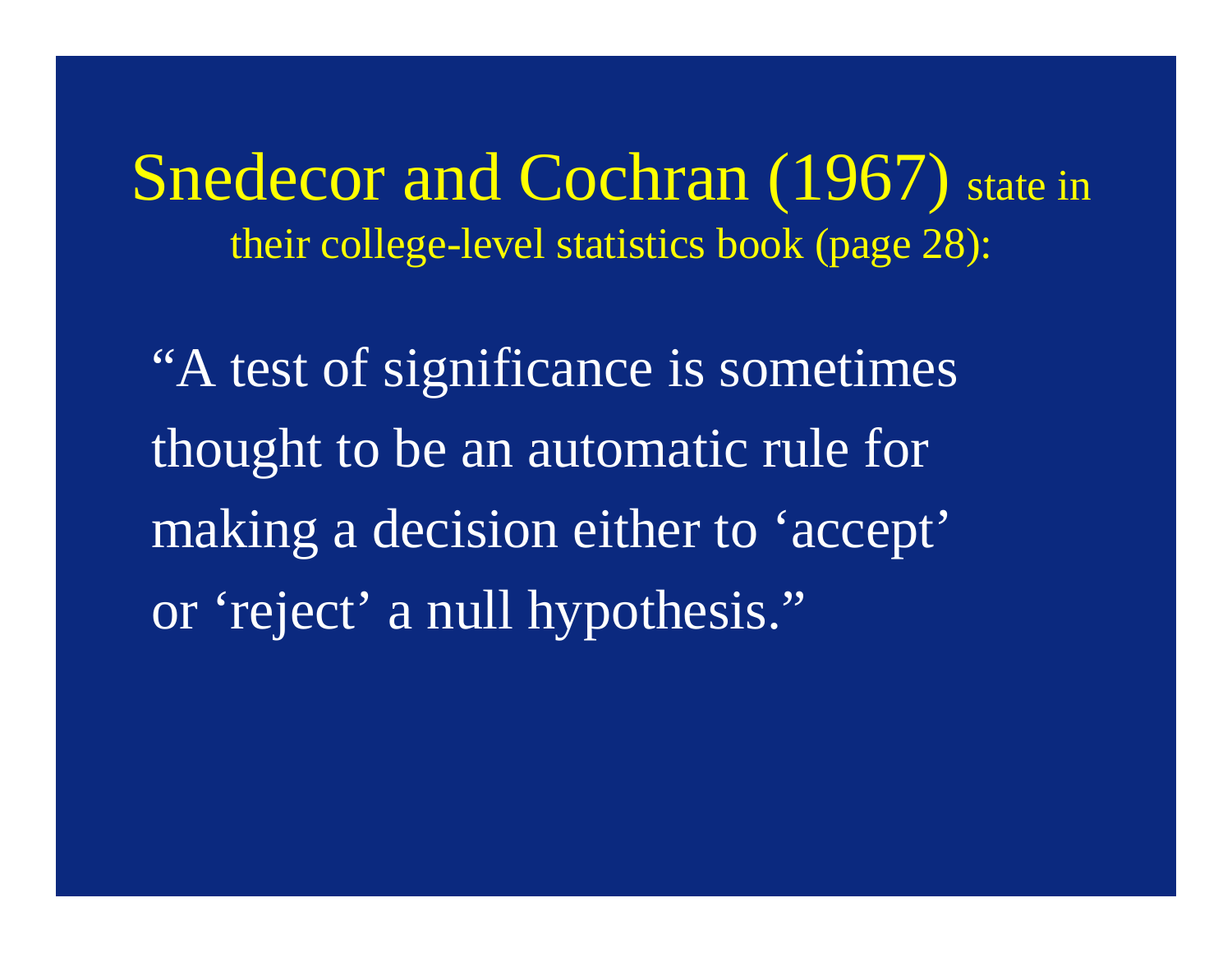Snedecor and Cochran (1967) state in their college-level statistics book (page 28):

"This attitude should be avoided. An investigator rarely rests his decisions wholly on a test of significance. To the evidence of the test he adds knowledge accumulated from his own past work and from the work of others."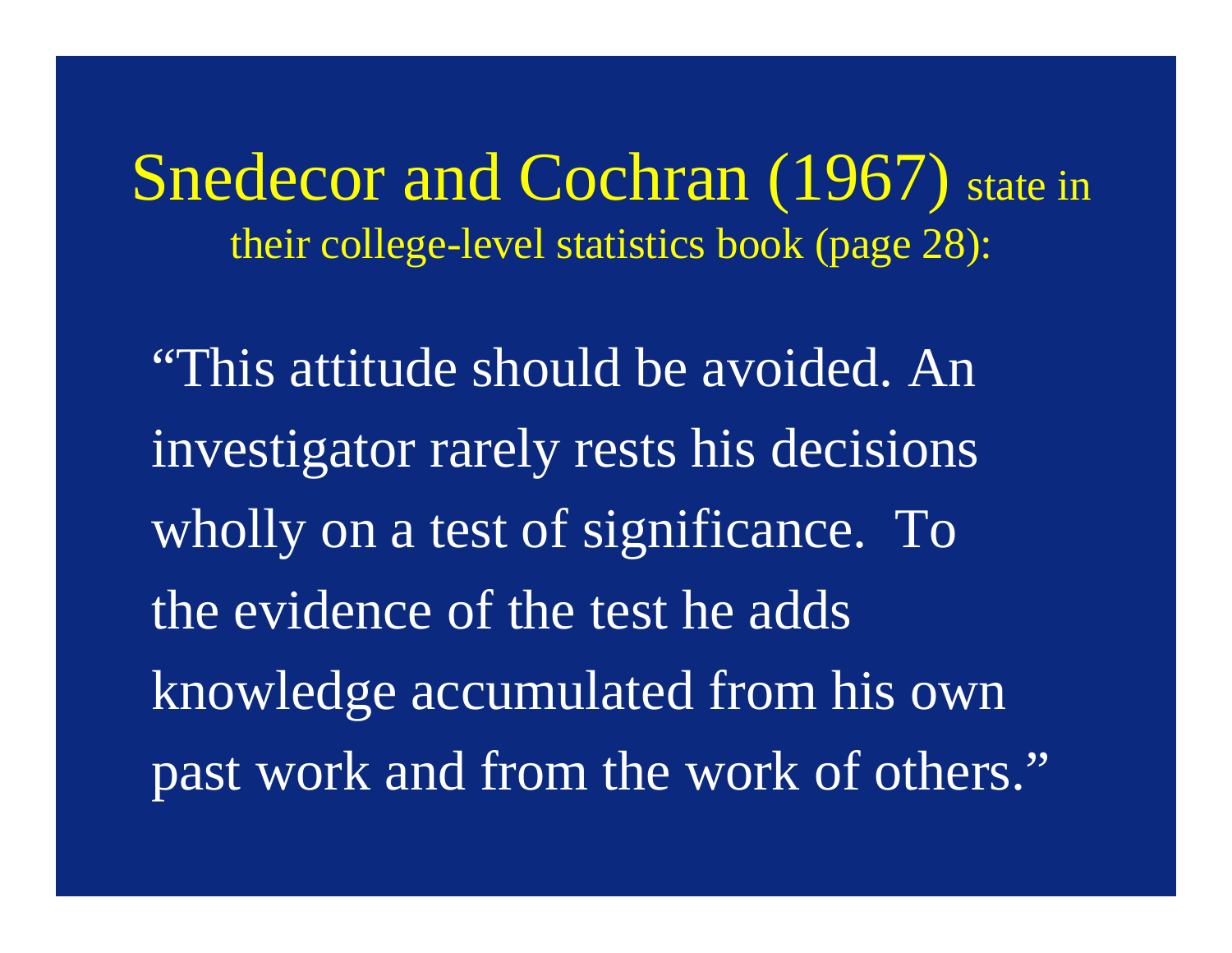#### Models

- Simplification or substitute of what is to be studied
- Assumptions are made (and need to be stated)
- Incomplete by definition
	- still useful but beware of those who use models as absolutes
	- Can be useful for improvement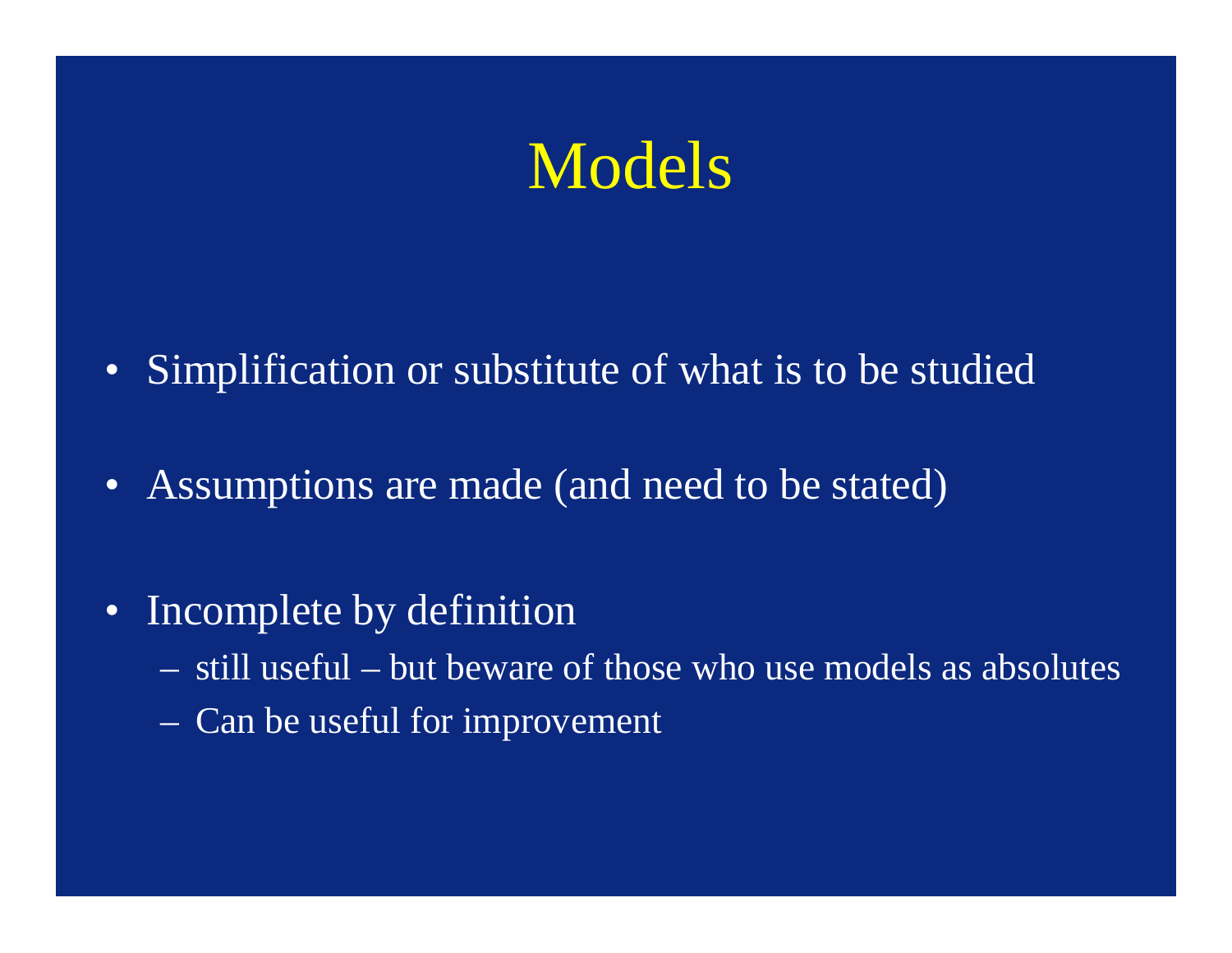# USDA Food Pyramid (Physical) Model



- Condenses hundreds of research papers
- Simplifies
- Inevitable loss of information
- Valuable for communication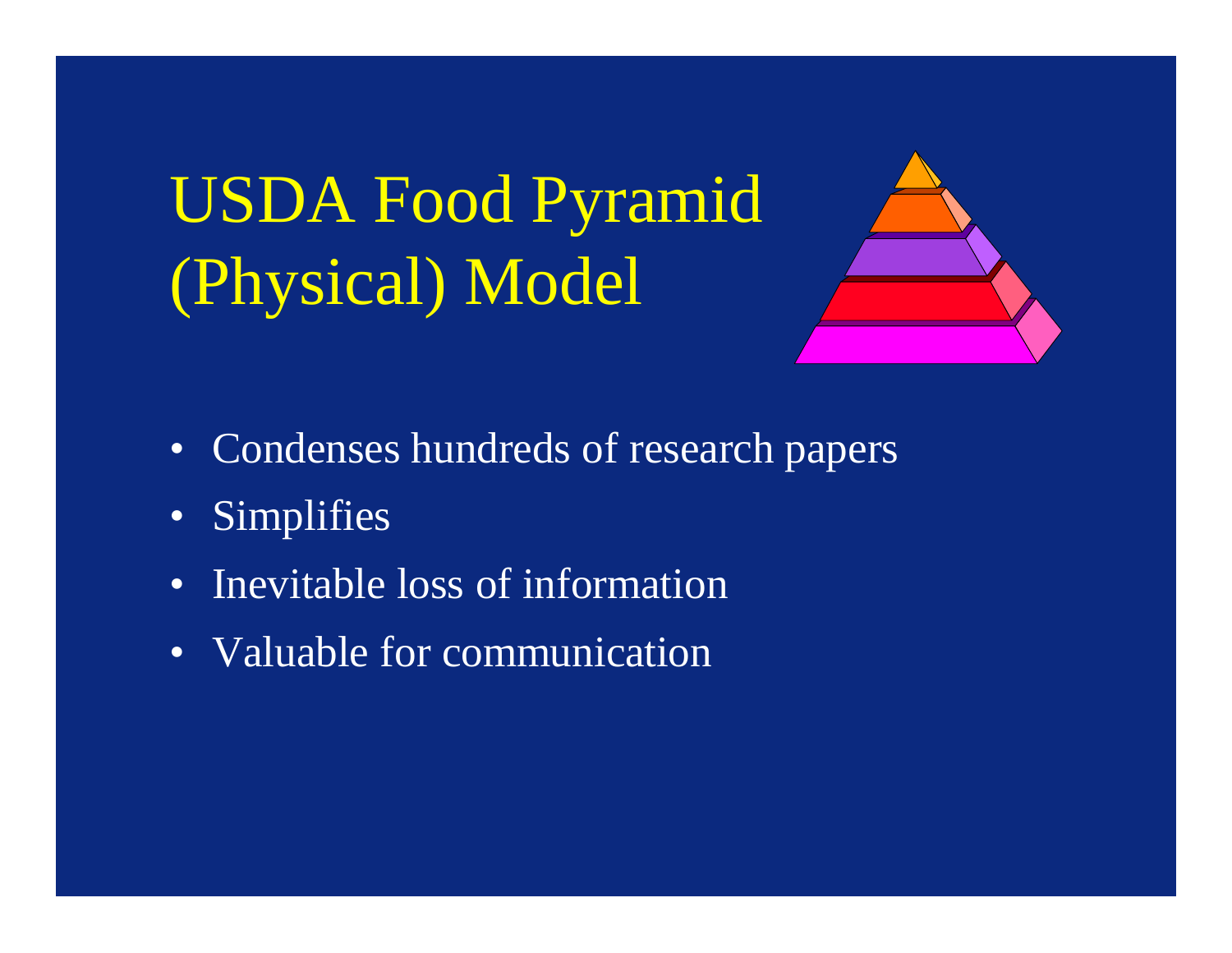## Latent Print Models



- Do not use all data
- Simplify even level 1 and 2 data
- Inevitable loss of information
- So models do not provide values for all that may be seen by analyst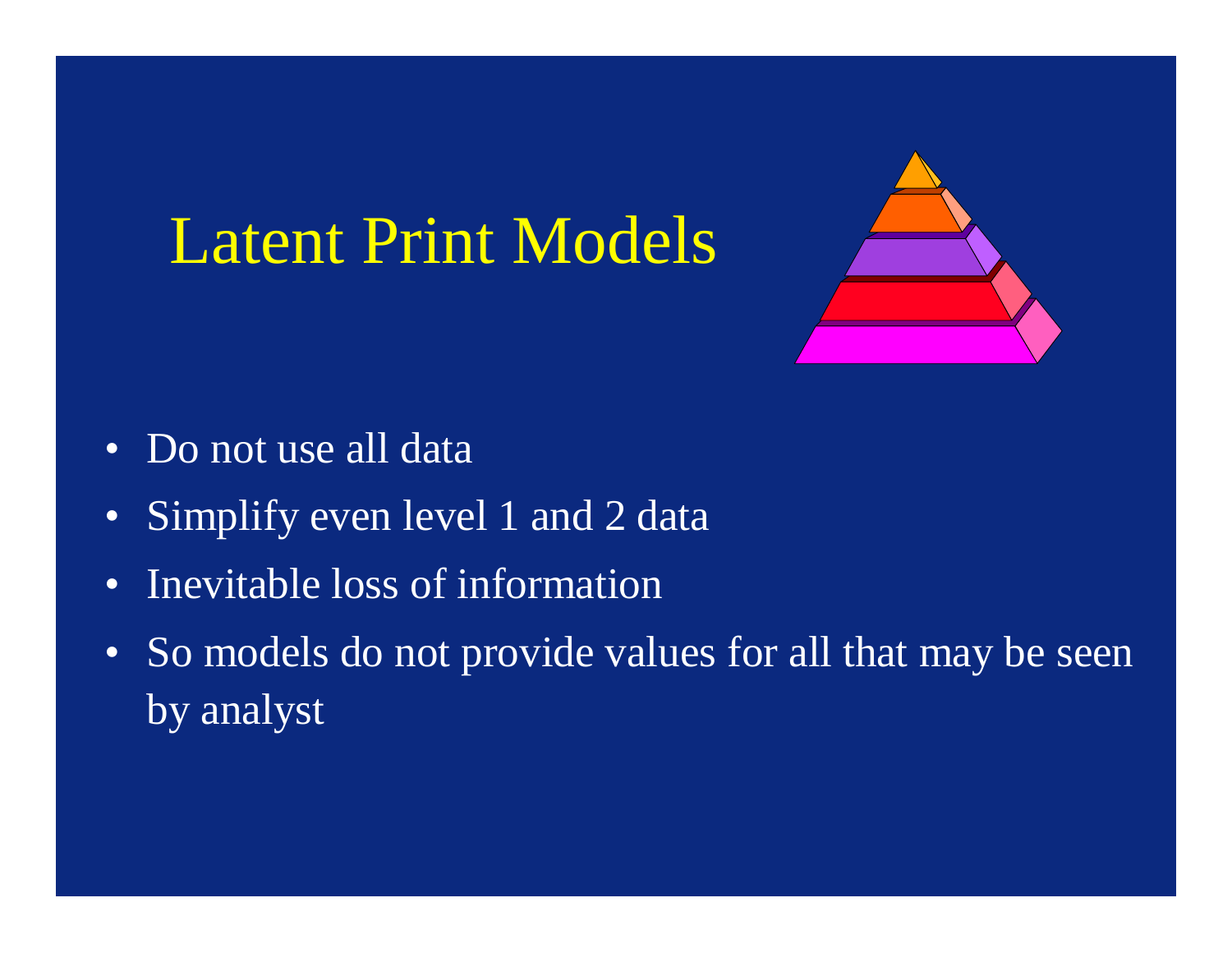#### Bayesian Statistics

- We are all Bayesians
- Bayesian approach is suggested as a good model for how we should think about evidence
- BUT it is often not possible to accurately calculate for even the simplest cases
- Mandates going beyond role of the scientist
- Usurps authority of fact finder who determines guilt or innocence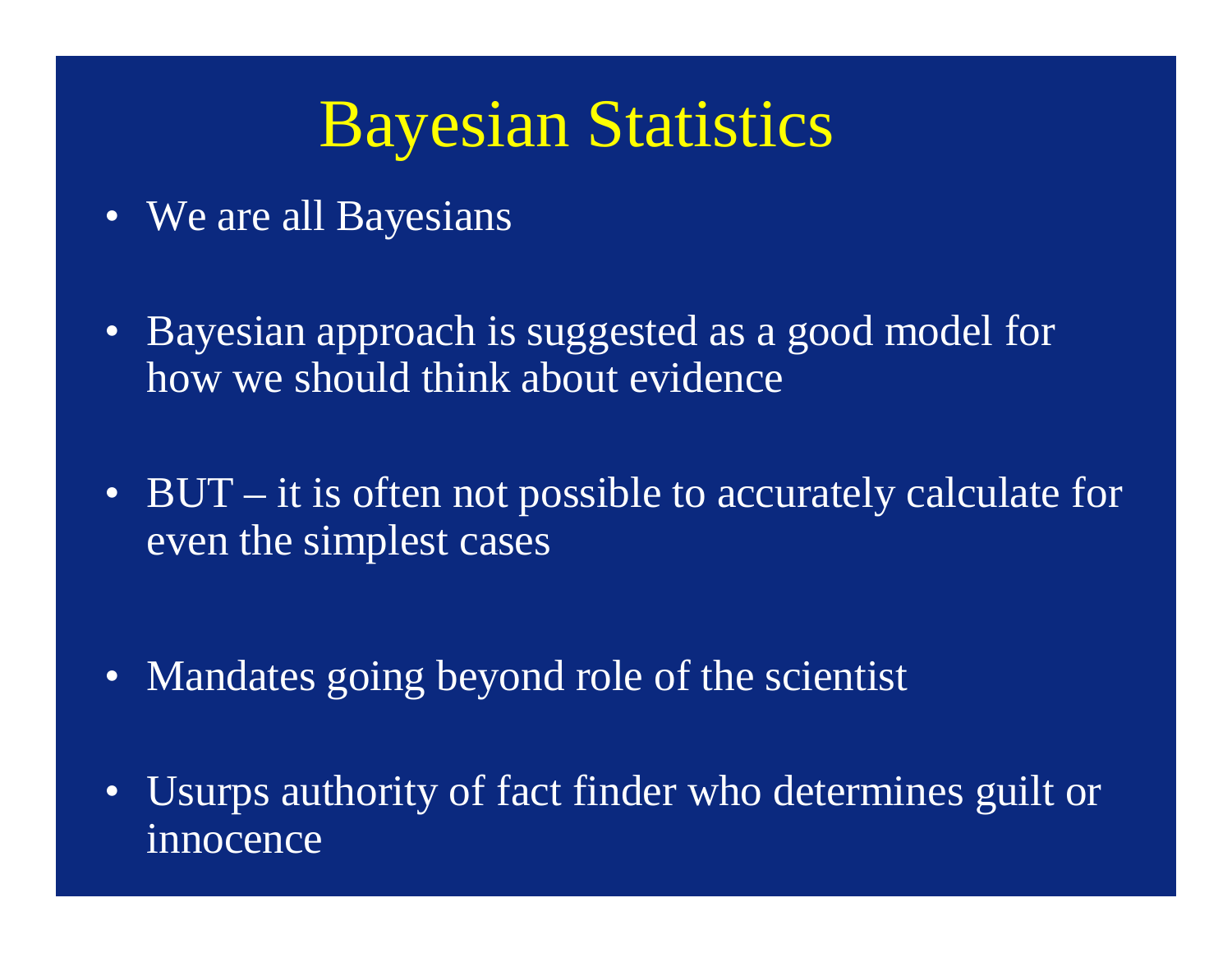#### Recommendations (no specific order)

- Continuous improvement of forensic science is as much a management challenge as it is a technical one
- Technical Leader concept
- Qualifications (education and experience) and training (science, best practices and ethics)
- Analytical education/training
- Statistics might consider experimental/systems design for technical leader
- Nationally coordinated systems are a proven approach for national standards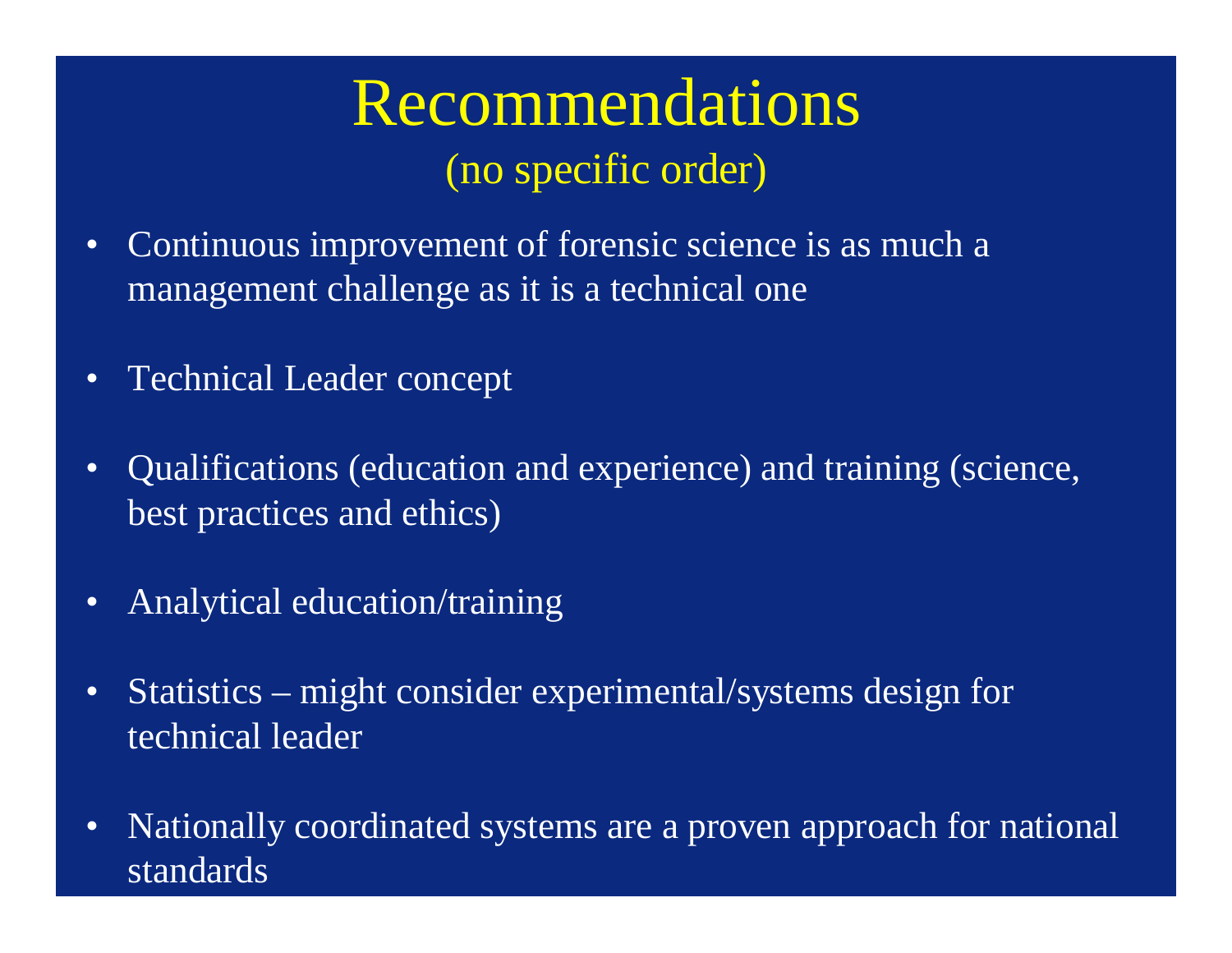#### Recommendations

- Support SWGs for more than just meeting and preparing documents on QA – need to carry out research initiatives
- Develop validation criteria list for each discipline
- Develop research needs list (see Budowle et al and friction ridge analysis as example)
- Develop sourcebooks include reference material
- Develop strategic plan(s) for discipline specific research needs
- Develop better (collaborative) research initiatives
- Publish above at the least in Forensic Science Communications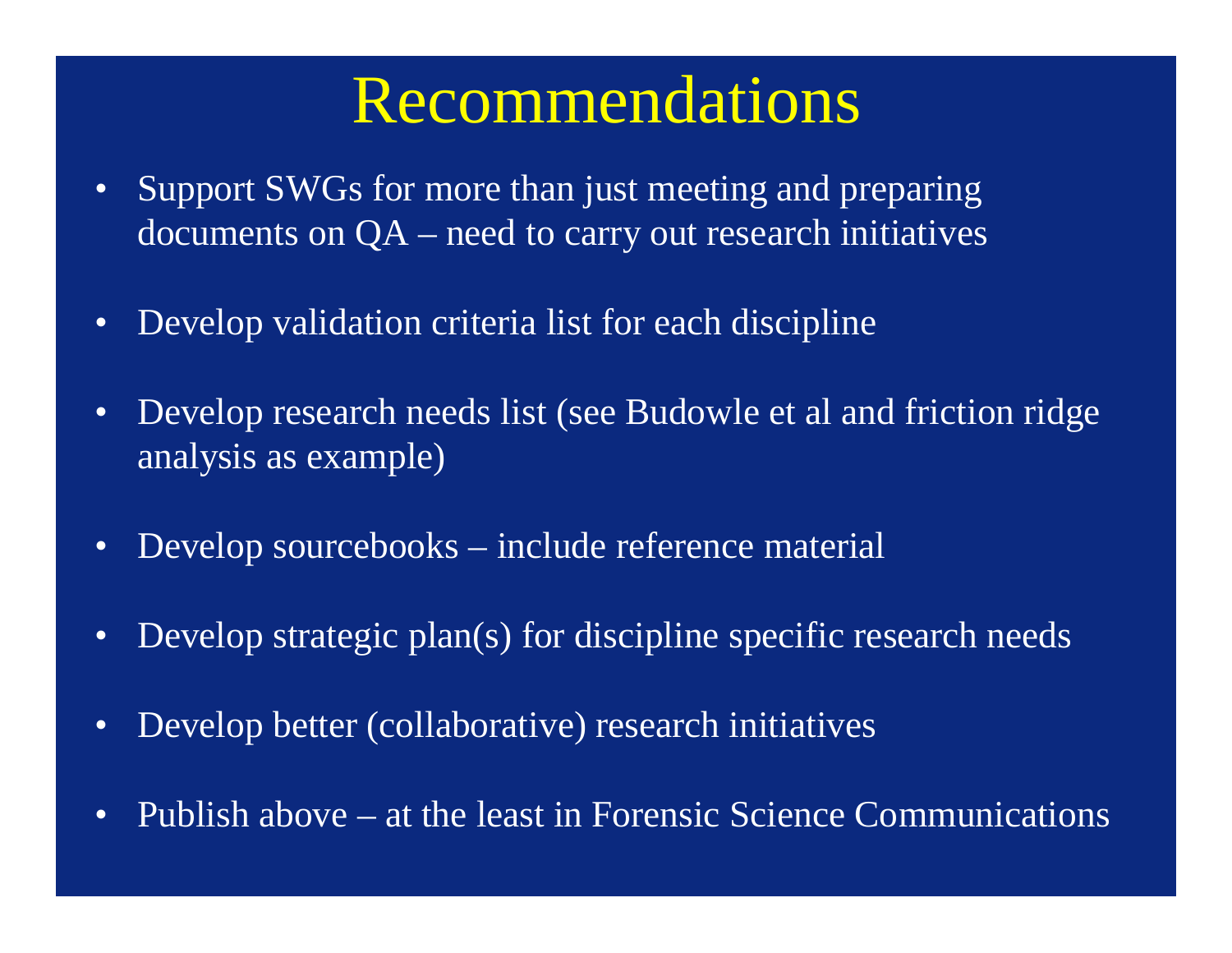#### Recommendations

- Recognize that current culture is detrimental advocate for example that errors should not be considered negatively – unless not addressed
- Re-testing and/or review are best approaches for addressing errors and bias
- Population genetics approaches for other disciplines may not be appropriate
- When using a number of characters to resolve source, studies to determine dependence are needed
- Legislation QA standards (not standardization) enforcement mechanism\*\*\*
- More training on sampling strategies
- Ethics training
- Verification, Blind verification